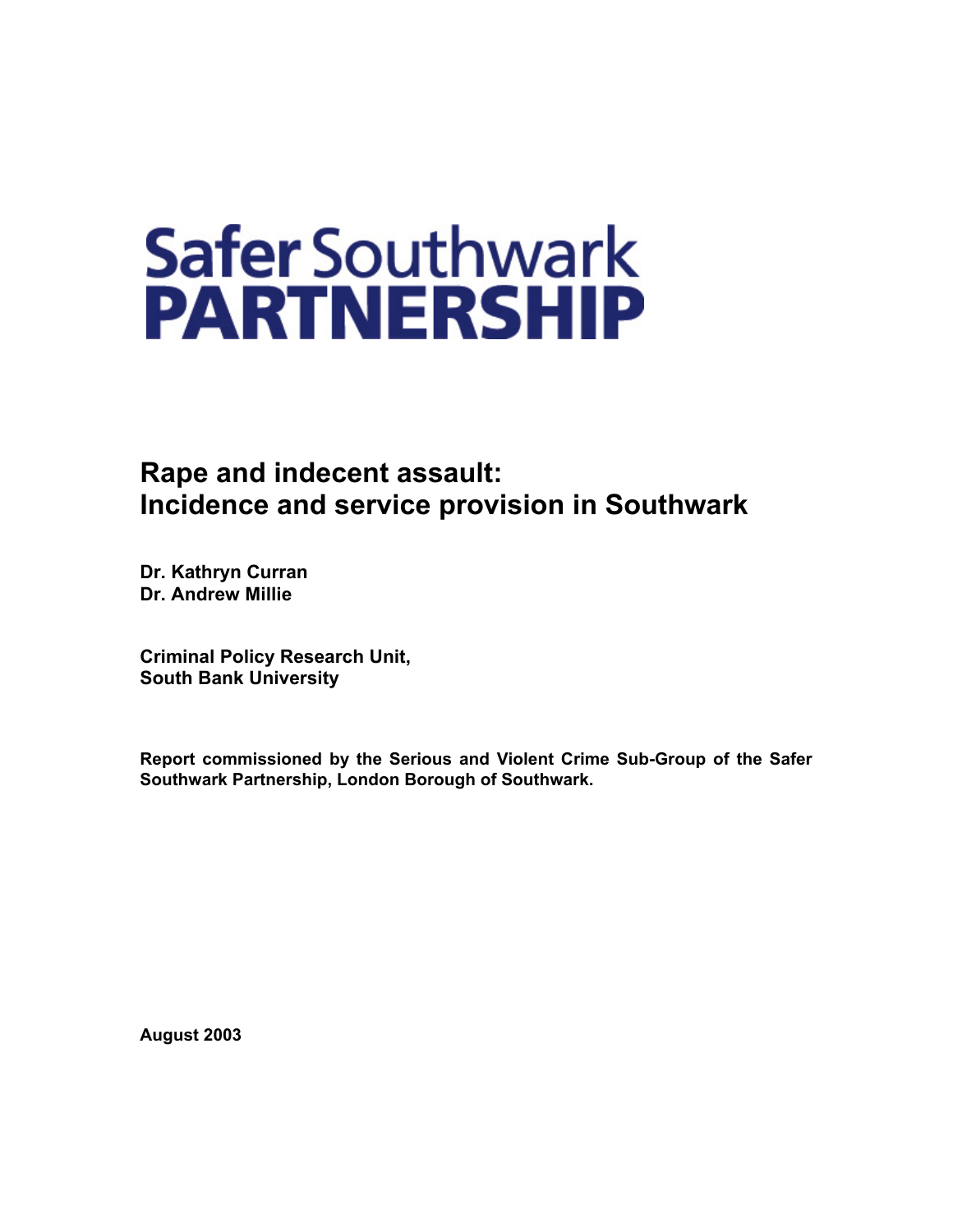# **Contents**

|      | Acknowledgements                                                                                                                                                | iii                            |
|------|-----------------------------------------------------------------------------------------------------------------------------------------------------------------|--------------------------------|
|      | 1. Introduction<br>Methodology<br>The nature of sexual offences<br>The London Borough of Southwark                                                              | 1<br>1<br>3<br>5               |
| $2-$ | The extent and nature of sexual assault in Southwark<br>National and London comparisons<br>Sexual offence allegations<br>Victim and perpetrator characteristics | 7<br>$\overline{7}$<br>8<br>10 |
|      | 3. Current service provision for victims<br>General victim service provision<br>Key findings on provision for victims                                           | 21<br>21<br>26                 |
|      | 4. Current service provision for perpetrators<br>Youth provision<br>Provision for adult perpetrators<br>Key findings on provision for perpetrators              | 32<br>32<br>33<br>34           |
| 5.   | Key issues and conclusions                                                                                                                                      | 37                             |
|      | <b>References</b><br><b>Appendices</b><br>Appendix A: Tables<br>Appendix B: Further reading                                                                     | 42<br>44<br>44<br>46           |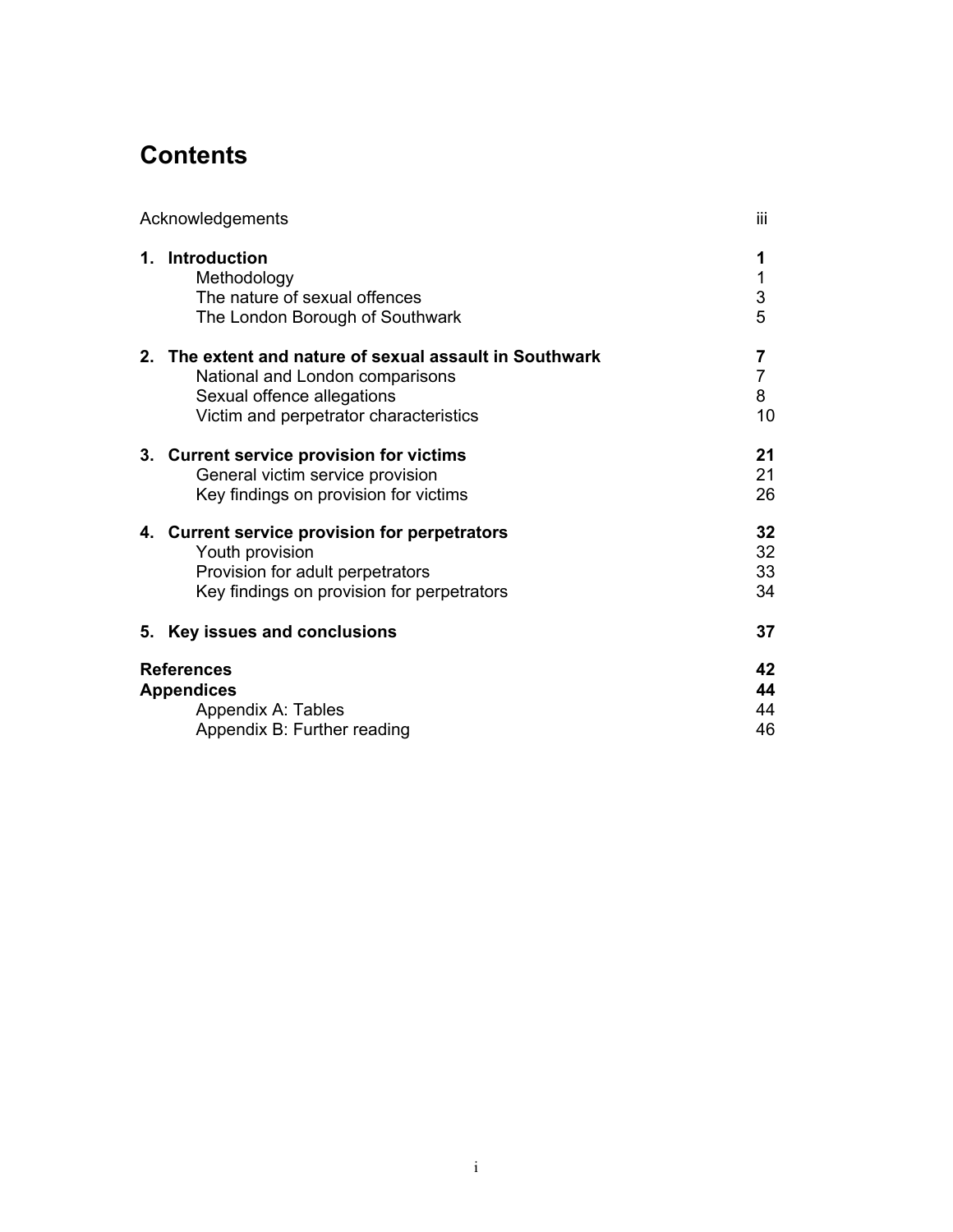The views expressed in the study are solely those of the authors and do not represent the views of the Safer Southwark Partnership or any other agency in Southwark.

This report was commissioned by the Serious and Violent sub group of the Safer Southwark Partnership so as to fill a gap in their existing analysis on crimes related to sexual offending in the borough of Southwark. The research project ran for three months, from April to July 2003. Research was carried out by Dr. Kathryn Curran and Dr Andrew Millie, research fellows at the Criminal Policy Research Unit, South Bank University, London.

This research will also contribute to a Best Value Review that is currently being undertaken in the London Borough of Southwark on community safety, due to be completed in September 2003.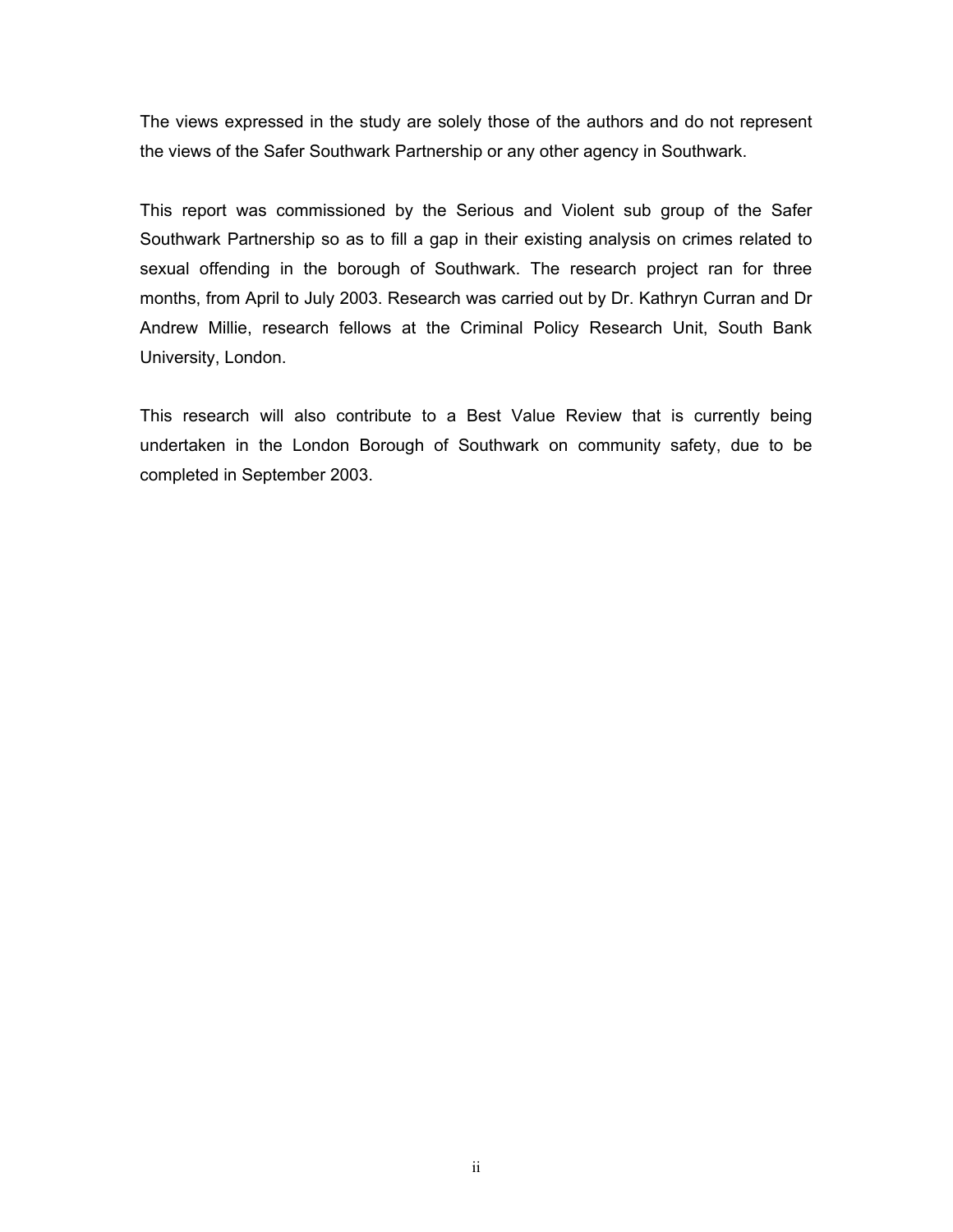# **Acknowledgements**

This research would not have been possible without the support of the Serious and Violent Crime sub-group, Safer Southwark Partnership, who commissioned the study.

A number of individuals generously facilitated our work on this project. In particular, we would like to thank Susan Crisp, at the Community Safety and Support Unit, Southwark Council for her help, advice and support during the course of this work.

Richard Hynes, Project Sergeant at the Southwark Police Partnership Team, provided us with much help and assistance in the early stages of the project, for which we remain very appreciative. We are also very grateful to Darren Russell and Ashley Sharp of Southwark's Borough Intelligence Unit, Karl Footitt at Southwark's Youth Offending Team, Jerry Forde at Victim Support and Jo Delaforce at The Haven, for providing us with relevant data at different stages.

Lastly, we would like to express our thanks to those individuals in Southwark, across a wide range of agencies, who agreed to be interviewed for this study. The timetable for this research was extremely tight and its completion was only possible because of the co-operation and assistance that we received from those who we consulted.

There is a tremendous amount of enthusiasm among Southwark professionals for raising public awareness about the devastating consequences of sexual offences and ameliorating service provision for victims and perpetrators of sexual offences. We hope that this report will help consolidate views among those working in this field and provide some helpful suggestions as to how we might move forward.

**Dr. Kathryn Curran Dr. Andrew Millie August 2003**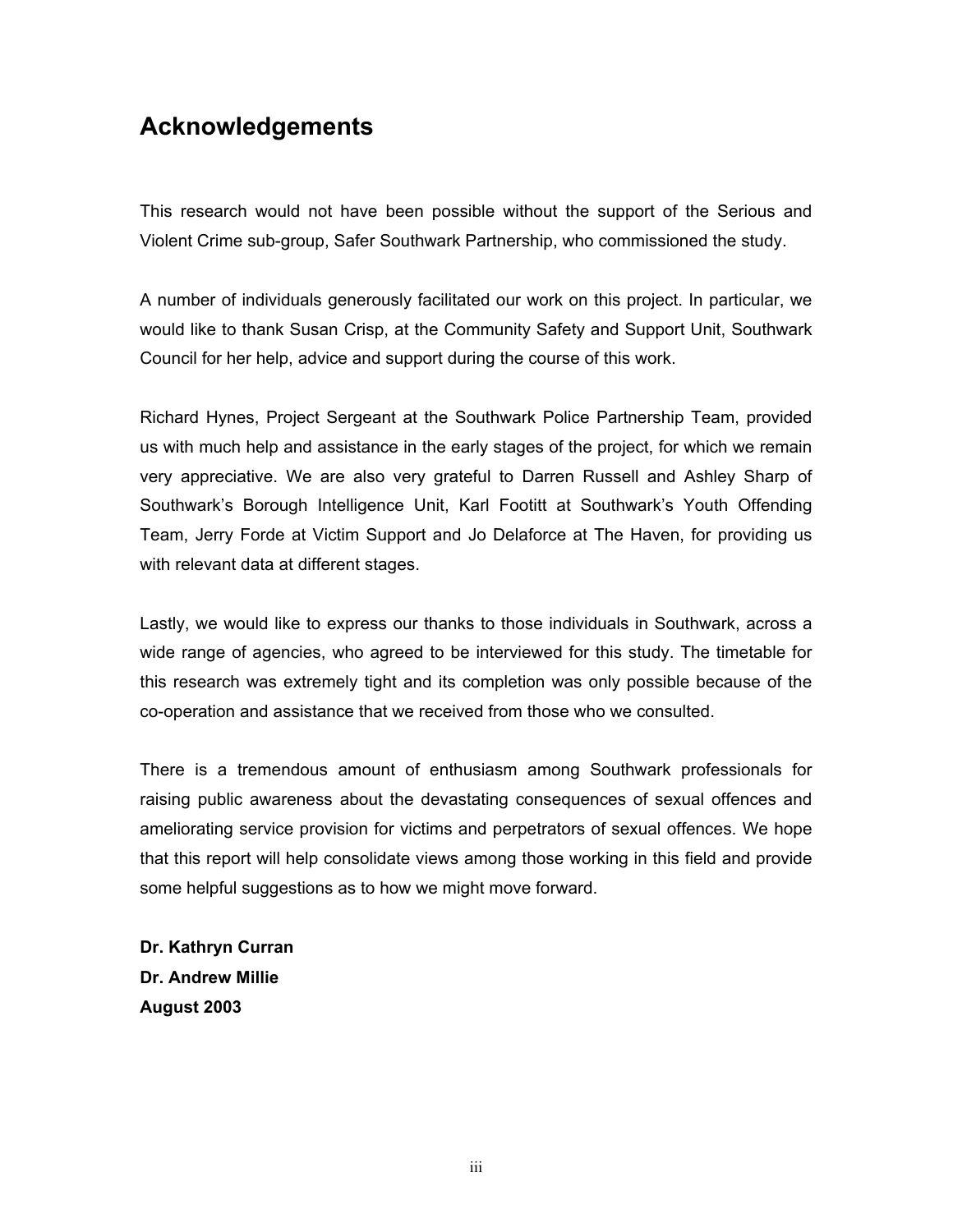# **1. Introduction**

This study took place over a three month period, from April-July 2003 and had two broad aims:

- 1. To examine **the extent and nature of sexual assault** in Southwark, with a particular focus on sexual offences and young people, rape and indecent assault
- 2. To identify the **availability and effectiveness of current service provision** for victims and perpetrators in Southwark.

Linked issues were the provision of sexual assault prevention work and the availability of domestic violence services. Reported sexual offending in Southwark was compared to national trends for context. The study also sought to understand more fully the circumstances surrounding sexual offending in the borough, including the relationship between victim and perpetrator. Additionally, the relationship between sexual offending and offending in other crime categories was examined.

Although relatively rare, sexual offending can have an impact on a community's sense of well being. The Southwark Crime and Disorder Audit (2001) identified a strong link between the fear of crime and the fear of sexual assault. At that time, sexual assault accounted for about 1% of all crime, approximately 400 offences each year.

## **Methodology**

This study was based on quantitative analysis of available data and of qualitative one-toone interviews with key informants. Additionally, a focus group was held for seven police personnel involved in work relating to sexual offending in Southwark.

## *Qualitative methods*

The first stage of the research involved locating key individuals who may have a working knowledge of the issues surrounding this research. We then arranged interviews with those individuals. In three cases, when interviewees were unable to meet for an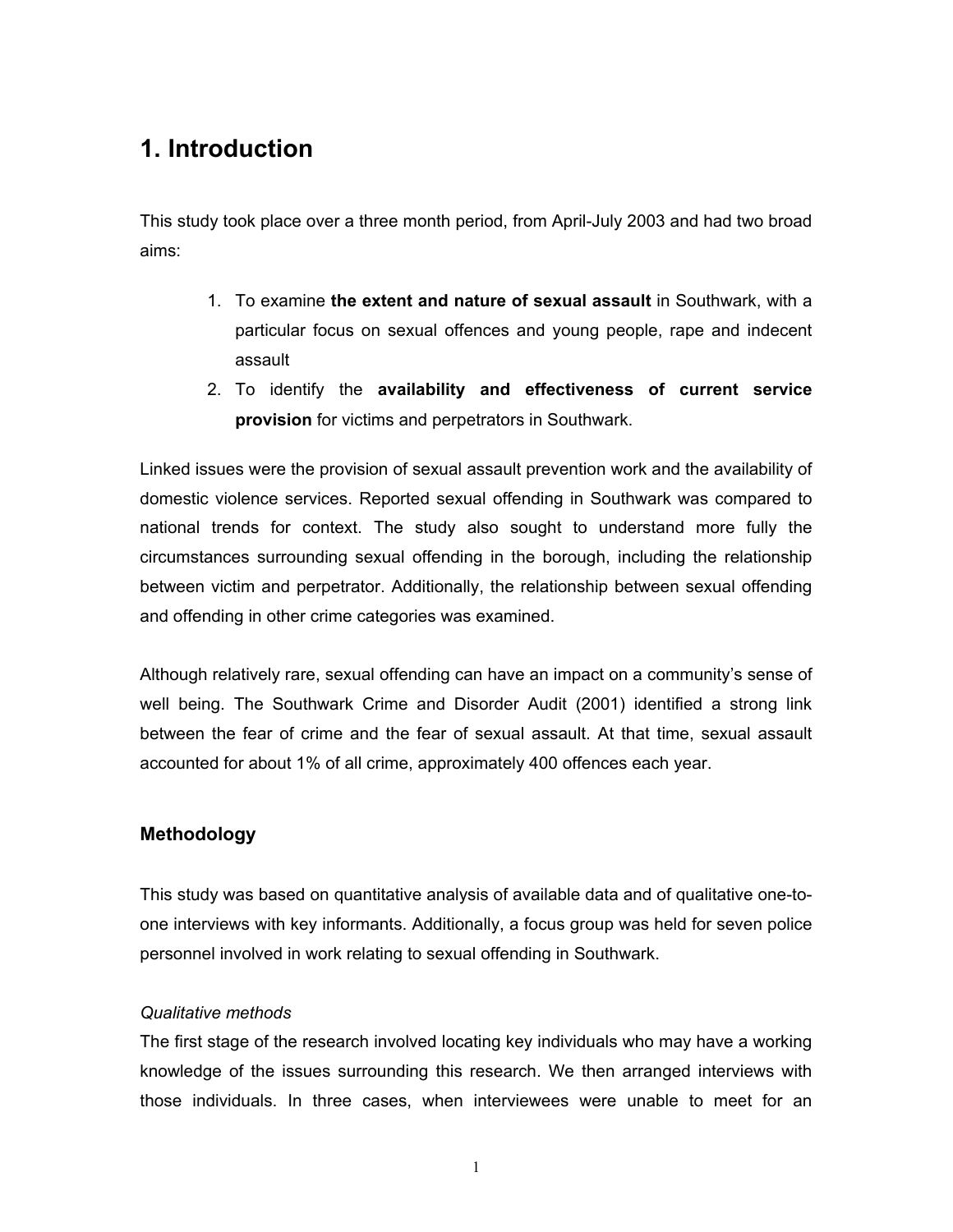individual interview, their responses to set questions were gathered from e-mail correspondence and telephone interviews.

In the initial stages of the research, we conducted a focus group with police in an attempt to identify the key issues as quickly as possible. Thereafter, our methodology principally involved one-to-one interviews with key individuals working within the areas defined by the aims of the research.

In addition to conducting interviews, our research was supplemented by a local literature search, attendance at a conference on LGBT issues and an informal survey that we circulated among children in local care homes.

#### *Who was consulted?*

Forty individuals from key agencies across Southwark who worked in areas connected with the area of sexual offending were consulted for this study. These included members of Metropolitan Police in Southwark (child protection team, Sapphire team, partnership team, analysts), probation, Southwark Youth Offending Team, Southwark (Children's) Social Services, residential care home staff, LBGT (Lesbian, Gay, Bisexual, Transgender) community members, Bede House Project, counselling and clinical staff working in agencies dealing with victims (King's Hospital, The Haven, Maudsley Hospital, Streetwise Youth, Barnardos, STOP project, KeepSafe Project). We have consulted two forensic psychiatrists and one forensic psychologist working in the borough. In total, we conducted thirty one-to-one interviews, three telephone interviews and one focus group of police personnel (seven).

Due to time limitations and focus of the research, we did not have the opportunity to interview either actual *victims* or *perpetrators* of sexual offending. Our main approach was to gather data on the circumstances surrounding sexual offending in Southwark and carrying out interviews with professionals involved in the provision of services for these respective groups.

#### *Quantitative methods*

Quantitative analysis centered on police data made available by the Borough Intelligence Unit (BIU) at Southwark Police Station. This provided an overview of the

2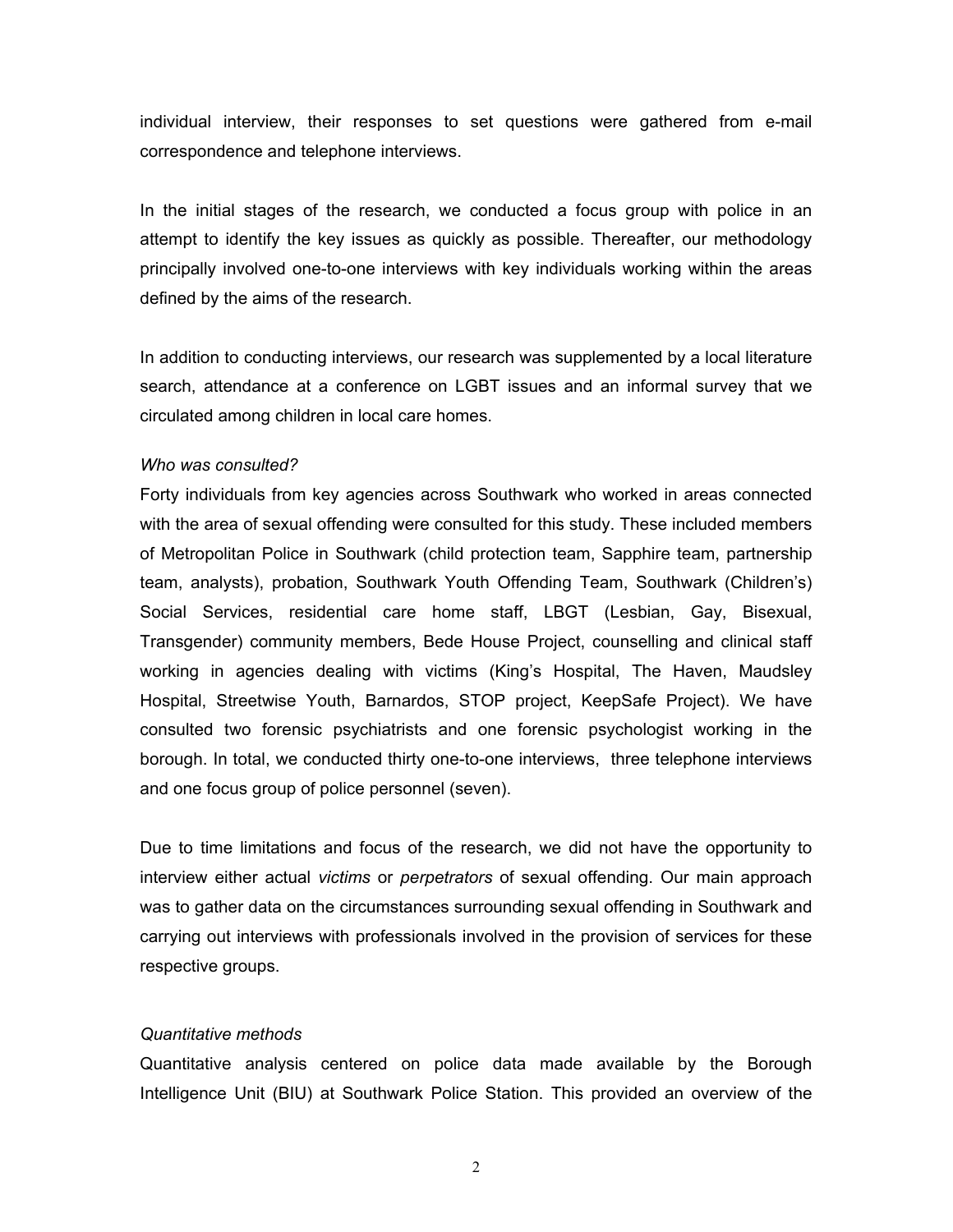situation in Southwark. Metropolitan Police area figures and national statistics from the Home Office were also analysed for comparison. Interpretation of these figures comes with the caveat that police data are only a reflection of reported incidence. Additional statistics were provided by 'The Haven' and by Southwark Victim Support that include some referrals that have not been reported to the police; however, these too will only tell part of the story.

## **The nature of sexual offences**

This section describes some key, general characteristics of the offences of indecent assault and rape.

## *Indecent Assault*

It is an offence for a person to make an indecent assault on a woman. S14 (1) Sexual Offences Act 1956). Indecent assault against a woman can sometimes simply involve 'groping' or 'fumbling', but it can also involve for example, serious sexual violence against women that will come into the category of indecent assault rather than rape. Indecent assault on a man is a separate offence (S15 (1) Sexual Offences Act 1967) but is broadly analogous in scope.

## *Rape*

In England and Wales, rape refers to the non-consensual vaginal or anal penetration of a penis, of a woman or a man. The term 'rape' also includes all serious sexual offences defined as rape, buggery, indecent assault involving oral sex, the use of instruments, or the exercise of violence (including attempts) and other circumstances deemed to be especially serious by an investigating officer (Project Sapphire Strategy, 2003).

It is well established that rape is a common but largely unreported phenomenon. It is estimated that one in four women have been raped at some point in their lives (Bowyer and Dalton, 1997 cited in Kerr *et al,* 2003) and British Crime Survey data indicates that it is the crime that young women fear the most (Hough, 1995). The highly traumatic nature of serious sexual offences such as rape is equally well documented. It is estimated that post-traumatic stress disorder occurs in up to 80% of rape victims (American Academy of Pediatrics, 2001:1478).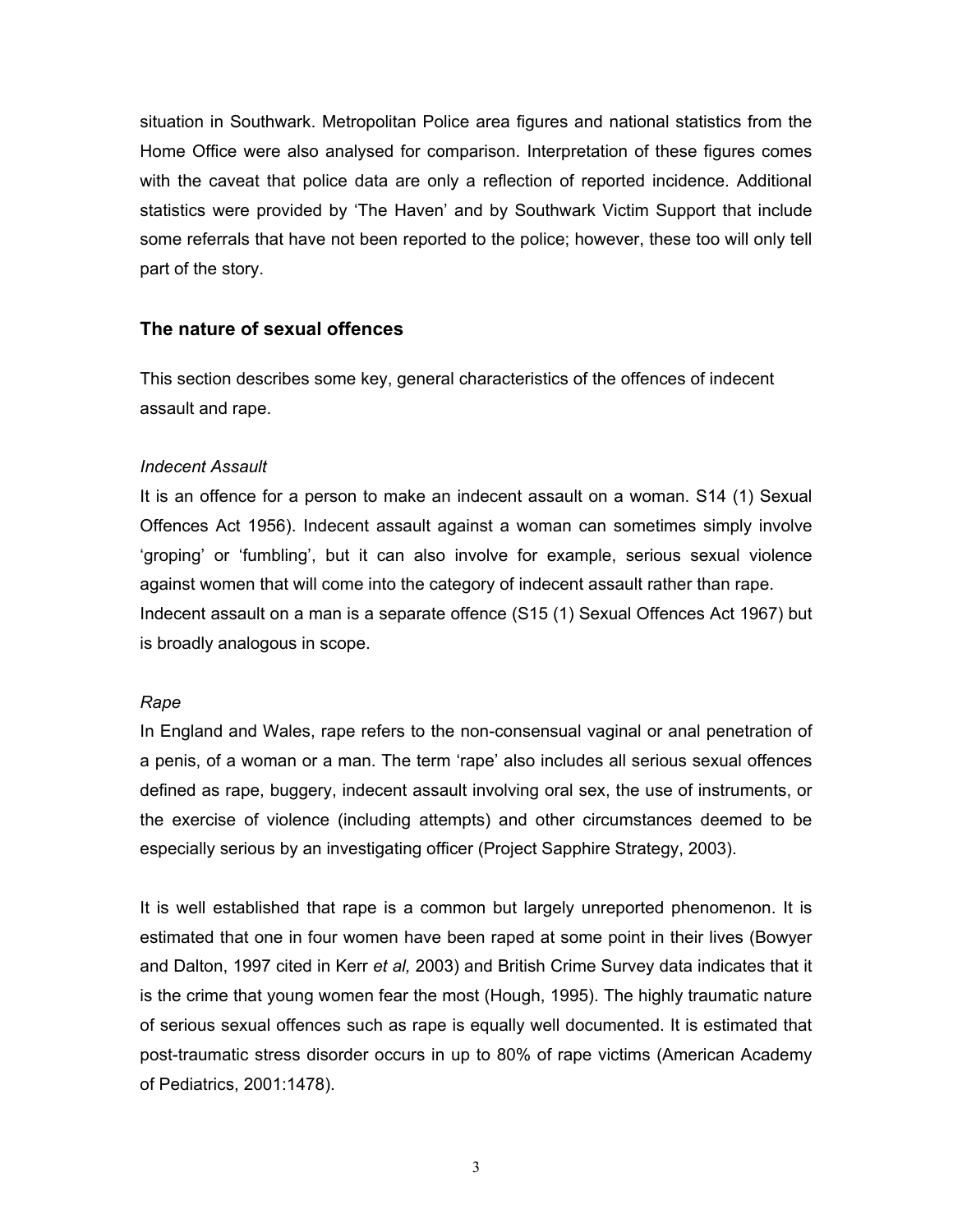## *Perpetrators*

Sexual victimisation occurs most often in intimate relationships. Women are most often victimised by men that they know; according to the BCS, 8% of rapes were 'stranger' rapes and that attacks by men who were the victim's current partner at the time of the incident accounted for 45% of all cases.

The close emotional relationships that exist between victim and perpetrator often mean that victims are less likely to report the offences to the police or want to pursue a prosecution. According to the BCS, police are twice as likely to find out about incidents involving strangers than incidents involving almost any other perpetrator (Myhill, 2002). This occurs even though although assaults by an intimate partner are more likely to result in injury and may led to repeat victimisation (Mirlees-Black, 2002). Under-reporting within the area of sexual offences is a large scale problem - it is estimated that the police never come to know about four fifths of adult sexual victimisation (ibid: 2002).

Explanations for under-reporting sexual offences to the police are known to include:

- Not naming the event as rape oneself
- Not thinking that the police/others will define it as rape
- Fear of disbelief
- Fear of blame
- Distrust of the police and the courts
- Fear of the court process and public disclosure
- Fear of family and friends knowing
- Fear of further attack and intimidation
- Threats by offender/his family
- Divided loyalty in cases involving one's ex partner/intimates and family members
- Language communication issues for disabled women and migrant women (Kelly, 2002:9)

There are also particular issues surrounding under-reporting that are more accentuated in the Lesbian, Bisexual, Gay, Transgender (LGBT) community, notably, the fear of being 'outed' by a partner and/or threat of having one' s HIV status disclosed (*See,*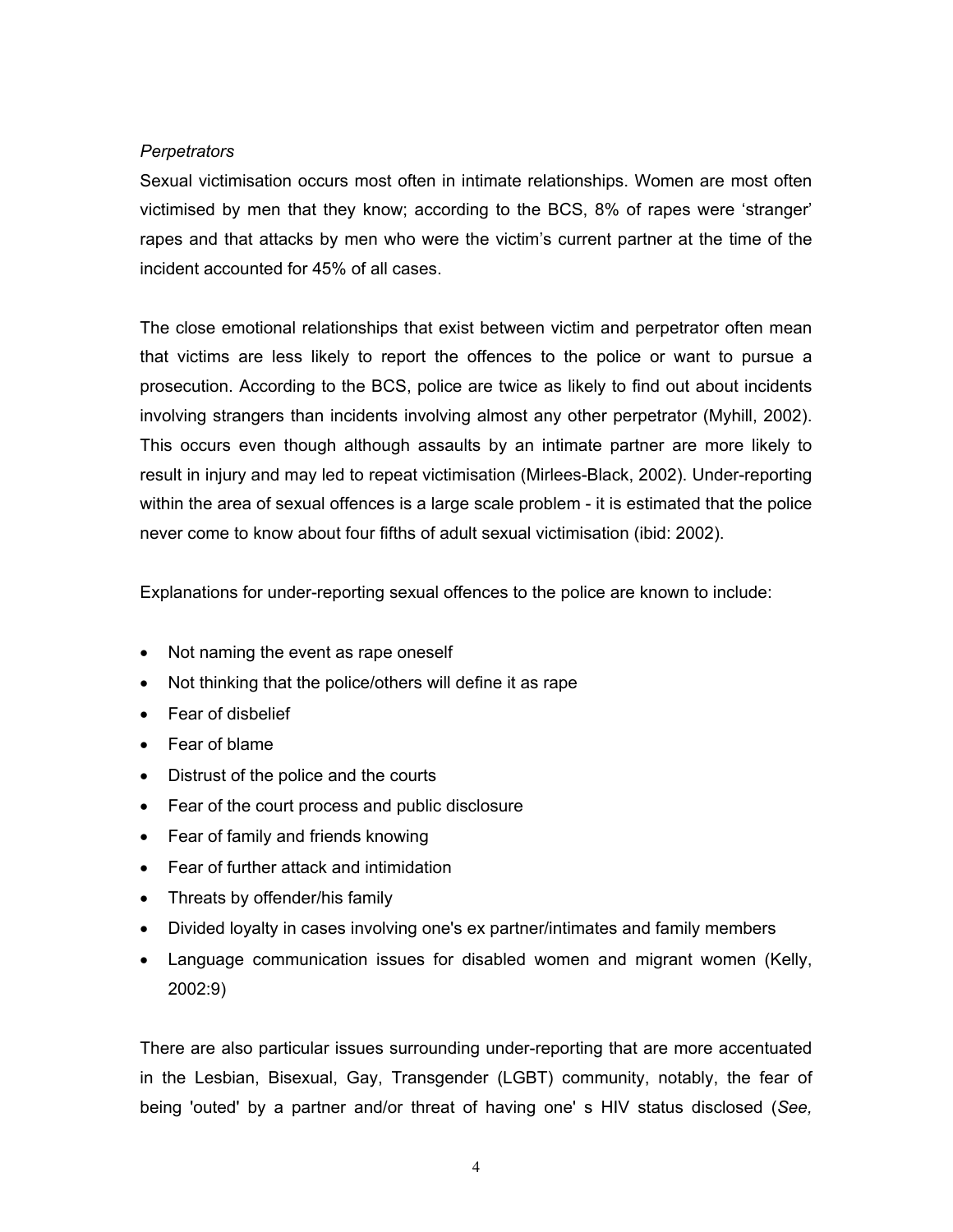Broken Windows 2002).

#### *Victims*

Although both men and women can be victims of sexual offences, women are the most common victims. Among females, there exist some identifiable victim characteristics that are worthy of consideration. Women from the lowest income homes are more likely than those from affluent homes to report sexual victimisation (Mirless-Black, 2002). Moreover, single women, students and women living in privately rented households also expected higher than average risks of sexual victimisation (*ibid*: 2002).

## *Domestic Violence*

Much sexual violence is also domestic violence. The Home Office defines domestic violence as: "Any violence between current and former partners in an intimate relationship, wherever and whenever the violence occurs. The violence may include physical, sexual, emotional and financial abuse".<sup>[1](#page-8-0)</sup> Domestic violence occurs across society, regardless of age, gender, race, sexuality, wealth or geography. However, it is predominantly women who suffer from it.

The domestic sphere is very important to this area of offending. In a study of convicted perpetrators of child sexual abuse in London, 57% of the female victims were abused by relatives within the home (Craissati and Mc Clurg, 1996). Moreover, sexual assault and domestic violence are not mutually exclusive and it is for this reason that domestic violence (DV) comes within the remit of the current study.

## **The London Borough of Southwark**[2](#page-8-1)

Southwark forms part of inner London and is bordered by the River Thames to the north and by the boroughs of Lewisham and Lambeth. The borough's resident population is ethnically diverse with over 90 languages spoken in its schools. While there are areas of relative affluence, as a whole, Southwark is one of the most deprived boroughs in

<span id="page-8-0"></span>1 Home Office consultation paper 'Safety and Justice – The Government's Proposals on Domestic Violence' (2003)

<span id="page-8-1"></span> $<sup>2</sup>$  Information taken from the Crime and Disorder Audit 2001, Safer Southwark Partnership.</sup>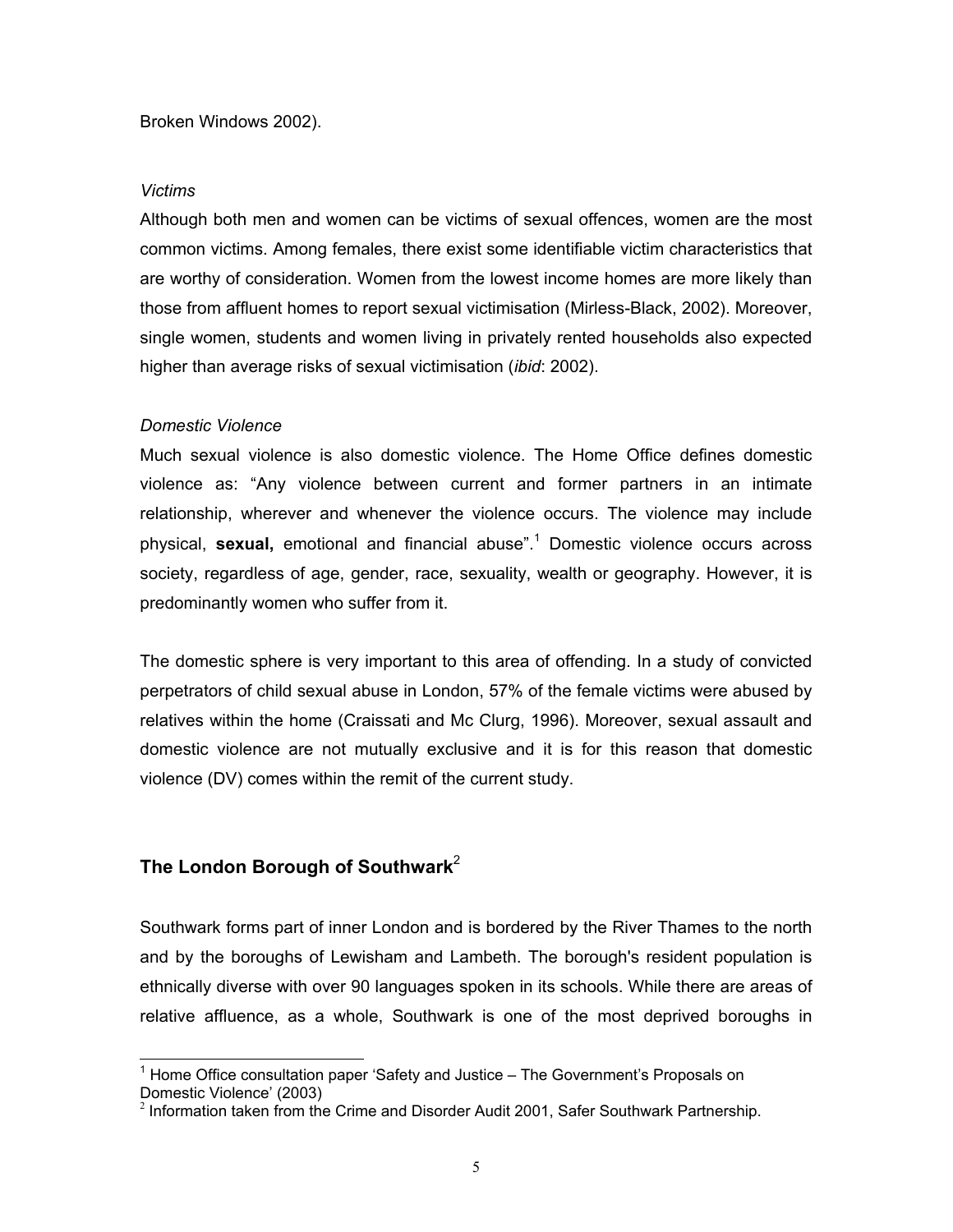Britain. The total population is 244,866.

## *Children and Young People*

The Southwark Children in Need Census (2001) estimated that 3,000 of the borough's children are in need. This stark figure is only the tip of the iceberg as many more children are growing up in high levels of deprivation. Two thirds of Southwark's population are living in wards with high levels of deprivation; additionally:

- 40% of dependant children live in lone parent families;
- 34% of income support claimants are lone parents (the largest single category);
- 37% of 16 year olds leave school without qualifications;
- 39% of primary pupils and 53% of secondary school children are eligible for school meals;
- 50% looked after children from ethnic groups other than white, of which 34.4% are from black communities;
- Roughly 2,300 children require help with a moderate or severe mental health problem throughout their childhood. Local needs analysis indicates a high risk of family breakdown in relation to parents with mental health problems, substance abuse and learning difficulties.

The borough has a very transient population and changing and fluctuating refugee communities, including increasing numbers of unaccompanied children. The area also has high rates of mental health problems and suicide.

Southwark has 85 pregnancies per 1,000 among girls under 18 (BBC News, Dec, 2000).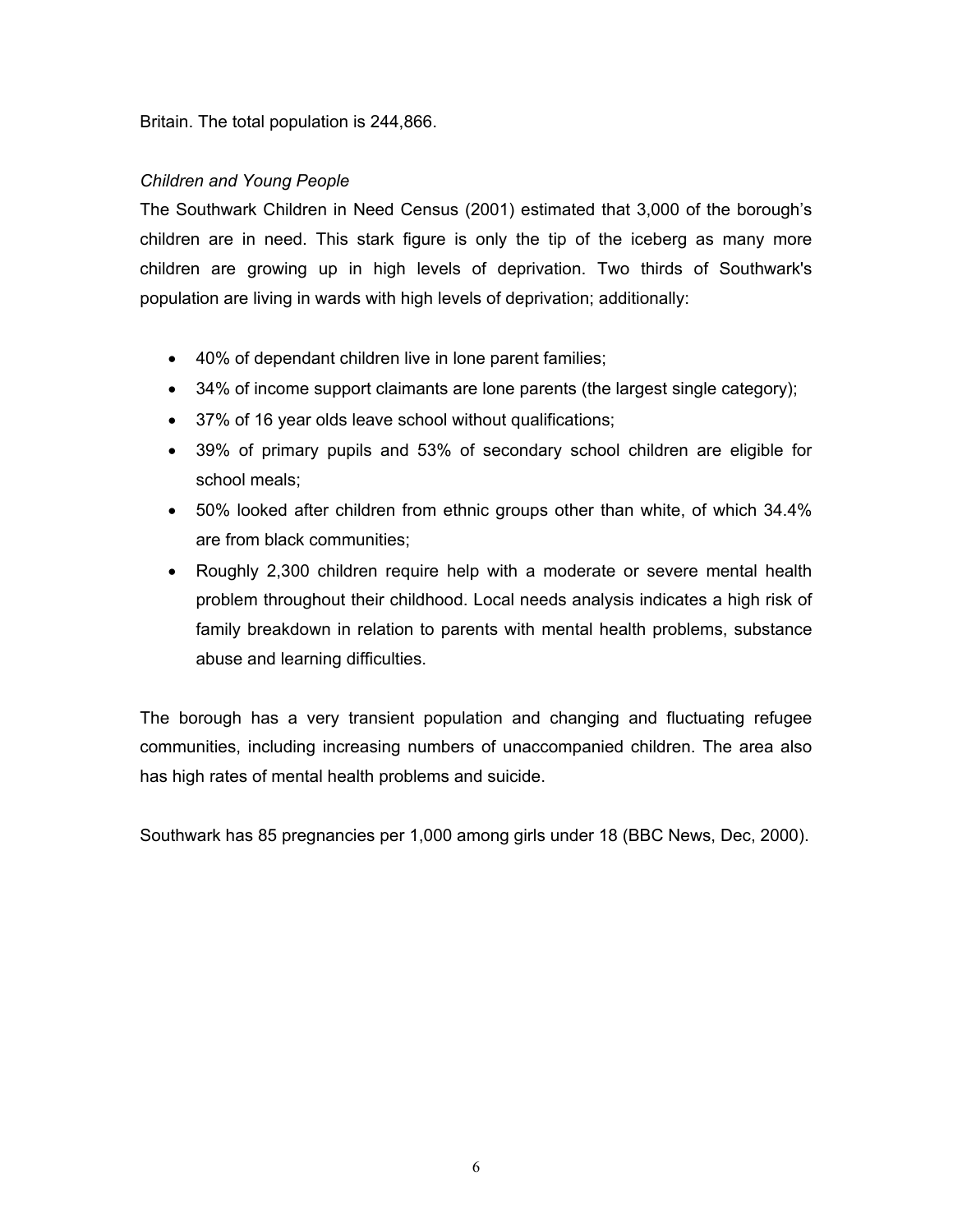# **2. The extent and nature of sexual assault in Southwark**

In order to establish the extent and nature of sexual offending in Southwark, both quantitative and qualitative date were analysed. For national comparisons, Home Office figures were used. All other data analysed in the chapter are, unless otherwise stated, from police sources. Although police figures only record incidents that have been reported – in an offence group that is notorious for under-reporting – they identify some key problems. These were further discussed in the interviews and focus group, some findings of which are also included here. This chapter examines the following themes:

- National and London comparisons
- Sexual offence allegations
- Victim and perpetrator characteristics
- The location of the offence

## **National and London comparisons**

From the financial year 1998-1999 to 2001-2002 there was a 15% national increase in recorded sexual offences.<sup>[3](#page-10-0)</sup> Over the same period Southwark experienced an increase of 7%. There was a further 8% rise in Southwark for 2002-2003. Sexual assault is one of the few crime categories where an increase in reported cases or allegations, in the short-term at least, may not be a negative. While it could reflect a real increase in offending, it could also be the result of greater confidence in the criminal justice system and support services, leading to more victims being willing to come forward. However, it is dangerous simply to assume that this is the case.

While nationally the largest reported increase was in cases of rape, in Southwark there were greater increases in offences of indecent assault. In the year April 1998 to March 1999 44% of sexual offences reported in Southwark were indecent assaults. By April 2002 to March 2003 these represented 51% (*See* Table 1.).

<span id="page-10-0"></span><sup>3&</sup>lt;br><sup>3</sup> National figures from <u>http://www.homeoffice.gov.uk/rds/sexoffend1.html</u>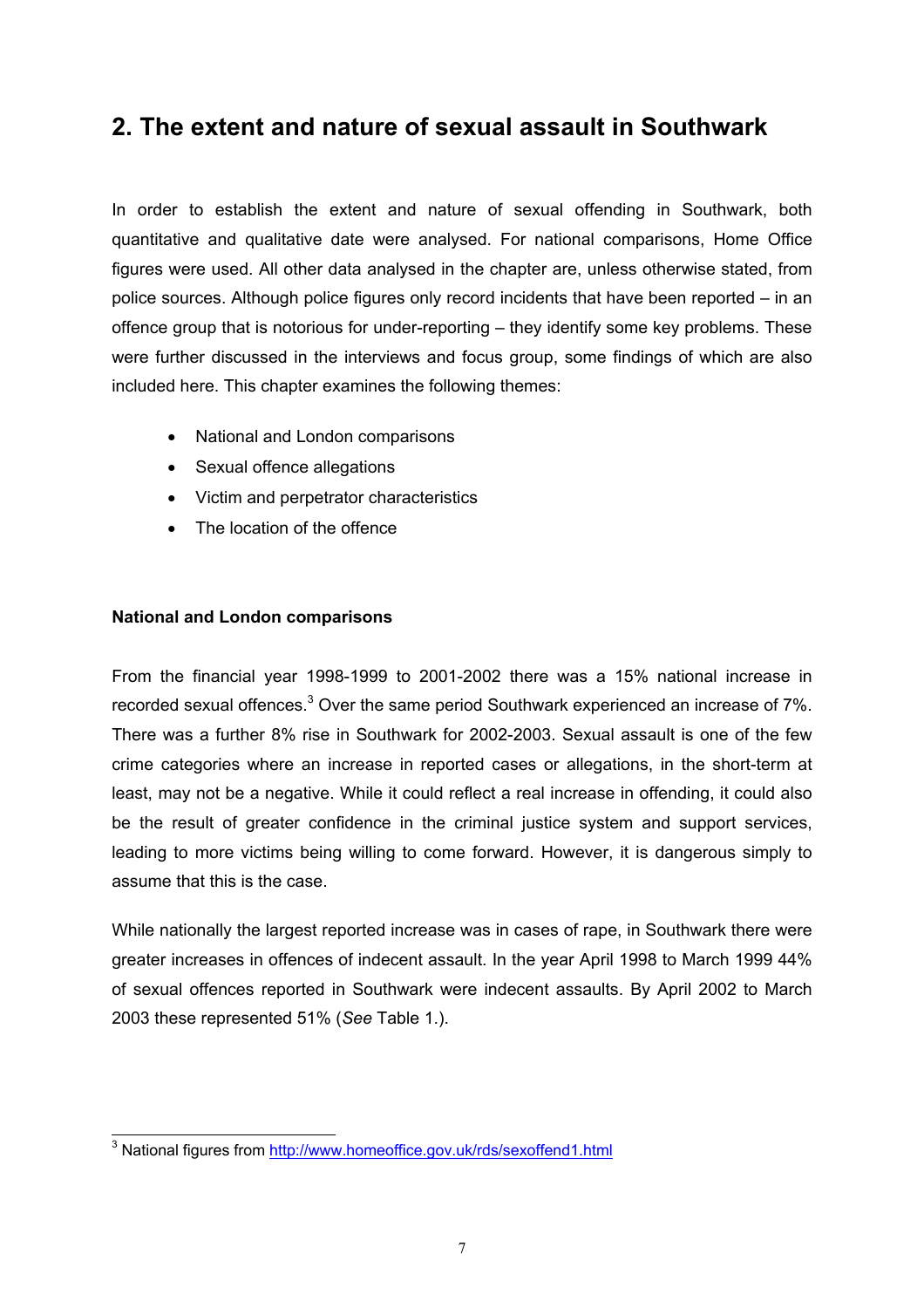|                          | Indecent<br>assault $(\%)$ | Rape $(\%)$ | Other sexual<br>offence (%) | Total (n) |
|--------------------------|----------------------------|-------------|-----------------------------|-----------|
| <b>Southwark Figures</b> |                            |             |                             |           |
| Apr98-Mar99              | 44                         | 30          | 26                          | 356       |
| Apr99-Mar00              | 55                         | 29          | 16                          | 429       |
| Apr00-Mar01              | 54                         | 25          | 21                          | 424       |
| Apr01-Mar02              | 53                         | 28          | 19                          | 381       |
| Apr02-Mar03              | 51                         | 30          | 19                          | 410       |
| <b>National Figures</b>  |                            |             |                             |           |
| Apr98-Mar99              | 64                         | 21          | 15                          | 36,174    |
| Apr99-Mar00              | 64                         | 22          | 14                          | 37,792    |
| Apr00-Mar01              | 64                         | 23          | 13                          | 37,311    |
| Apr01-Mar02              | 61                         | 24          | 15                          | 41,425    |
| Apr02-Mar03              | N/A                        | N/A         | N/A                         | N/A       |

**Table 1. Southwark and national figures: Apr98-Mar99 to Apr02-Mar03(1) (2)**

**Notes** 

(1) All figures are compliant with the new police counting rules that come into force in Apr98- Mar<sub>99</sub>.

(2) National figures for Apr02-Mar03 were not available.

Across the whole of the Metropolitan Police area – for the financial year 2002-2003 there were 10,427 reported sexual offences, of which 26% were rapes and 57% were indecent assaults. Over the same period 410 allegations were made in Southwark, of which 30% were rapes and 51% were indecent assaults.

During 2002 there were 48 rape offences recorded per 100,000 population in Southwark. This placed Southwark sixth in London – and fourth highest in inner London. With rape and other sexual offences combined, this represents 180 offences per 100,000 population. It placed Southwark with the tenth highest figures in London, and ninth in inner London.<sup>[4](#page-11-0)</sup>

## **Sexual offence allegations**

The 410 allegations of sexual assault in Southwark between April 2002 and March 2003 can be further divided – the key figures being:

<span id="page-11-0"></span>4 Source: Metropolitan Police (PIB)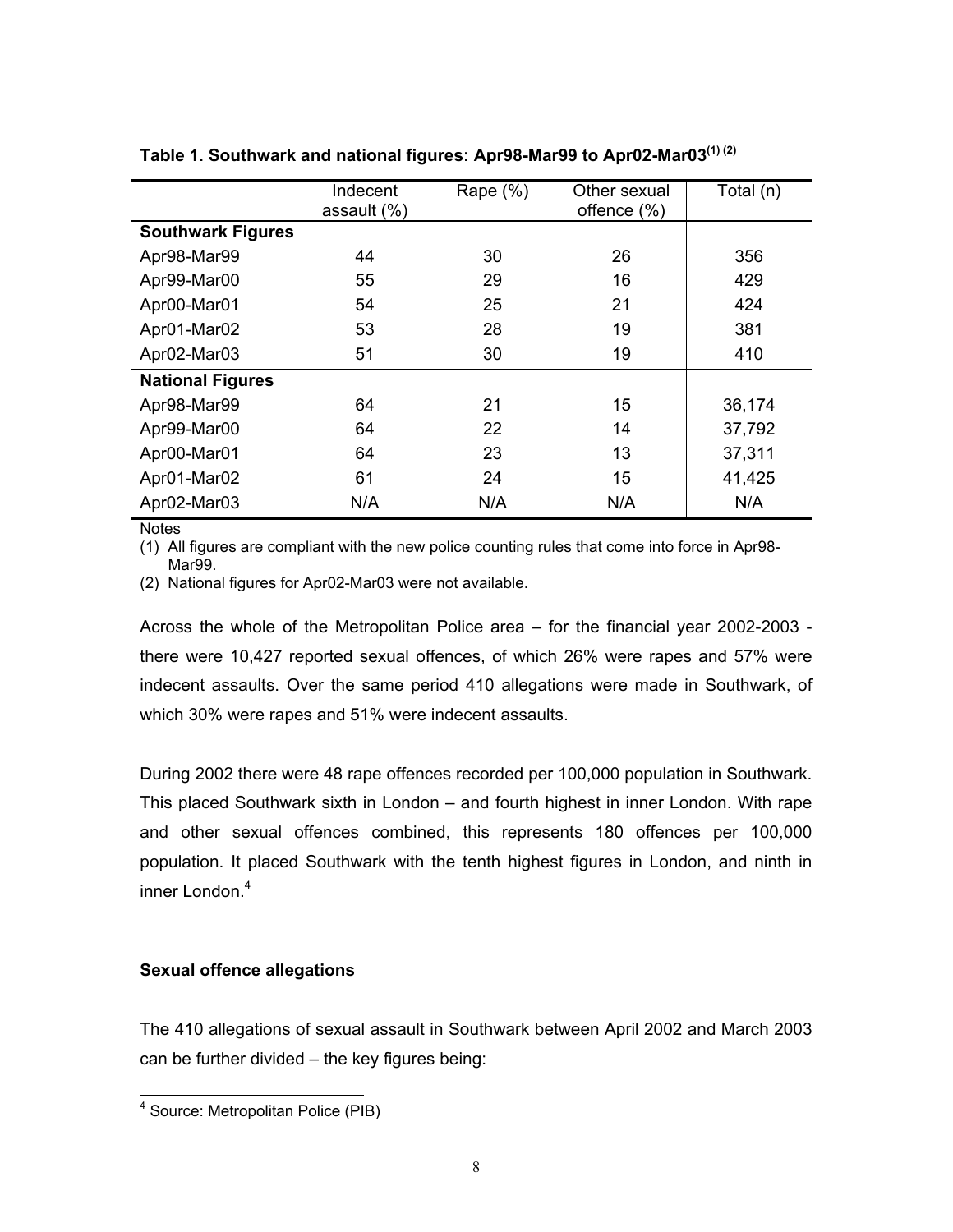- 122 allegations of rape in the borough;
- 210 allegations of indecent assault including 23 indecent assaults on males;
- 78 other offence allegations including 20 cases of indecency with children and 44 of indecent exposure.

Over this period there were 34.2 sexual assault allegations made in Southwark per month. Table 2. shows this figure divided by offence categories.

| <b>All allegations</b>      | Offence group               | Offence sub-group                                                                                                                                   |
|-----------------------------|-----------------------------|-----------------------------------------------------------------------------------------------------------------------------------------------------|
| All sexual offences<br>34.2 | Rape<br>10.2                |                                                                                                                                                     |
|                             | Indecent assault<br>17.5    | Indecent assault female<br>15.6<br>Indecent assault male<br>1.9                                                                                     |
|                             | Other sexual offence<br>6.5 | Indecent exposure<br>3.7<br>Indecency with children<br>1.7<br>Unlawful sexual intercourse<br>0.7<br>Gross indecency<br>0.4<br><b>Buggery</b><br>0.1 |

## **Table 2. Sexual offence allegations in Southwark – Average per month Apr02- Mar03**

For April 2002 to March 2003 there were 10 allegations of rape made in the borough per month and 17.5 of indecent assault. While most indecent assaults were on females, there were around two allegations of indecent assault made on males per month. In terms of other sexual offending, there were between three and four indecent exposures per month, plus just under two indecency with children allegations per month.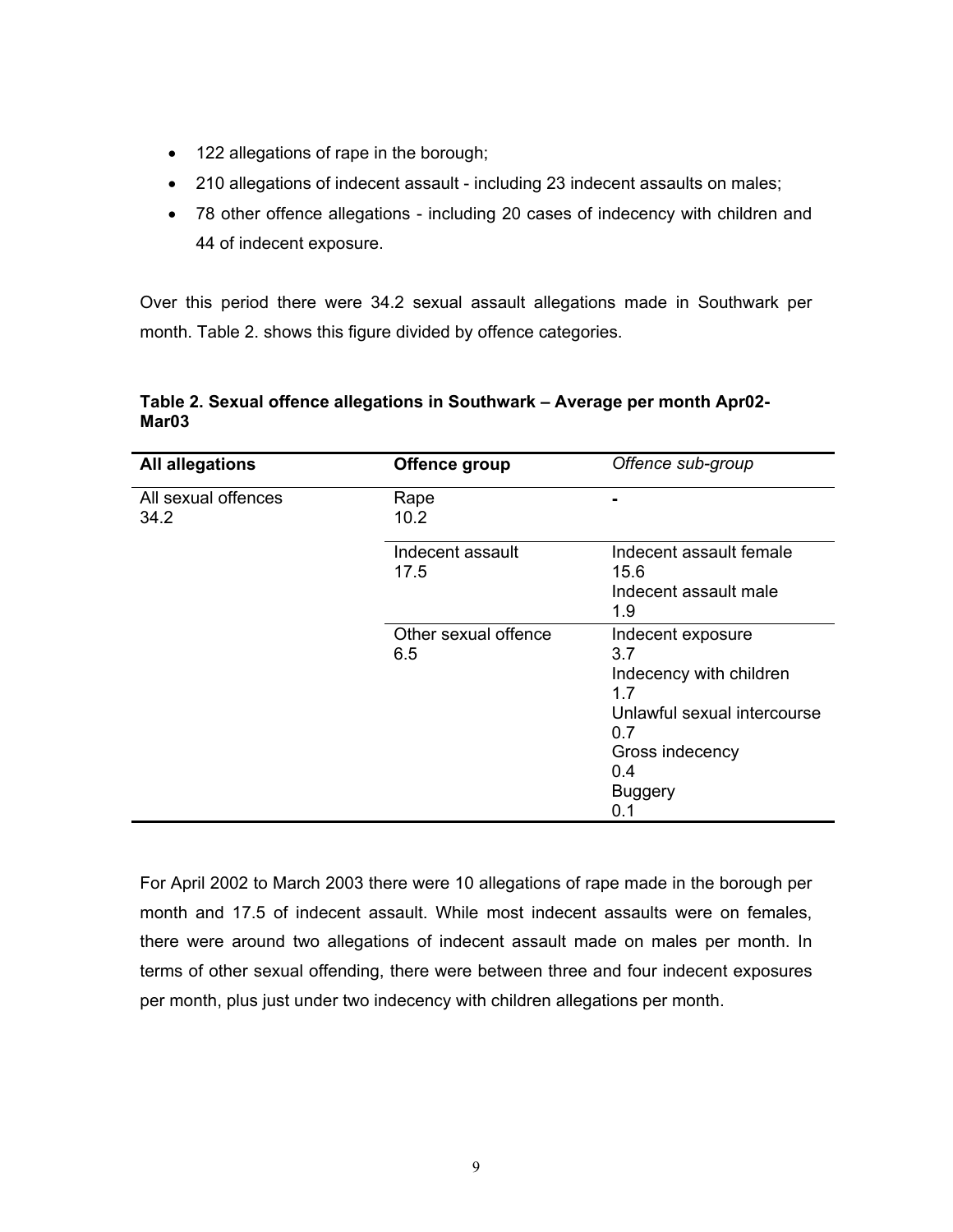#### **Victim and perpetrator characteristics**

In order to determine who were involved in reported sexual assaults both victim and perpetrator characteristics were analysed. For this purpose police data were augmented by information from the Youth Offending Team and from the SkyVoc Young Victim's Project.

## *Age*

For the year April 2002 to March 2003, 32% of suspects and 45% of victims recorded by the police in Southwark were aged below 20. In fact, 21% of all sexual allegations were for offences by young people below 20, committed on victims aged below 20 (*See* Table 3.). This pattern of behaviour is possibly even younger, with 13% of allegations being of offences by those under 17, on victims under 17. According to ONS figures $5$ , in 1999 25% of Southwark's population was aged below 17 – including 17% aged between 5 and 16. That 35% of victims and 21% of suspects were under 17 will be of particular concern.

|                    | Victim age |       |       |         |              |
|--------------------|------------|-------|-------|---------|--------------|
| <b>Suspect age</b> | $20$       | 20-29 | 30-39 | 40 plus | <b>Total</b> |
| $20$               | 21         | 5     | 4     | 2       | 32           |
| 20-29              | 10         | 11    | 3     | 2       | 24           |
| 30-39              | 8          | 11    |       | 3       | 28           |
| 40 plus            |            | 2     | 3     | 3       | 15           |
| <b>Total</b>       | 45         | 30    | 16    | 9       | 100%         |

**Table 3. Sexual offence allegations in Southwark: Victim age by suspect age (average per case) – percent Apr02-Mar03**(1)

**Notes** 

(1) n=388

<span id="page-13-0"></span>A US study has shown that adolescents continue to have the highest rate of rape and other sexual assaults of any other age group. (American Academy of Pediatrics, 2001). In Britain, the picture is much the same. Findings from the BCS revealed that young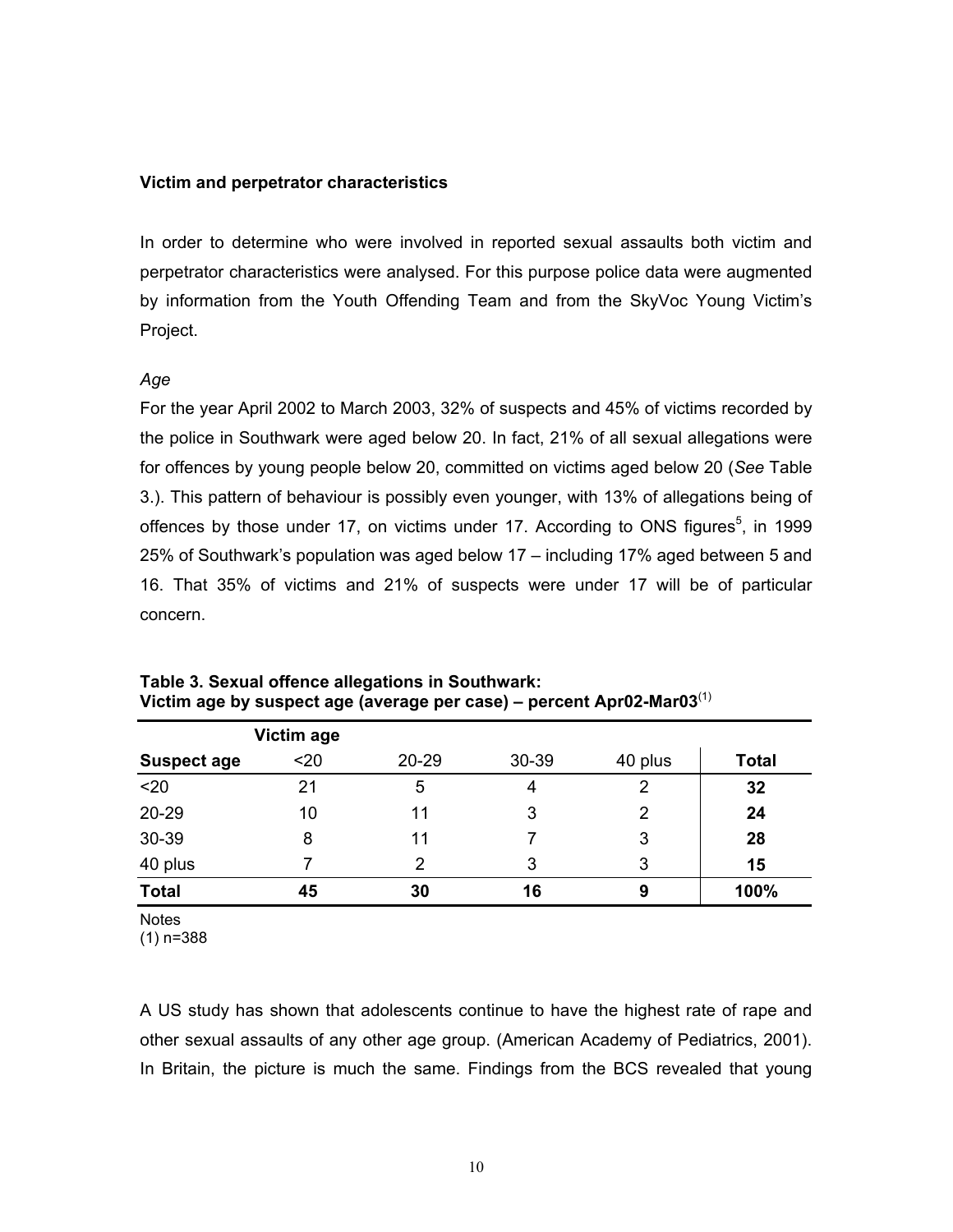women aged 16-24 where more likely to say that they had been sexually victimised in the last year than older women (Myhill, 2002). Age is therefore the biggest risk factor for experiencing sexual victimisation.

In Southwark, interviews with practitioners also confirmed a youth bias in sexual victimisation and offending within the borough, although a general problem of underreporting among victims was acknowledged.

Data from Southwark Youth Offending Team revealed only a small number of convictions for sexual offences.<sup>[6](#page-14-0)</sup> In 2002 there were six convictions under this heading; all of these bar one saw the sexual element of the offences committed having the highest gravity. Ages ranged from 14 to 17.

Since being established in April 2002 the SkyVoc Young Victim's Project has only come into contact with a small percentage of young people that have suffered sexual assaults. In total they have received 10 referrals of young people who have been the victim of sexual assault and have worked with 5 of them to varying degrees of intervention (*See* Table 4.). The SkyVoc staff hold the view that sexual victimisation among young people is relatively common but feel they are unable to access a majority of those victims. The police constitute the main source of their referrals.<sup>[7](#page-14-1)</sup>

The low numbers of young victims of sexual offences that are referred to SkyVoc is thought by practitioners and project staff, to be indicative of general under-reporting, the relative youth of the project and blockages in the referral system between agencies. Several respondents working in the area of victim provision held the view that the police were entirely focused on prosecution and therefore often failed to make appropriate referrals for young victims. Some police respondents expressed an interest in learning more about victim provision in Southwark.

5 *See* www.southwark.gov.uk

<span id="page-14-0"></span> $6$  This includes female rape, indecent assault of a female under 16, incest with female under 13, IA of female over 16, IA of a male under 16, gross indecency with a child, USI with female under 16, USI with female under 13 and other.

<span id="page-14-1"></span><sup>7</sup> Other referrals came from Social Services ( $n=2$ ), Youth Offending Team ( $n=1$ ) and school ( $n=1$ ). Six referrals were from the police as 'Form 78's'. These are all young people who have come to the attention of the police and these are sent to the Youth Offending Team who works in partnership with SkyVoc.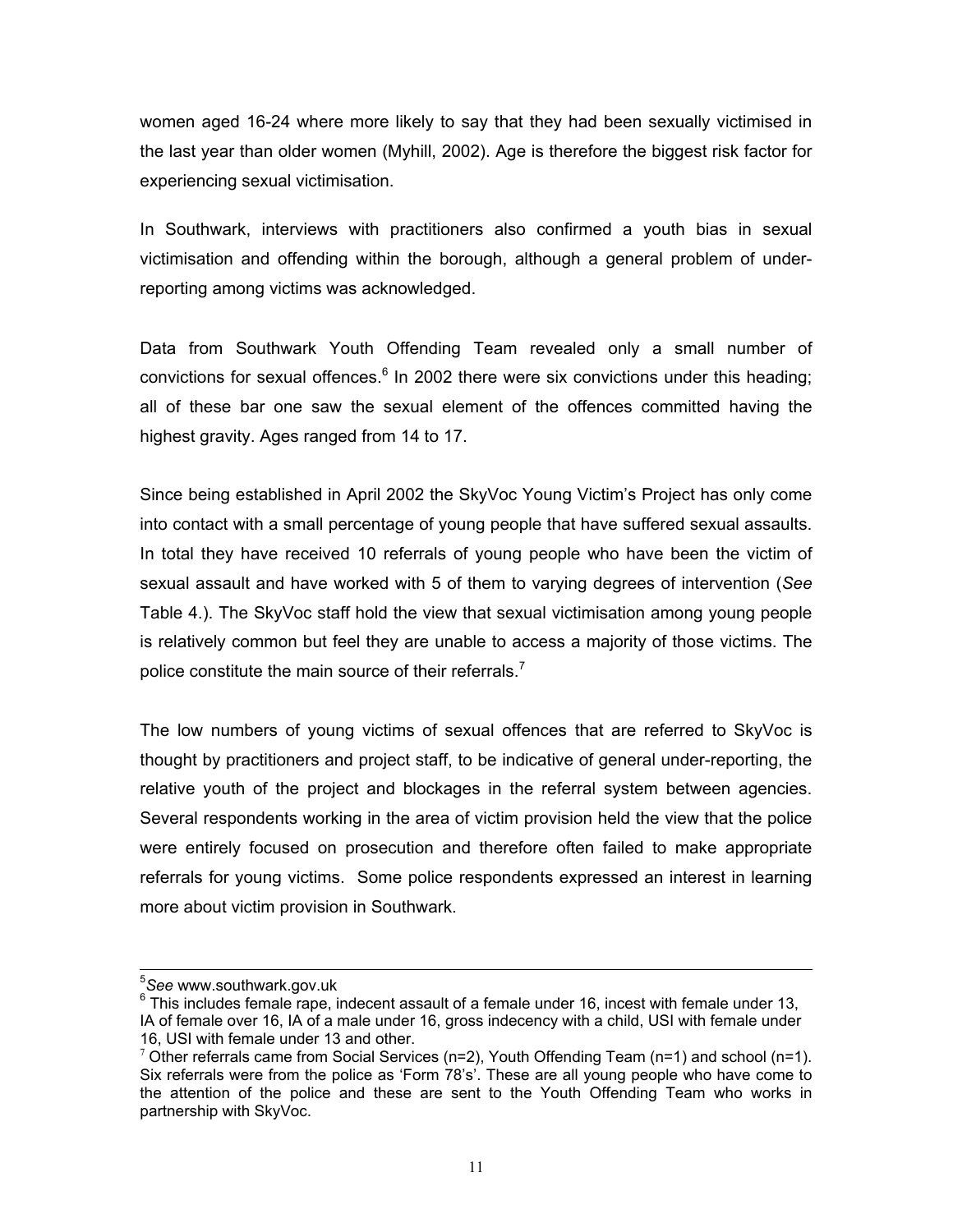| Gender | Age | Incident type                      | <b>Incident</b><br>date | <b>Referral</b><br>date |
|--------|-----|------------------------------------|-------------------------|-------------------------|
| Female | 10  | Indecent assault                   | $21st$ Aug 02           | $26th$ Sep 02           |
| Female | 15  | Rape (alleged)                     | N/k                     | $15th$ Nov 02           |
| Female | 13  | Indecent assault                   | N/k 2000                | $18th$ Nov 02           |
| Male   | 13  | Indecent assault                   | $27th$ Jun 02           | 28 <sup>th</sup> Nov 02 |
| Male   | 13  | Indecent assault                   | $27th$ Jun 02           | $28th$ Nov 02           |
| Male   | 13  | Indecent assault                   | $27th$ Jun 02           | $28th$ Nov 02           |
| Female | 13  | Rape                               | N/k 2001                | $5th$ Dec 02            |
| Female | 15  | Unlawful sexual intercourse        | N/k                     | $9th$ Dec 02            |
| Female | 15  | Attempted sexual assault           | N/k                     | $13th$ Dec 02           |
| Female | 14  | Gross indecency and sexual assault | N/k                     | $9th$ Jun 03            |

**Table 4. Referrals to SkyVoc Young Victim's Project from its inception in April 2002** 

## *Ethnicity*

In terms of ethnicity, according to the 2001 Census $8$ , 26% of Southwark's population is black.<sup>[9](#page-15-1)</sup> However, for April 2002 to March 2003, over half of the sexual assault suspects and a quarter of the victims in the borough were black (*See* Table 5.). This pattern will need further investigation. At the same time, while 63% of the borough's population is white (2001 Census) just over half of the victims and a third of suspects were white. Other ethnic groups were not highly represented in sexual assault allegations.

|                 | <b>Victims</b> |              |       |       |              |
|-----------------|----------------|--------------|-------|-------|--------------|
| <b>Suspects</b> | White          | <b>Black</b> | Other | Mixed | <b>Total</b> |
| White           | 22             | 4            |       | 4     | 31           |
| <b>Black</b>    | 26             | 21           | 3     | 9     | 59           |
| Other           | 5              |              |       | 0     |              |
| Mixed           | 2              | 0            | <1    | 0     | 3            |
| <b>Total</b>    | 55             | 26           | 5     | 14    | 100          |

**Table 5. Sexual offence allegations in Southwark: Ethnicity of victims and suspects – percent Apr02-Mar03(1)**

**Notes** 

(1) n=401

<span id="page-15-1"></span>**Black included black British; black African; black Caribbean; and other black.** 

<span id="page-15-0"></span><sup>-&</sup>lt;br>8  $^8$  See www.national-statistics.gov.uk<br><sup>9</sup> Black included black British: black *(*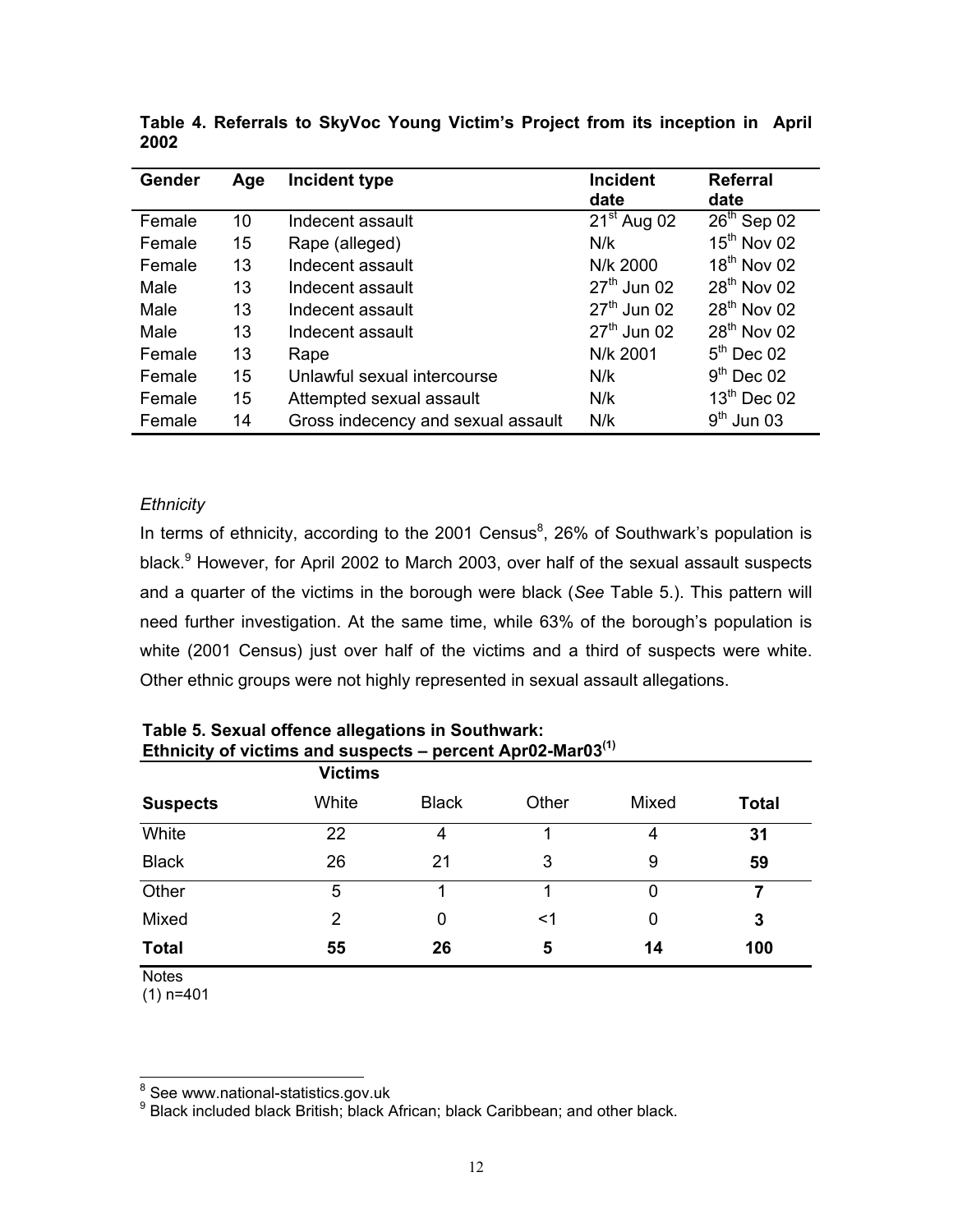When asked about ethnic biases among sexual offenders, in general, practitioners felt that victims and perpetrators largely represented and reflected the diverse ethnic population in Southwark.

However, in the area of adolescent sexual offending, there was a general consensus, from criminal justice agencies as well as those working with young people in the community, that there was a bias towards young males from the black community. Several respondents argued that particular issues such as sexual male dominance in sexual relations and the belief in the husband or partner's absolute right to sex within marriage without one's partner or wife's consent were cultural norms that had been imported into Southwark from other cultures and often remained unchallenged. Cultural expectations of gender roles, practitioners argued, have fuelled the views of many female victims that their proper role within the domestic sphere is one of subservience and compliance.

*Recognising* that sexual offences have actually been committed in the context of marriage is a problematic area for some victims in the borough.

## *Gender*

As would be expected, police figures for April 2002 to March 2003 revealed that the vast majority of sexual assault suspects in Southwark were male (97%), while most victims were female (87%). However, a more fine-grained analysis showed that 12% of cases were of sexual assault between males (*See* Table 6.).

|                 | <b>Victims</b> |      |              |
|-----------------|----------------|------|--------------|
| <b>Suspects</b> | Female         | Male | <b>Total</b> |
| Female          |                | 1    | $\mathbf{2}$ |
| Male            | 85             | 12   | 97           |
| Mixed group     | 1              | <1   | 1            |
| <b>Total</b>    | 87             | 13   | 100%         |
| <b>Notes</b>    |                |      |              |

#### **Table 6. Sexual offence allegations in Southwark: Gender of victims and suspects – percent Apr02-Mar03(1)**

(1) n=424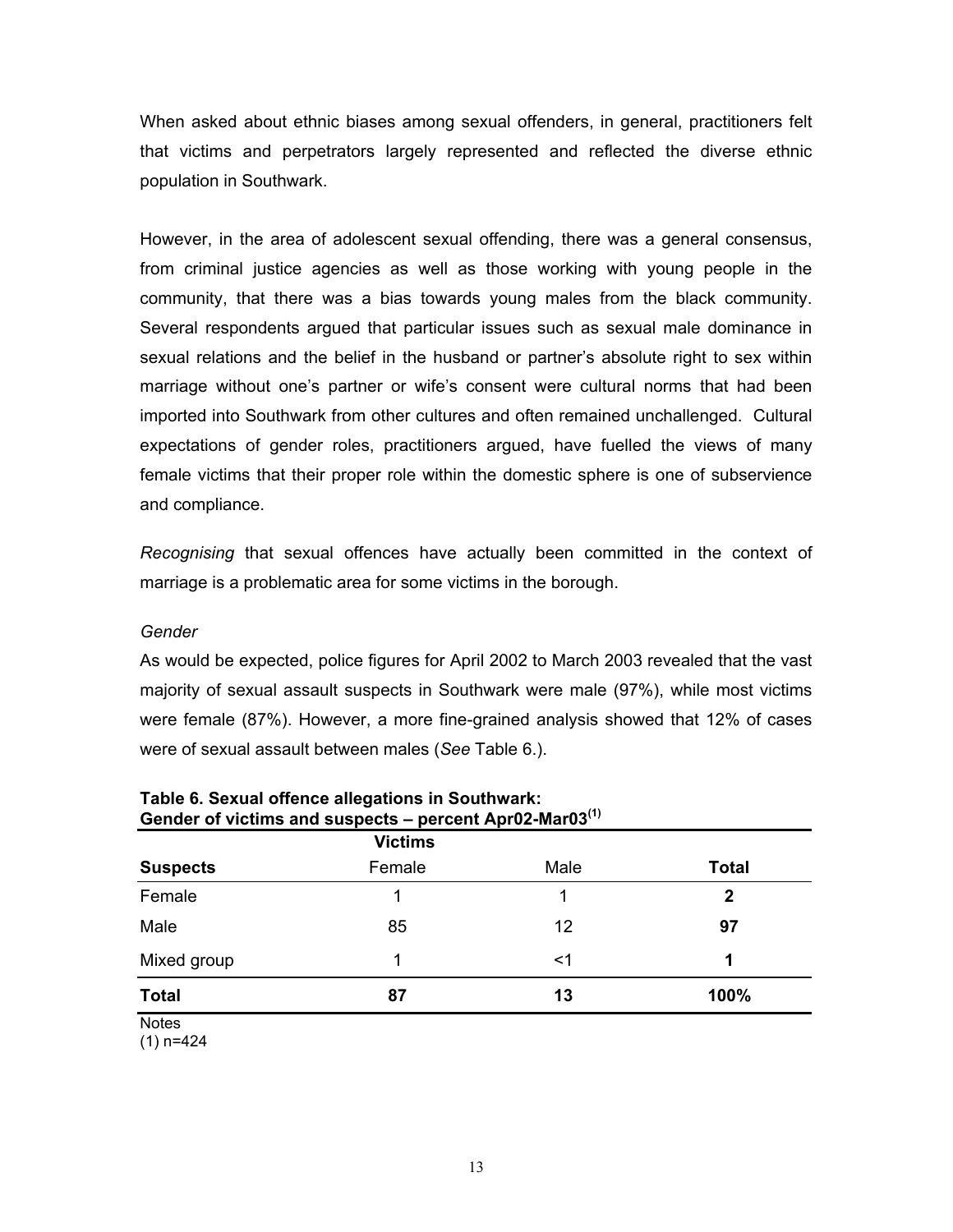It is widely believed that the figures on male on male sexual assaults and rapes do not accurately reflect the extent of the problem in Southwark.

## *Relationship between victim and perpetrator*

Nationally, women are most likely to be sexually attacked by men that they know in some way, most often partners (32%) or acquaintances (22%). Women who are sexually assaulted by a current partner or a 'date' are least likely to say that they had been the victims of a crime (Myhill, 2002).

## *Group offending*

Why are we in a situation where ten young men think that it is okay to rape a young girl? (Clinical Director, The Haven)

Anecdotal evidence, gathered from members of the police Sapphire team, Victim Support, Social Services and the Haven, points to a particular problem of gang initiation rapes in Southwark, a phenomenon associated with teenage gangs:

- Data collected by the Haven, the borough's sexual assault referral centre, points to high rates of teenage girl referrals.
- Southwark Victim Support have been contacted by young teenagers (12 yrs +) who had been victimised in this manner.
- Staff on the STOP project who have experience of working with young men who may have been involved in this type of behaviour - pointed to the reported practice that these offenders will often use protection during the course of these rapes, as a calculated attempt to avoid later detection.<sup>10</sup>

A recent newspaper report examined an apparent high incidence of gang rapes in the Parisian inner city (The Guardian, 2003). It was observed that cultural attitudes can play a part in the proliferation of gang rape: "…there is a gap between home where boys are treated like kings, as is commonplace in North African and African cultures, and outside where they are delinquents and scum." Lees (2002) argues that gang rape arises from an "extreme need for normative masculinity", particularly in adolescence.

<span id="page-17-0"></span> $10$  This may also explain the low incidence of STDs that these staff members noted among the young men that they came into contact with.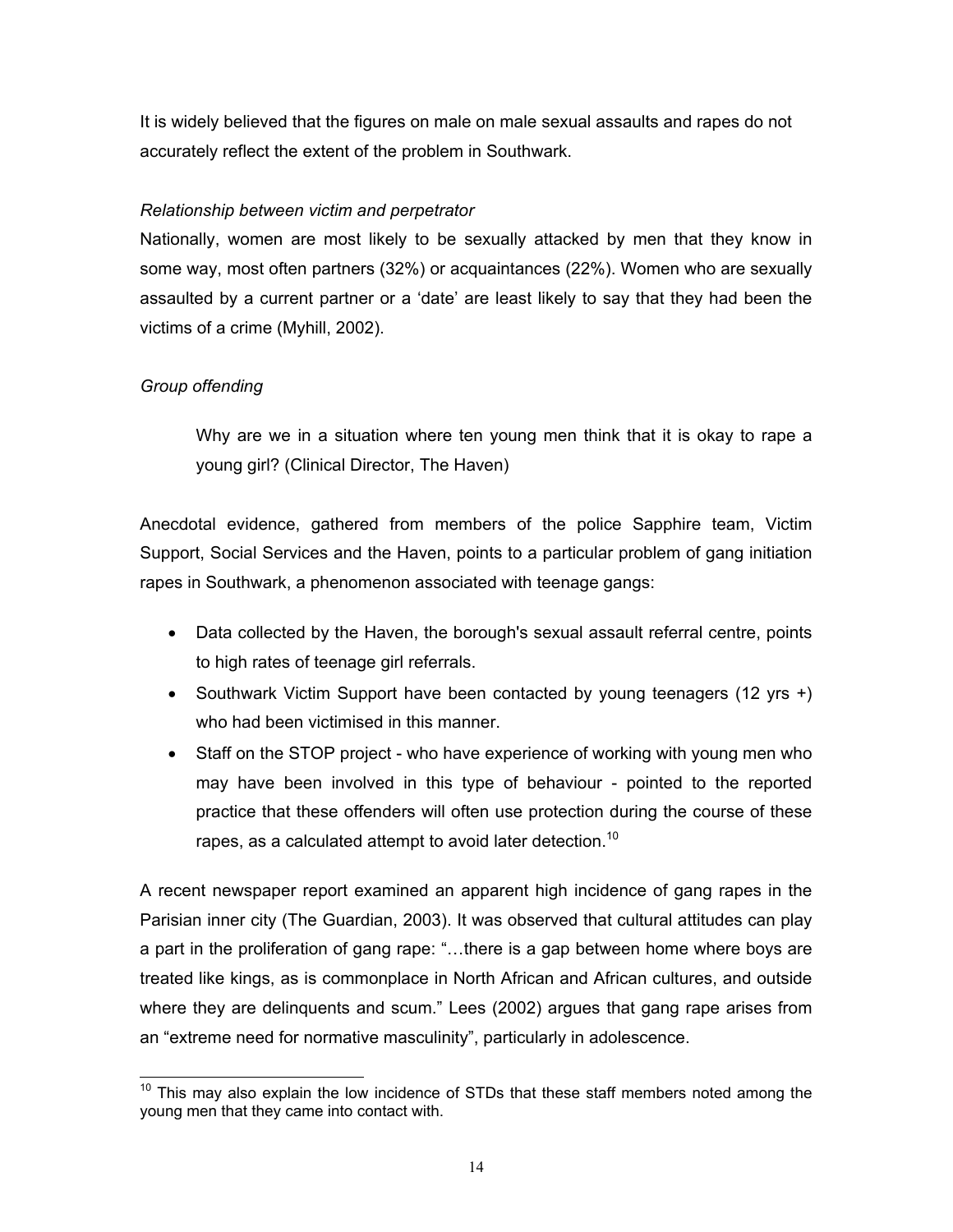In attempting to understand the dynamics of gang sexual offending, it would be too simplistic to argue that it is merely a symptom of high levels of urban deprivation, as some respondents argued, although such a circumstance might provide a fertile ground for many forms of crime and violence.

The 'gang rape thesis' is only partially supported by police statistics. In Southwark for the period April 2002 to March 2003 81% of sexual offence allegations involved just one suspect. That said, the remaining 19% did involve more than one suspect – a fifth of which had at least four suspects. In terms of ethnicity, the 19% of cases with more than one suspect was made up of 10% black, 6% white, 1% other and 2% mixed groups (*See*  Table 7.). It is possible that the dominance of black suspects in cases with more than one suspect is indicative of a particular 'gang' problem, especially if – as was assumed by some of those interviewed – this is a problem that is unlikely to get reported. However, more research is required to confirm this.

| <b>Suspect ethnicity</b> | One                      | Two | Three       | Four plus | <b>Total</b> |
|--------------------------|--------------------------|-----|-------------|-----------|--------------|
| <b>Black</b>             | 48                       | 7   |             | 2         | 59           |
| White                    | 26                       | 4   | <1          | <1        | 31           |
| Other                    |                          | <1  | -           | -         |              |
| Mixed group              | $\overline{\phantom{0}}$ | 1   | <1          |           | 3            |
| <b>Total</b>             | 81                       | 13  | $\mathbf 2$ | 4         | 100%         |

**Table 7. Sexual offence allegations in Southwark: Number of suspects per case by suspect ethnicity – percent Apr02-Mar03**(1)

**Notes** 

(1) n=402

Some police interviewed were aware of gang rapes occurring but were unsure how to tackle the problem directly. To see if evidence of group offending by youths could be found in the police figures, the number and age of suspects was compared (*See* Table 8.).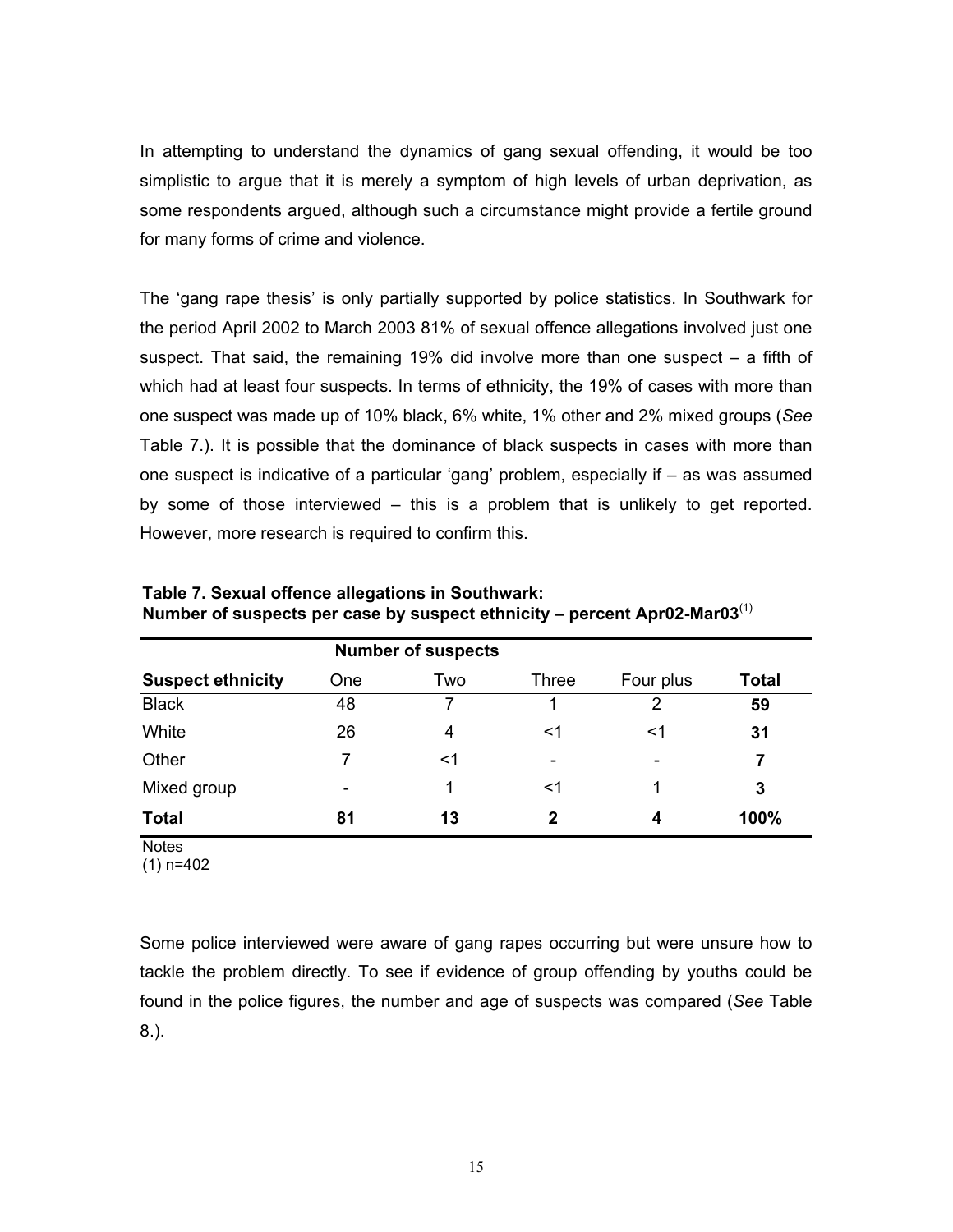|                     |                | <b>Number of suspects</b> |              |           |              |  |  |  |
|---------------------|----------------|---------------------------|--------------|-----------|--------------|--|--|--|
| Ave. suspect<br>age | One            | Two                       | <b>Three</b> | Four plus | <b>Total</b> |  |  |  |
| 17                  | 16             | 3                         | 1            | 1         | 21           |  |  |  |
| $17 - 19$           | 8              | $\overline{c}$            | $\leq$ 1     | 1         | 11           |  |  |  |
| $20$                | 24             | 5                         | 1            | 2         | 33           |  |  |  |
| 20-29               | 20             | 4                         |              | <1        | 25           |  |  |  |
| 30-39               | 25             | 3                         |              | 1         | 28           |  |  |  |
| 40-49               | 7              | 1                         |              | $<$ 1     | 8            |  |  |  |
| 50-59               | 4              |                           |              |           | 5            |  |  |  |
| 60 plus             | $\overline{2}$ | $<$ 1                     |              |           | $\mathbf{2}$ |  |  |  |
| <b>Total</b>        | 82             | 13                        | $\mathbf{2}$ | 3         | 100%         |  |  |  |
| <b>Notes</b>        |                |                           |              |           |              |  |  |  |

**Table 8. Sexual offence allegations in Southwark: Number of suspects by suspect age (average per case) – percent Apr02-Mar03**(1)

(1) n=389

What is again apparent from Table 8. is that most sexual offences have just one suspect. However, the occurrence of more than one suspect was in fact more likely among younger suspects – although cases with more than two suspects remained low in all age categories.

Although the figures do not *prove* the existence of youth gang rape, they do point to the possibility. This, and the insistence of some of those interviewed that it is a real problem, makes it an issue that requires further investigation.

## *Other offending by the suspect*

The Southwark BIU provided more detailed records for a sample of 41 suspects for the period April 2002 to March 2003. This was in order to analyse their offending histories in terms of number and type of previous convictions. While these 41 were not representative of the total picture, their details do give an indication of other offending. In terms of offending histories, 30 out of the 41 had previous convictions, of which 17 had been guilty of three or more previous offences (*See* Table 9.).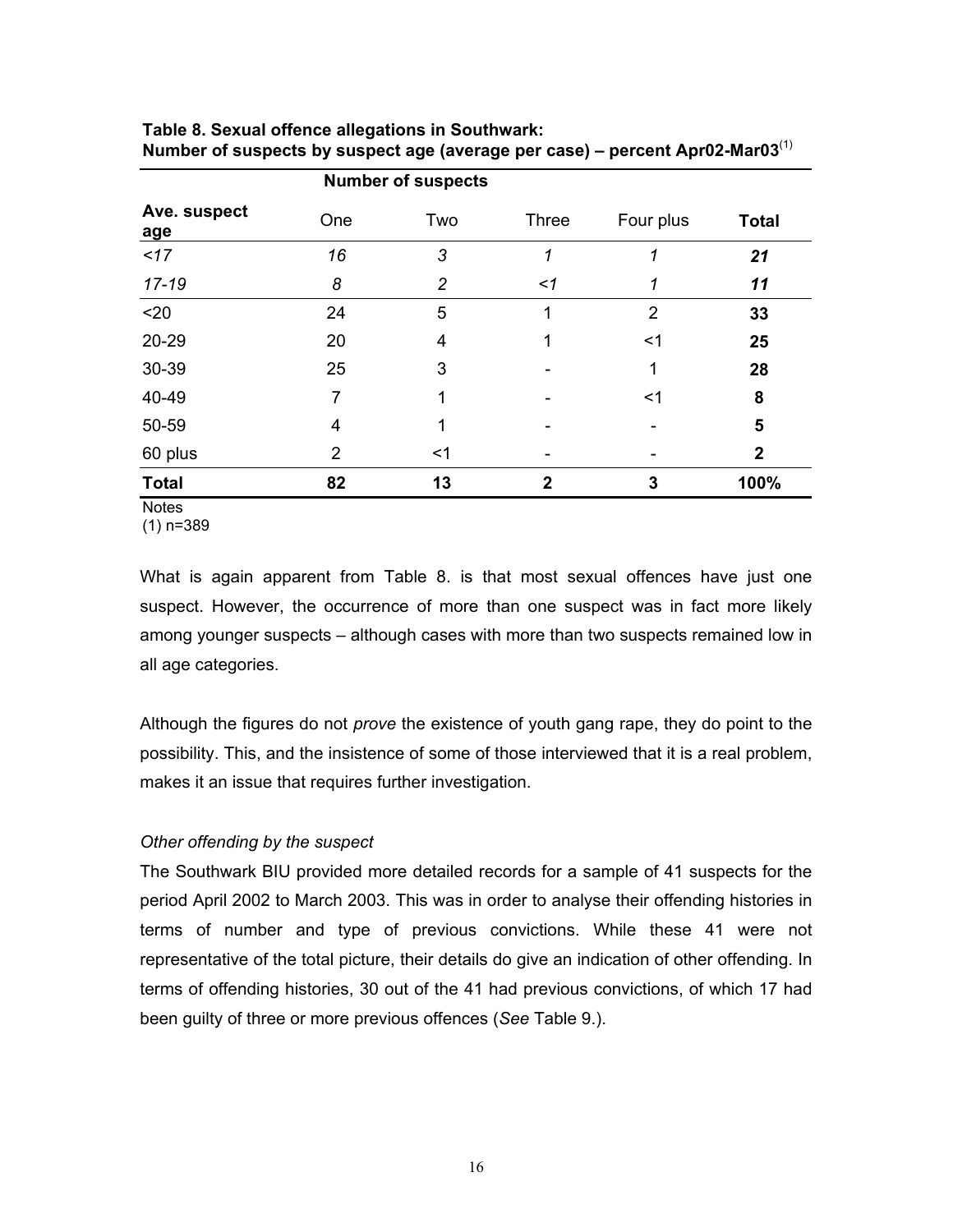| Suspects: Number of previous convictions |      |   |   |   |   |      |       |
|------------------------------------------|------|---|---|---|---|------|-------|
|                                          | none |   |   | 3 | 4 | $5+$ | Total |
| Rape                                     |      | 4 | 3 | 4 |   | 3    | 28    |
| Indecent Assault on<br>Female            | 3    | 3 | 1 | 1 | 2 | 2    | 12    |
| Indecent Assault on Male                 |      | - |   | - |   |      | 1     |
| Total                                    | 11   |   | 4 | 5 | 9 | 3    | 41    |

#### **Table 9. Southwark suspect sample: Previous convictions – rape and indecent assault Apr02-Mar03**

Previous convictions tended to be for violent crimes or for theft and burglary. For the 30 offenders with previous, a total of 93 previous convictions were mentioned; of these, 28 were for violence offences and 24 for theft or burglary.<sup>11</sup> There were only 10 mentions for other sexual offences, possibly reflecting a lack of convictions rather than a lack of other offending.

Some respondents interviewed suggested a possible link between youth gangs, rape and street crime. However, from the sample of 41 offenders evidence to support this is sketchy. There were only eight mentions of robbery among their previous convictions.

In general, research studies have shown that sex offenders can be both specialists and generalists in their offending behaviour. There is a danger in believing that sexual offenders are a homogenous group (Soothill *et al,* 2000). The latter study found a higher proportion of previous convictions for violent offences, criminal damage and property offences among those individuals who had been convicted of heterosexual offences. By contrast, those committing homosexual offences (indecent assault on a male or indecency between males) when compared with all other sex offenders, where less likely to be convicted of violence or property offences. Those committing indecent assaults on a male were much more likely to have been convicted of sexual offences on other occasions. To sum up, it is problematic to assume that sex offenders fall into simple dichotomies.

## *Victim-perpetrator relationship*

<span id="page-20-0"></span><sup>11</sup> *See* appendices for a more detailed account of previous convictions.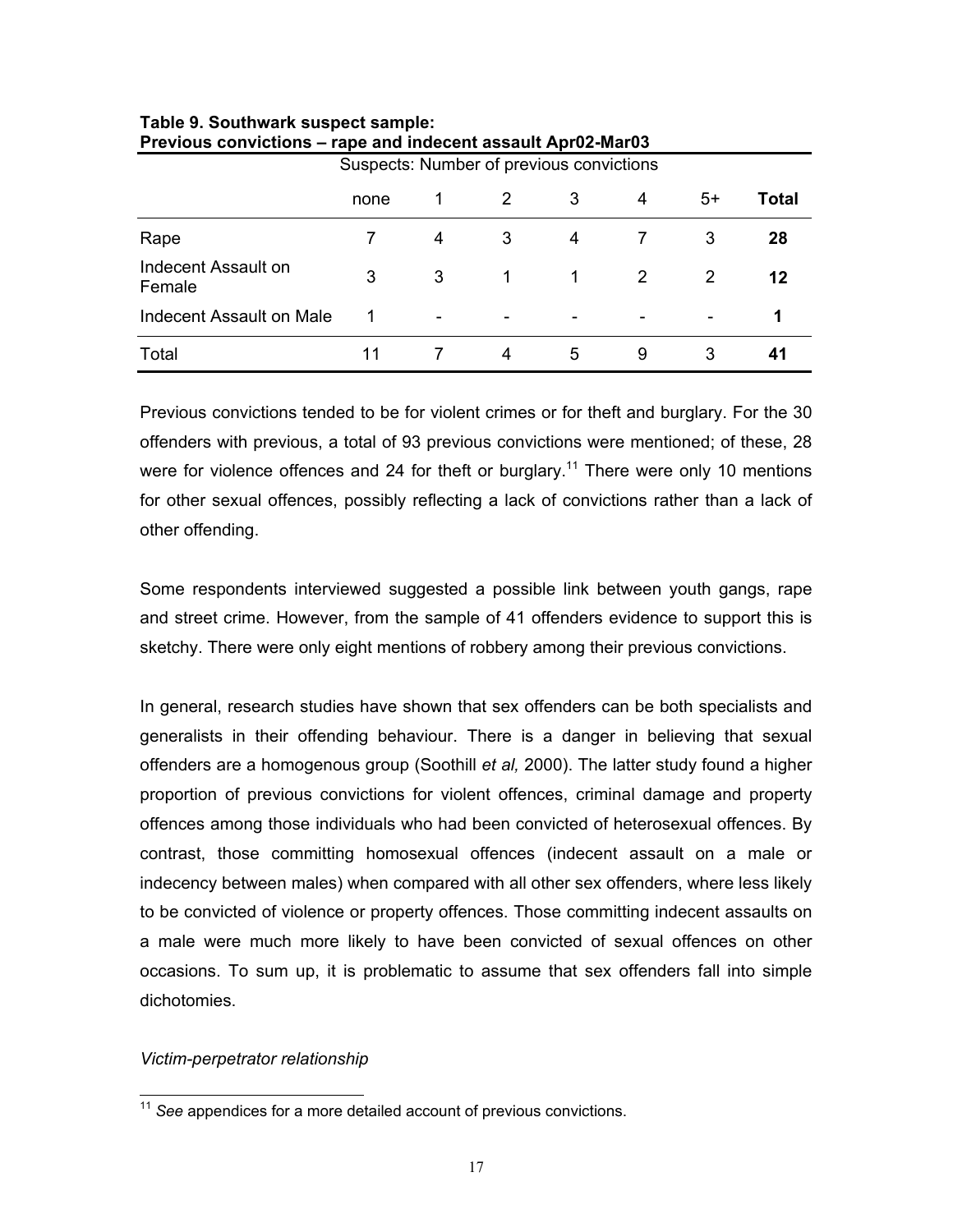One of the myths that has built up around rape is that it is committed by strangers.<sup>12</sup> However, analysis carried out by the Metropolitan Police Sapphire Team revealed that between April 2002 and March 2003 70% of rapes in London were committed by known perpetrators. The figure for indecent assault was lower at 47% - with 53% committed by strangers.

## *Location of sexual assault*

The relationship between the victim and the perpetrator will have a bearing on the location of the offence. Analysis of figures made available by the Haven show that, between May 2000 and December 2002, 54% of cases occurred in a residence known to the victim – including 26% in their own home. Only 14% occurred outdoors (*See* Table 10.).

| 1116146111              |      |                          |                |
|-------------------------|------|--------------------------|----------------|
| Known residence         | $\%$ | <b>Outdoors</b>          | $\%$           |
| Home                    | 26   | Street / subway $^{(2)}$ | 6              |
| Assailant's house       | 25   | Park                     | 3              |
| Friend's house          | 2    | Alleyway                 | $\overline{2}$ |
| Relative's house        |      | Stairwell                | 2              |
|                         |      | Waste land               | 1              |
| <b>Total</b>            | 54   | Total                    | 14             |
| <b>Other indoors</b>    | $\%$ | <b>Other</b>             | $\%$           |
| Hotel / other residence | 3    | Car / van                | 3              |
| Hospital / GP surgery   |      | Minicab                  | 2              |
| Public house            |      | Other                    | 4              |
| School                  |      | Abroad                   | 3              |
| Night club              |      | Not recorded             | 14             |
| <b>Total</b>            | 7    | <b>Total</b>             | 26             |

**Table 10. Southwark referrals to The Haven May00 to Dec02 – location of incident**(1)

**Notes** 

(1) n=374

(2) Only 1 incident occurred in a subway

The spatial distribution of reported offences across Southwark is shown in Figure 1.

<span id="page-21-0"></span> $12$  Kelly (2002:4) argues that many of the 'myths' around rape are in fact false – with most offences committed by known men and often indoors. And rather than being rare and 'worse than being killed', rape – defined as sex without consent – is commonplace with most victims 'choosing to survive'.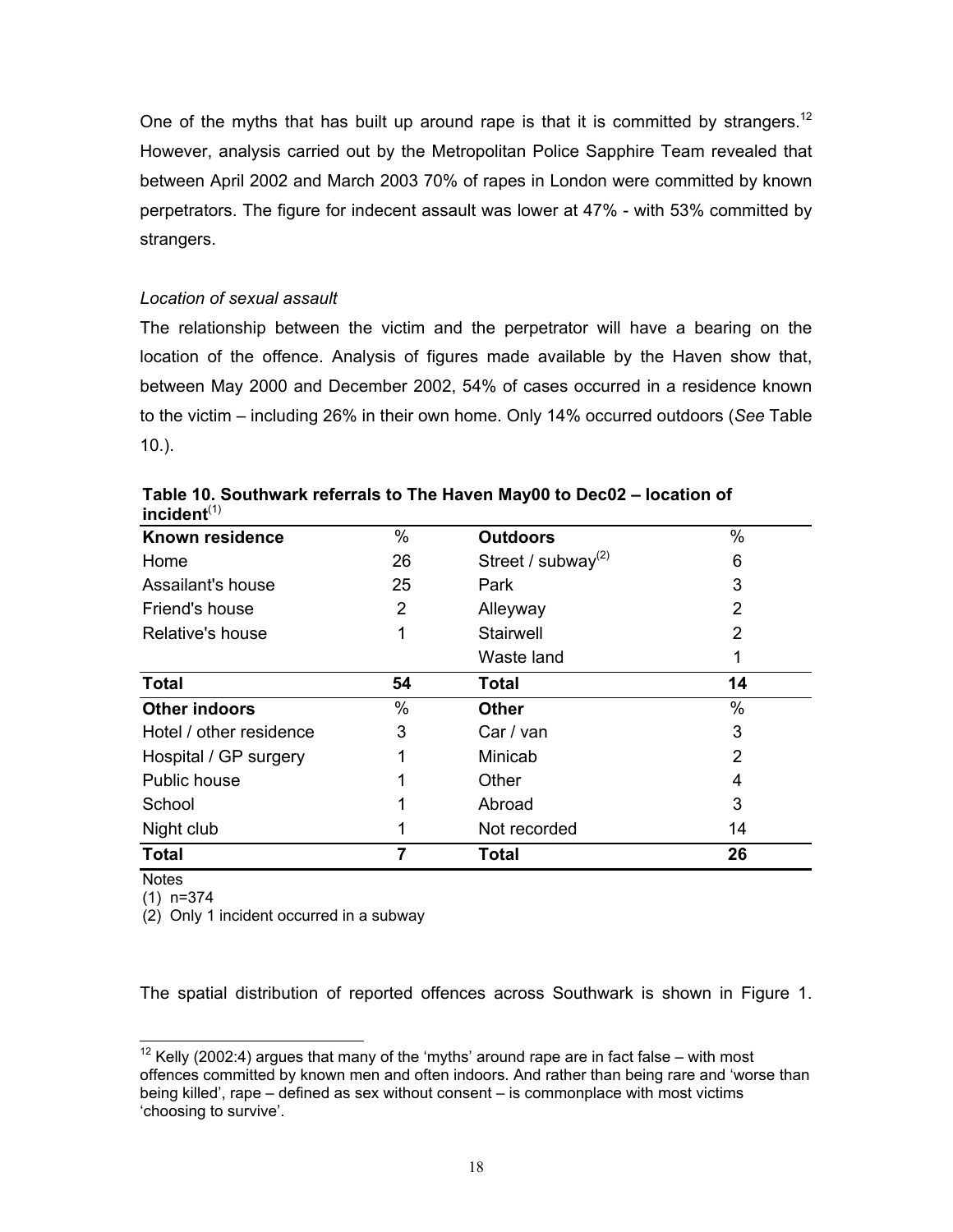What is apparent from these 'hot spot' maps is a concentration of offending in the Elephant and Castle and Peckham areas of the borough, although it is possible that this is simply due to these areas having higher population densities. That said, these findings on the location of sexual offences in Southwark broadly replicate the impressions that professionals had from their contact with victims.

In relation to the data from the Haven, findings from the British Crime Survey indicate that police are twice as likely to find out about incidents involving strangers than incidents involving almost any other perpetrator (Myhill, 2002). With regard to sexual offences in situations of domestic violence situations, police analysis of January to March 2001 sexual assaults - reported between partners and ex-partners - suggested that women reporting such incidents have experienced some form of domestic abuse from their assailant. In addition, many of these attacks resulted in injury (Southwark Police, Domestic Violence Factsheet, 2002).

Given that the majority of referrals to the Haven come from the police, it is important to be aware of the potential pool of victims of sexual offences - particularly in the domestic sphere - who may be much more reluctant to seek support or may have no knowledge of services available to them.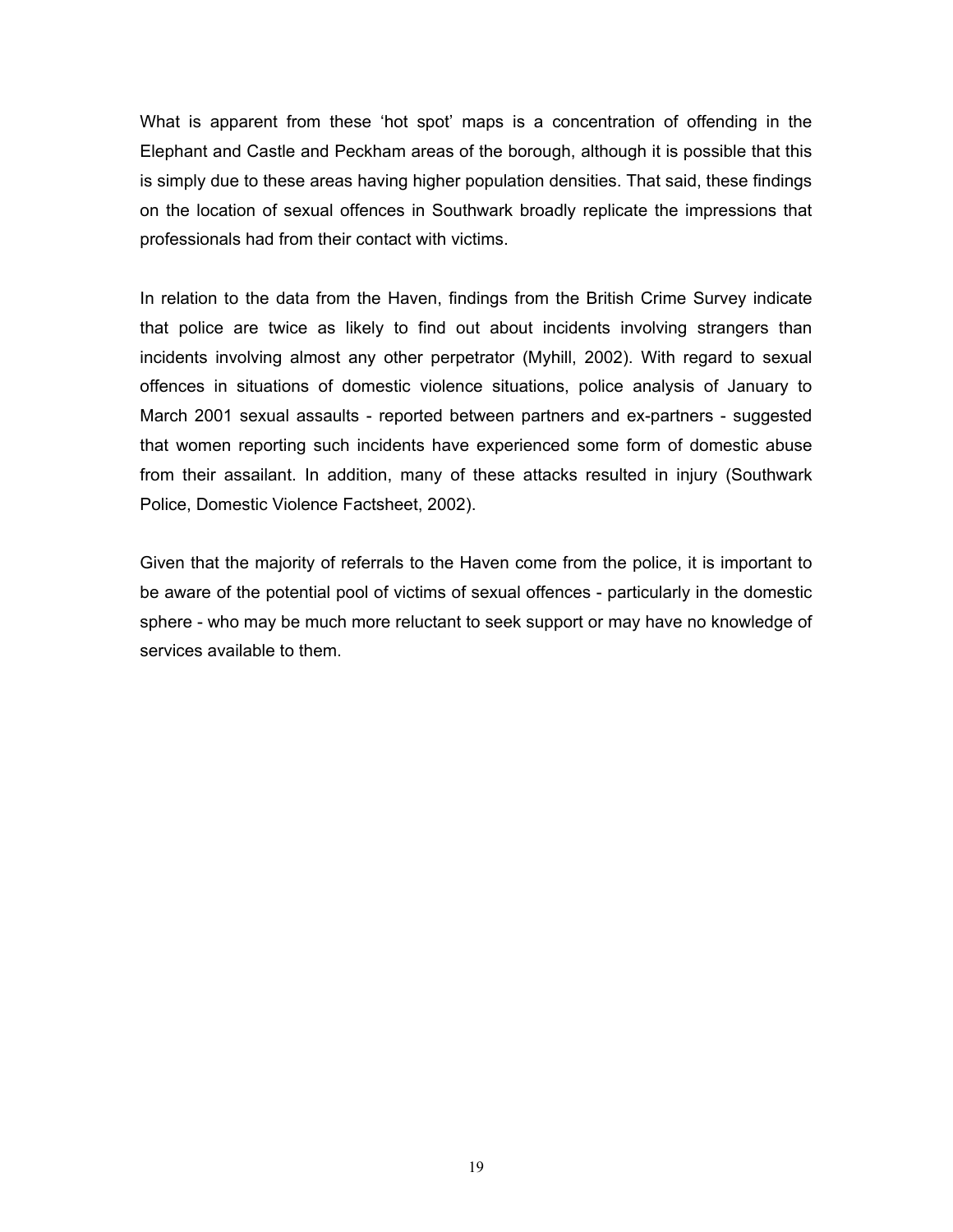

**Figure 1. Reported sex offence hotspots in Southwark, April 2002-March 2003**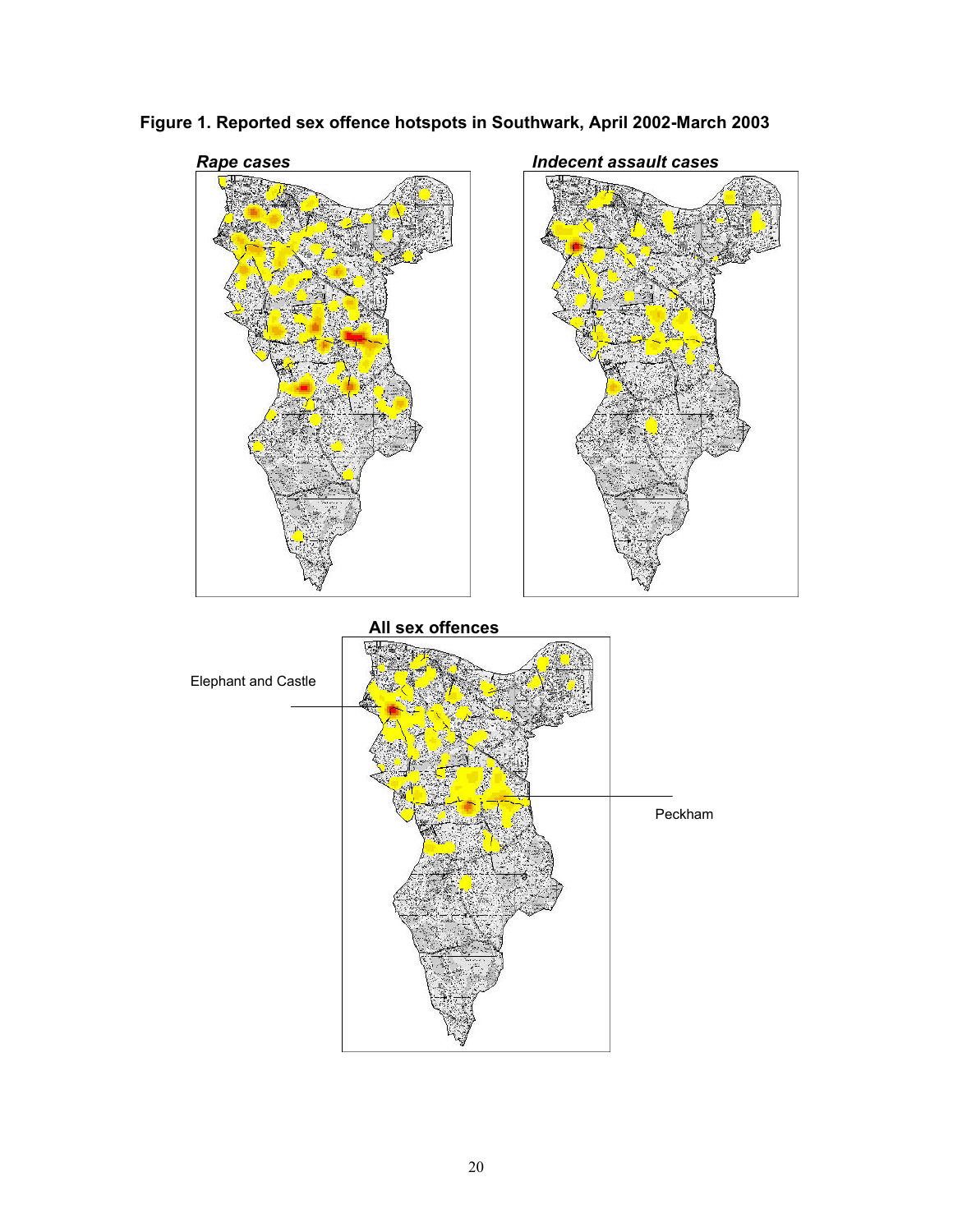# **3. Current service provision for victims**

This chapter details existing service provision for those individuals who have been victims of a sexual assault or rape in Southwark. There are a number of London-wide agencies available, detailed below, that are also available to individuals who live in Southwark.

Services available for sexual assault victims are diverse in terms of function and ease of access. In the first instance a victim's contact with service providers is often via the victim's desk at their local police station. As gatekeepers they have a particularly important role and it is vital that their staff are fully aware of available services. Details of the main service providers are given here.

## **General victim service provision**

## *Victim Support, Southwark*

Victim Support is a voluntary service provided borough-wide which aims to minimise the distress caused to crime in Southwark.<sup>13</sup>

Victim Support keeps data on clients that self refer or are referred to them, which is reported monthly to the national office. Similar to other agencies that deal with victim care, the police constitute the main source of referrals (nearly three-quarters of referrals to Victim Support in Southwark come via the police). Only 9% are self-referrals (*See* Table 11.).

<span id="page-24-0"></span><sup>&</sup>lt;sup>13</sup> Victim Support - Contact address: St Margaret's Court, 62 Borough High Street, SE1 1XF. Tel: 0207 378 8886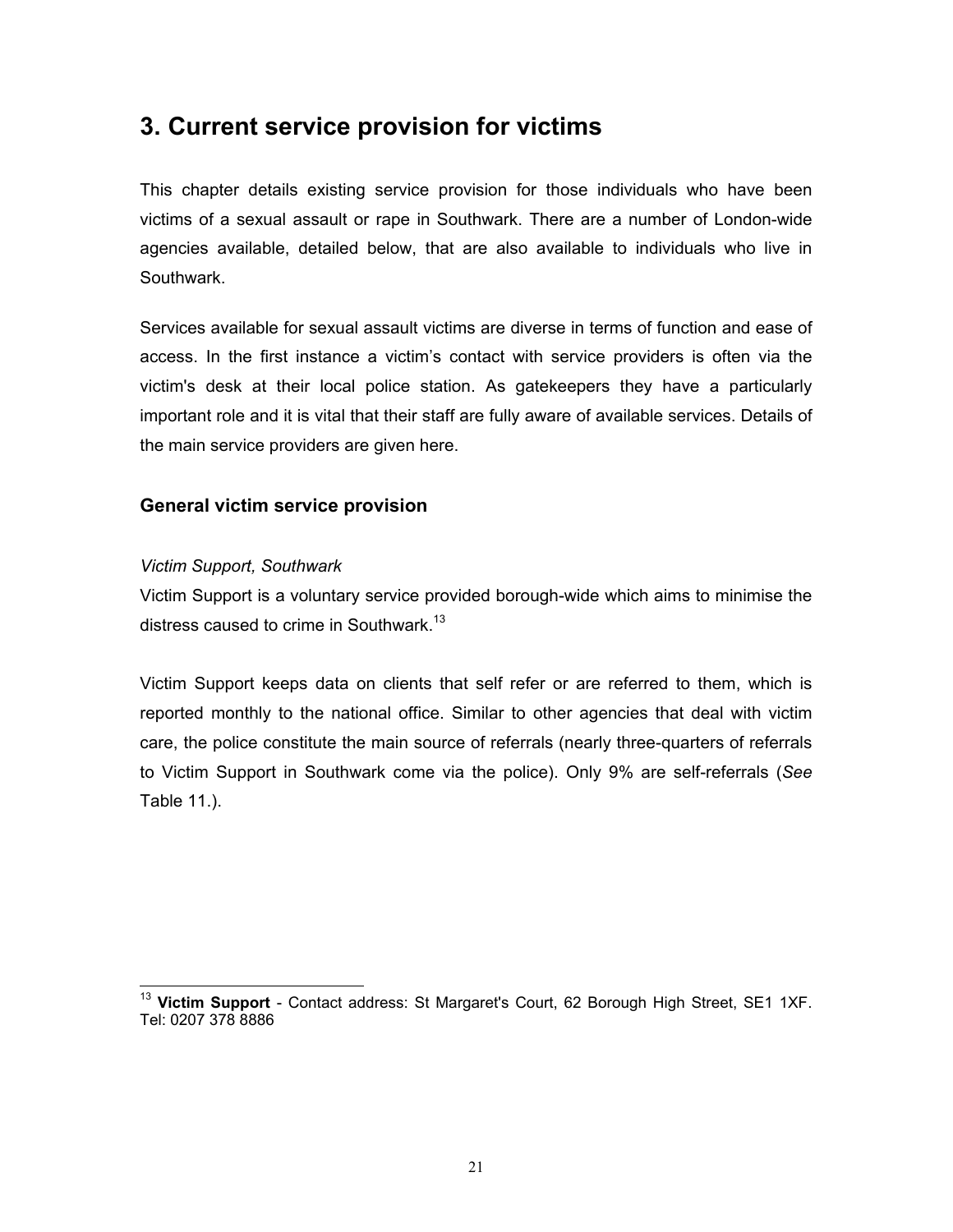|                                | Police       | Self referral | Other<br>agency | <b>Other Victim</b><br>Support $(1)$ | Gender                |
|--------------------------------|--------------|---------------|-----------------|--------------------------------------|-----------------------|
| Rape 136                       | 93           | 23            | 4               | 16                                   | 132 female<br>4 male  |
| Indecent<br>assault 267        | 203          | 18            | 11              | 35                                   | 249 female<br>18 male |
| Other<br>Sexual<br>offences 47 | 39           | 0             | 2               | 6                                    | 36 female<br>11 male  |
| Total 450                      | 335<br>(74%) | 41<br>'9%)    | 17<br>(4%)      | 57<br>(13%)                          | 417 female<br>33 male |

**Table 11. Sexual assaults referred to Southwark Victim Support 2001-2002.** 

(1) This refers to incidents that occurred outside Southwark but the victim lived in Southwark. Information about the incident is passed by the police to the local Victim Support office where the incident happened and they in turn pass the incident to Southwark Victim Support.

Rapes and sexual assaults are not referred to Victim Support automatically by the police; they are called 'consent referrals', i.e. the victim must expressly give consent for their details to be passed on to Victim Support. Many do not give this consent.

The service provided by Victim Support is primarily focused on adults over 18. However, staff in Southwark indicated that they would not turn people away because of their age. During 2001 and 2002 19% of rape victims seen were under 17. Similarly, 15% of indecent assault victims were under 17.

In terms of protocol for child victims, two points have to be made. Firstly, until recently, the Victim Support national policy was to support victims under 16 by helping their parents to support their children, however current changes to the system will ensure an increase in supporting young people directly. In the case of current (young) rape victims in Southwark who self refer to Victim Support, the appropriate counsellor will have an initial meeting with the parent and young victim and conduct one to one support work, if a parent gives his/her permission.

The second point to make is that, if a child contacts Victim Support by him/herself and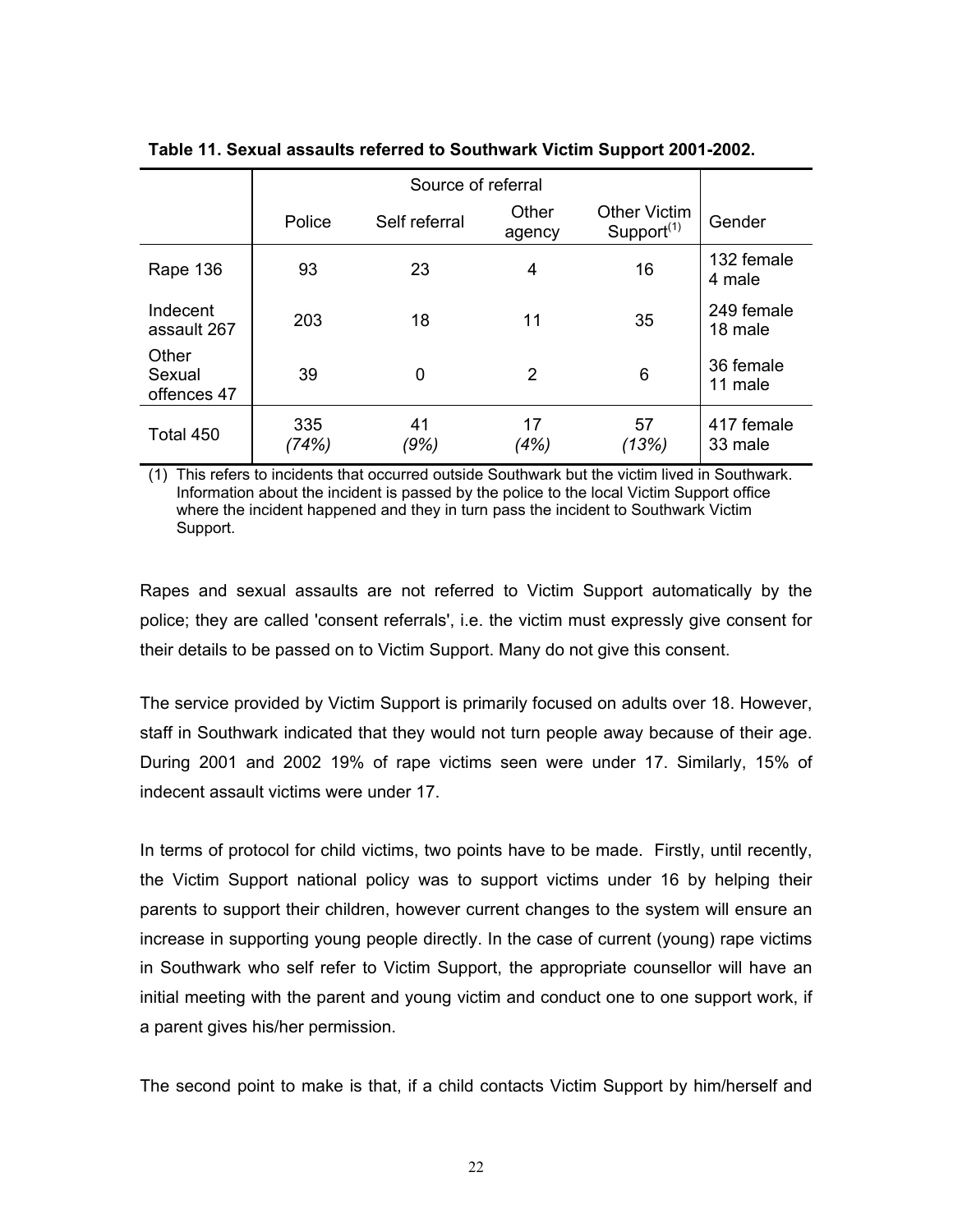has been subjected to a sexual offence, staff have a duty to report to a competent authority. The welfare of the young person is considered paramount and would therefore override normal confidentiality rules.

## *The Haven, Camberwell*

Gone is the agonising wait, often for hours, for a forensic doctor in a cold, and frequently ill-maintained, rape suite in a police station, where victims are unable to wash, drink and where forensic evidence is preserved. Gone, too is the added ordeal of reporting the details to an officer with no expertise in investigating sexual offences and no special training" (The Guardian,  $9<sup>th</sup>$  October 2002).

*The Haven* is the first centre in the UK to offer a comprehensive forensic and follow up service to complainants of sexual assault in a sexual health setting. It was set up in partnership with the NHS and the Metropolitan Police in 1999 to provide forensic examination, medical care, and psychological support for victims of sexual assault within a genito-urinary setting. The Haven caters for clients from South East London.

The counselling provided is short term and aims at establishing trust and empowering clients; if long term input is required, further referrals are made for psychotherapy. Two more Haven sexual assault referral centres are opening in North London (The JOB, April 12th 2002). These centres are central to the new way in which rape is investigated by the Metropolitan police.

## *The Metropolitan Police 'Sapphire Team'*

Linked to the Haven, is Project Sapphire (the innovative Met wide strategy for the investigation of sexual assault and rape cases), which started in January 2001, following extensive consultation both within and outside the service. The Metropolitan police was concerned at the low level of convictions in rape cases. It overhauled its approach with the introduction of the Sapphire Team. It is claimed to be the most comprehensive reform of rape investigation ever undertaken by the police.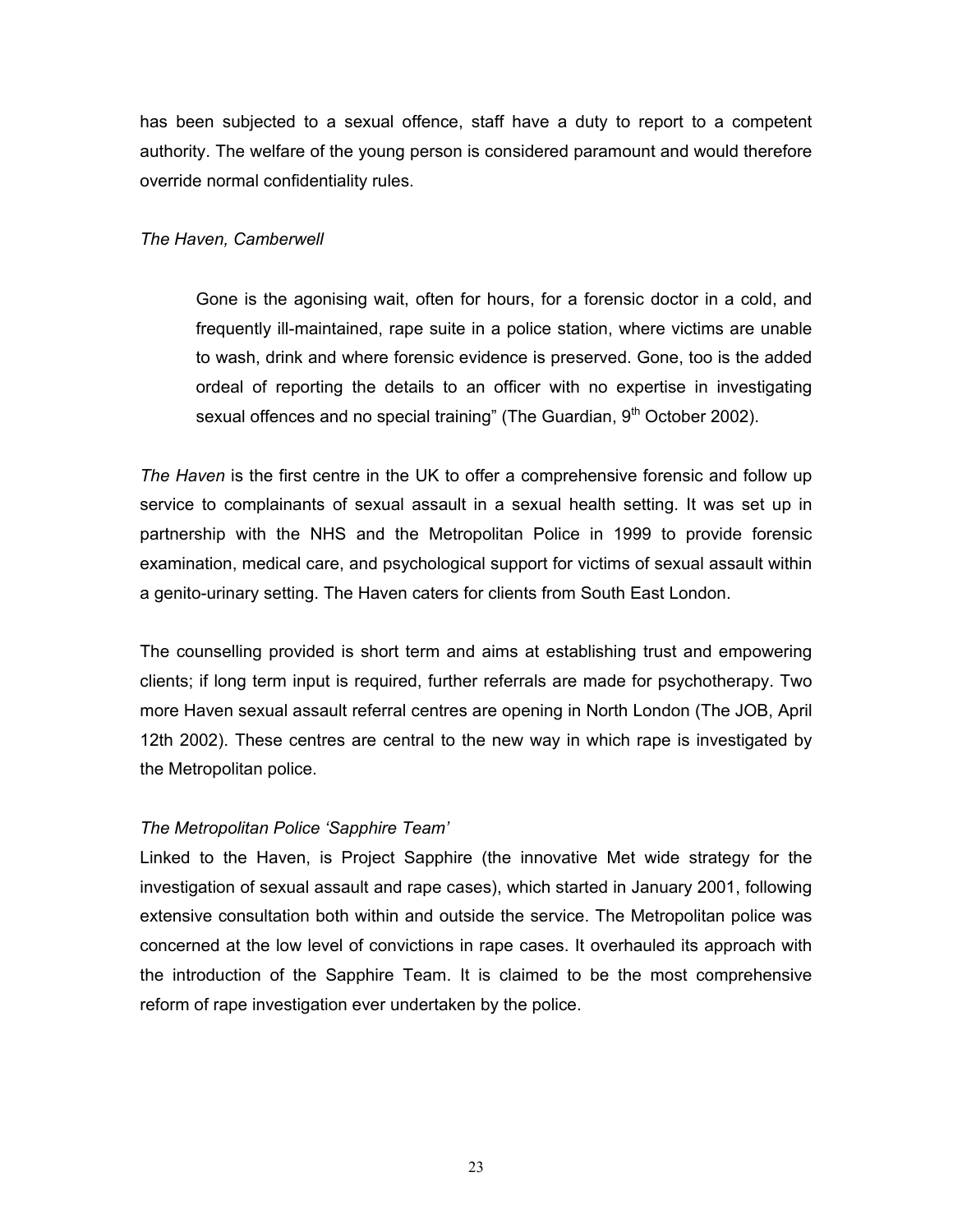#### *Women and Girls Network[14](#page-27-0)*

Set up in 1987, this is a community-based organisation providing a London-wide counselling and information service for any woman or girl who has experienced any form of violence. Counselling is provided by a multi-cultural team of trained counsellors.

#### *SASA, Survivors of Sexual Abuse, Peckha[m15](#page-27-1)*

SASA is dedicated to the prevention and recovery from childhood abuse for both sexes. This voluntary agency runs self-help groups and workshops for survivors and professionals, information service, training and awareness courses. It also helps survivors with parenting issues. A special interest activity is USAY (Understanding Sexual Abuse for Youth) which is a project that tours schools and colleges, giving talks and video presentations. SASA has an open access referral policy and flexible opening hours.

#### *Bede House Association, Bermondsey and Rotherhithe*

In situations of domestic violence, a client may need immediate alternative accommodation (Wilkes and Welch, 2003:458). In Southwark, the Bede House caseworkers will provide support to women in domestic violence situations and help finding alternative housing. The Bede House project is a multi-purpose charity that has been working for over 60 years within the local communities of Bermondsey and Rotherhithe to improve the quality of life for residents. The association runs a Women's Support Project (as one of its five core projects), for victims of Hate Crimes whose priority is working with those who suffer racial and domestic violence (*See www.bedeeducation.co.uk).*

Other agencies that can support women who are fleeing DV in Southwark are Victim Support, Southwark Women's Aid, Refuge, Asylum Aid, Refuge Crisis Line, Broken Window, Social Services and Homelessness Service. Many of these agencies can be described as places that provide or that are working towards 'good practice'. Southwark's new Hate Crimes Directory lists the agencies involved.

<span id="page-27-0"></span> <sup>14</sup> **Women and Girls Network** - PO Box 13095, London W14 0FE. Help-line: 020 761 04345. Office: 0207 761 046678.

<span id="page-27-1"></span><sup>15</sup> **SASA** - info@sasa.org.uk General enquiries: 020 7639 1823 Contact details: Shereen.SASA@care4free.net**/** Shereen.lincoln@sas.org.uk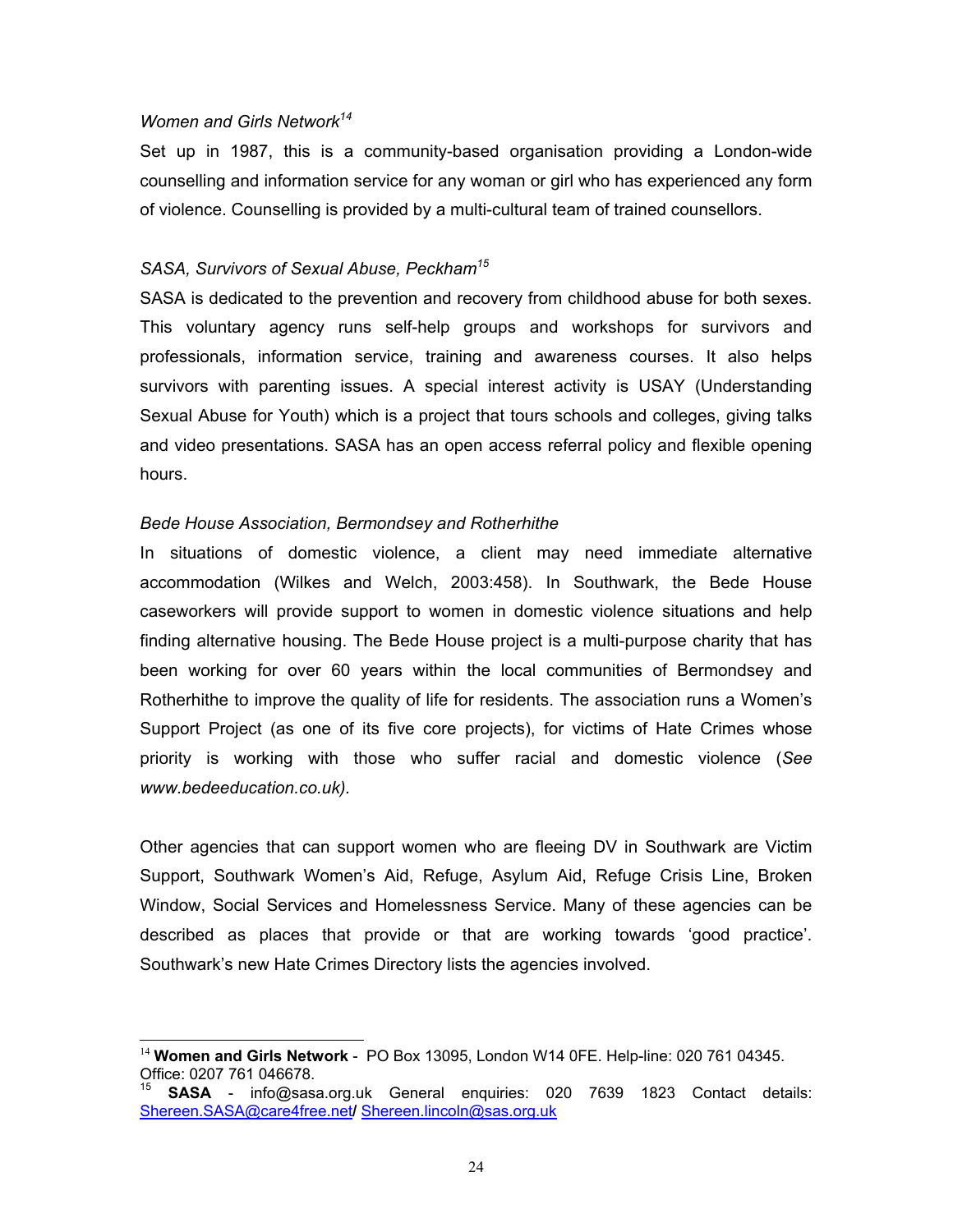#### *SW5 Streetwise Youth*

This project assists young men who have become involved in prostitution. Although, it is not based in Southwark, 3% of its clients are from Southwark. This is an organisation that helps men and members of the transgender community who sell sex. It is a unique project that provides support with the complex problems that young men involved in prostitution face, an issue about which, "most people know little and care less". The project comes into contact with up to 45 individuals a month aged 16 to 25.

## *Barnardos Young Men's Project (BYMP)*

This is a free and confidential service aimed at preventing and reducing the sexual exploitation of boys and young men under eighteen years old. They offer one-to-one advice and support, counselling, information on sexual health, safety, drugs, rights, advocacy with parents, social services and housing. They also conduct group work on issues related to sexual health and safety, drop in services for young men selling sex and young people at risk. They do weekly street work in the West End wherever there is a perceived need. They offer protocol support and development, training and awareness raising.<sup>16</sup>

## *Survivors UK[17](#page-28-1)*

This is a national help-line and support network for men who have been sexually assaulted and/or raped – it operates Tuesday and Thursday evenings, 7-10pm.

## *Sure Start Plus*

This is a counselling advice service for young people, based at Brook. Brook provides sexual health information, tests for pregnancy and sexually transmitted infections as well as providing free condoms. They also provide a walk-in service for young parents at Peckham Pulse (also offering a counselling service).

## *SkyVoc [18](#page-28-2)*

This service (Southwark Young Victims of Crime project) is provided by the Coram Family, in partnership with Southwark Youth Offending Team. It provides referral to

<span id="page-28-0"></span><sup>16</sup> **BYMP** – Main contact: Tel: 0207 378 8797

<span id="page-28-1"></span><sup>17</sup> **Survivors UK** - Contact Address: PO Box 2470, London, SW9 6WQ. E-mail: info@survivorsuk.org.uk, Tel: 0845 1221 201, Website: http://www.survivorsuk.co.uk

<span id="page-28-2"></span><sup>18</sup> **SkyVoc** - 102, Harper Road, SE1, Tel: 020 7403 2444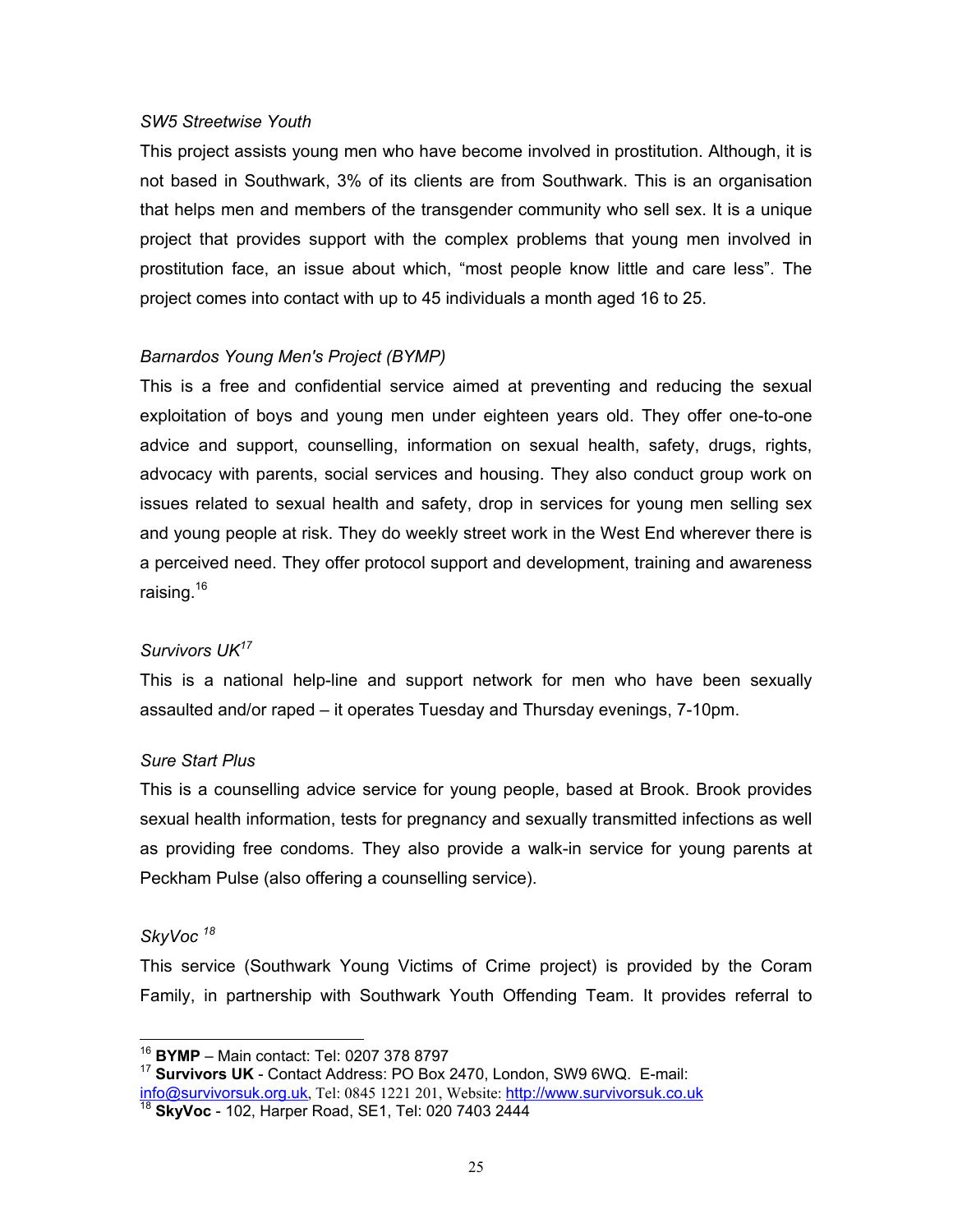"Faces in Focus" counselling - advice, information and counselling for young adults between the ages of 13 and 25.

## *Traumatic Stress Service[19](#page-29-0)*

This service is provided by South London and Maudsley NHS Trust Clinical Treatment Centre at Maudsley Hospital. In the area of child victims, one of the lead clinicians in this area is Teresa Joyce.

## **Key findings on provision for victims**

This next section describes the key findings on current service provision for victims and perpetrators of sexual offences in Southwark. It highlights areas of improvement in this area as well as aspects of **good practice** that were identified. The discussion centres on four main areas: (a) funding (b) availability, (c) visibility and (d) partnership.

## *Funding*

One of the issues that emerged from discussions with respondents involved with some of the programmes described above was the issue of long term sustainability. Projects such as SkyVoc are relatively young and therefore may not have received the referrals that they require to justify and attract further funding.

Voluntary agencies such as Victim Support receive a high volume of referrals (400 per month for domestic violence cases and 30 cases per month of rape and sexual assault cases). A lack of funding for caseworkers means that not every victim, referred to VS by the police, can be contacted. $20$ 

A lack of resources was also highlighted by respondents as contributing to the lack of specialist services that are available to victims of domestic violence in particular. Key workers in this field underlined the urgent need for further refuge space for women,

<span id="page-29-0"></span> $\overline{a}$ **<sup>19</sup> Traumatic Stress Service** – Maudsley Hospital, Clinical Treatment Centre, Denmark Hill, London SE5 8AZ Denmark Hill, London SE5 8AZ – Tel: 020 7919 2969

<span id="page-29-1"></span> $20$  This is particularly a matter of some frustration for domestic violence counsellors at Victim Support. It is important to note that in cases of domestic violence, it is difficult for caseworkers to access victims as easily as they might in other cases. Victims are often isolated, afraid and /or unwilling to follow through with counselling.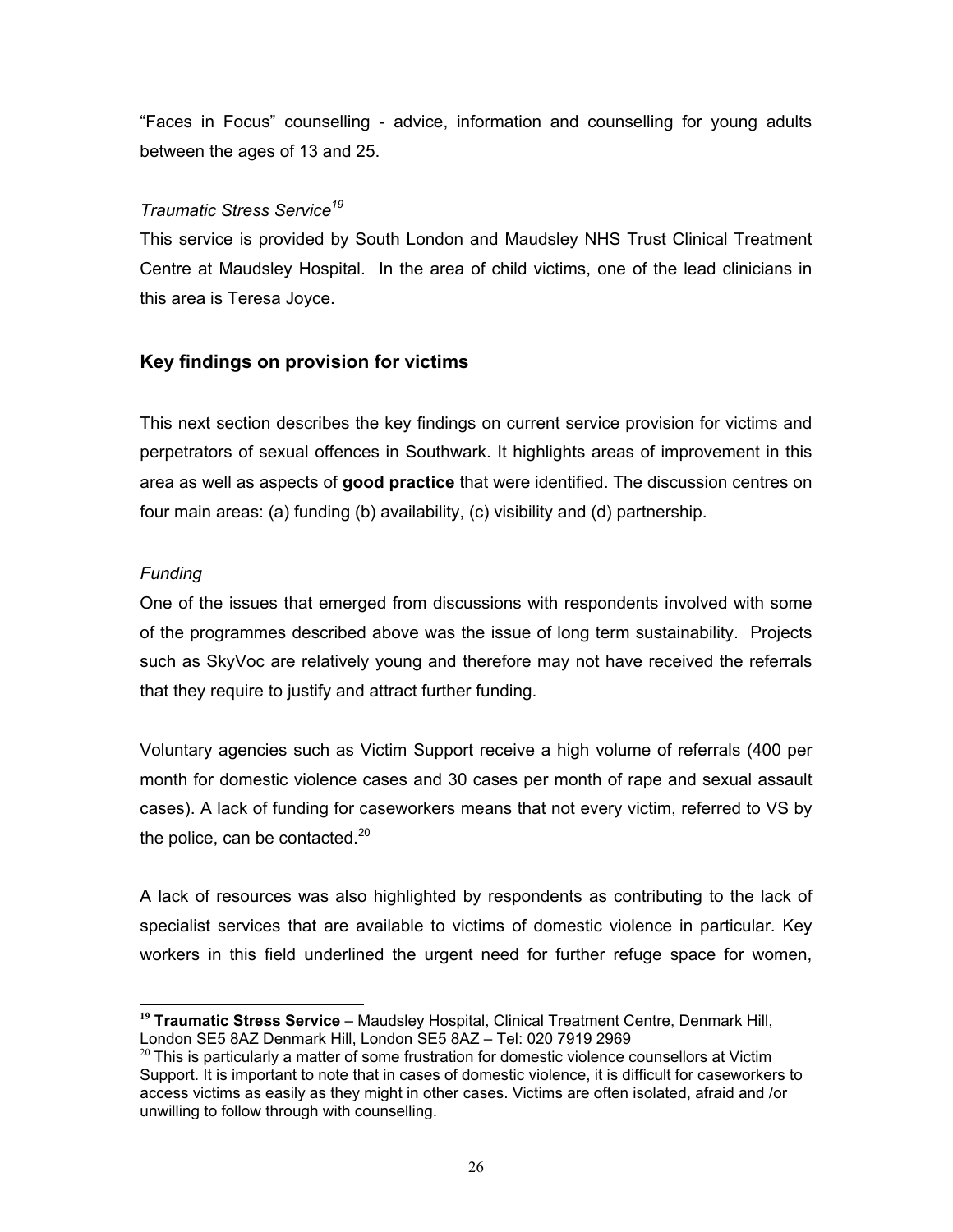arguing that Southwark has currently 71/2 caseworkers all based in the voluntary sector.<sup>21</sup> They claim that most agencies working in the area of domestic violence are overworked and understaffed and their funding streams unreliable. This makes the future of some caseworkers uncertain (e.g. those working for Victim Support). This also leads to a problem with referrals, as staff do not have the time to filter work down to other agencies, therefore services may be 'diluted' in quality. This also leads to little or no time for preventative work to be carried out by staff. The problem of refuge provision is exacerbated for those from the LGBT community, for whom there is little if any, specialist provision locally or nationally. According to Broken Windows (2002), there are only twenty beds for homosexual male victims of domestic violence in the whole of England and provision at all for victims from the transgender community. This is in spite of the significant response that the LGBT-DV help-line has had since its establishment.<sup>22</sup>

## *Availability*

## Geographic considerations

Clearly, funding issues and a lack of resources will impact upon the extent to which provision is available for victims. A further issue is the extent to which the existing provisions are available *evenly* to victims who live in Southwark. According to key workers, this is plainly not the case. Several respondents referred to the 'postcode lottery' in Southwark that determines the level of care victims receive. North Southwark was generally thought to have much better victim provision than South of the borough.

However, on a positive note, Southwark has access to health resources since some of the key teaching hospitals in London (King's, Maudsley and Guy's Hospitals) are located there.

<span id="page-30-0"></span> $21$  The Supporting People initiative in Southwark is currently looking to extend the number of emergency places for those women who need a little time to consider their options away from abuse.

<span id="page-30-1"></span> $22$  The LGBT-DV website, 'Hold Tight, Tight, Hold' has attracted high numbers of visitors since its establishment. It has been visited 51,000 times in 2002. *Sigma* conducted a survey about the prevalence of domestic violence among lesbians and gay men.<sup>22</sup> It found that 22% of LGBT women had suffered physical, mental or sexual abuse or violence from a regular female partner. 18.3% had been sexually abused or forced to have sex. Of male respondents, 29% of the men had experienced physical, mental or sexual abuse or violence from a regular male partner. 22% reported having been sexually abused or forced to have sex by their partner. 86.9% of women who had experienced abuse did not report it to the police and only 13.1% had reported it to the police and of those, only 3.8% had reported it to the police more than once.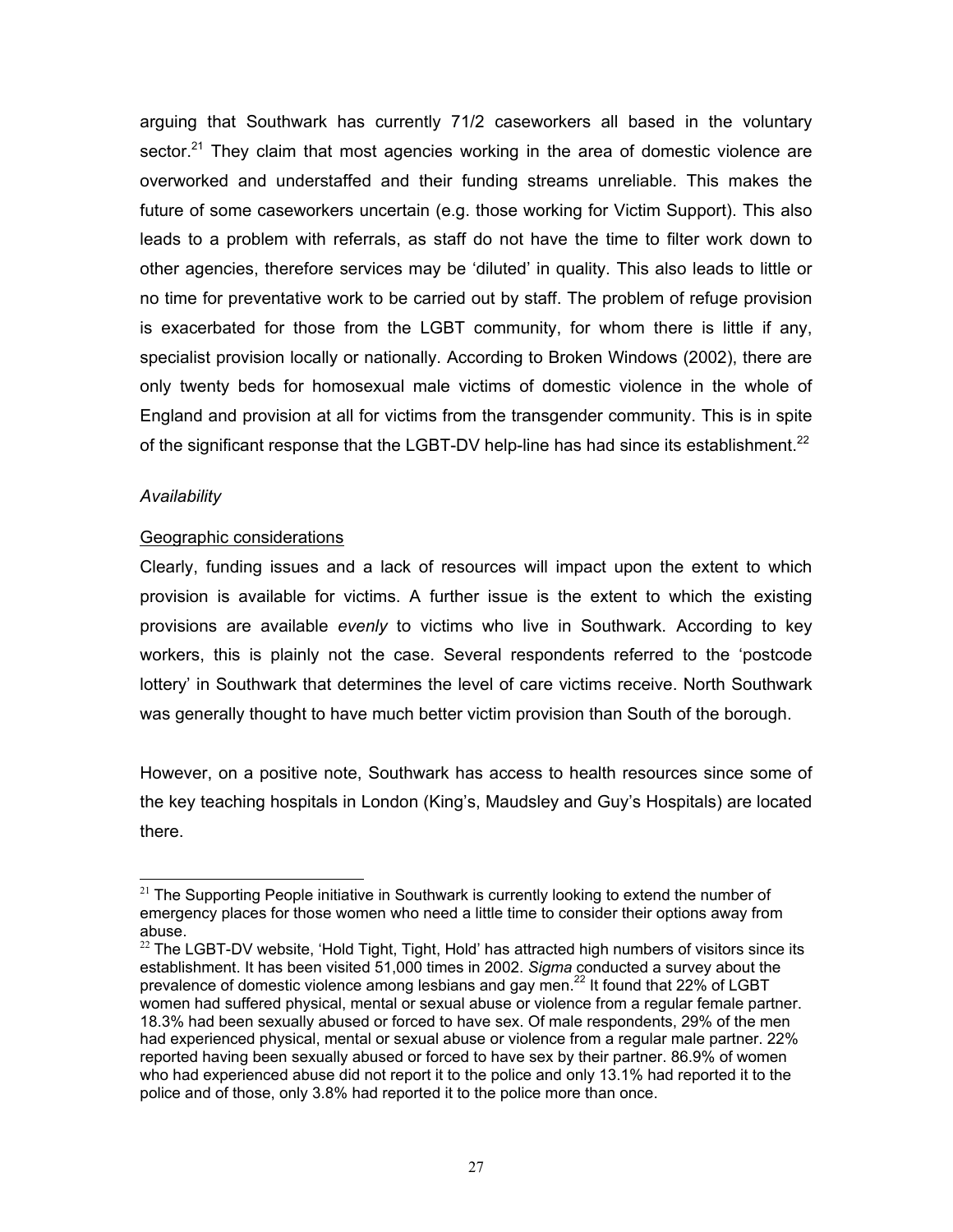#### Physical access

Even when provision is available in Southwark, barriers still exist for certain members of the community who have a need to attend. We know already that young people from refugee communities have difficulty accessing health services in Southwark (Health Action Zone report, 2002). There may be language difficulties for victims who may not have confidence in staff to understand their situation.

If an individual has been the victim of a sexual offence, invariably, victims can feel extremely anxious about informing another person about it. Even if a service 'looks' comfortable and welcoming, and the staff approachable, some victims may just never feel confident enough to enter.

Although agencies such as the police have made great progress in the area of client care in recent years, there is still room for improvement. Trauma Counsellors who took part in the current study reported that the police were viewed positively by most of their clients. However, there were isolated stories of victims having to queue up at the front desks of a police station in the borough to report a rape and having to endure a lack of discretion on the part of officers. However, this was generally seen to be exceptional rather than the norm.

#### *Visibility*

A further barrier to accessing services is their lack of visibility. One of the main findings of this report is that key workers were often unaware of the services that existed across the borough. Arguably, if professionals (including police) are themselves unaware of service provision, the community (potential victims) may possess even less awareness of available services.

When services lack visibility, this can affect the numbers of referrals that they receive which can in turn impact upon future funding of a project. Although service providers argued for greater visibility, they were aware of one consequence of this, which was that they did not have the numbers of caseworkers to deal with a potential influx of clients.

28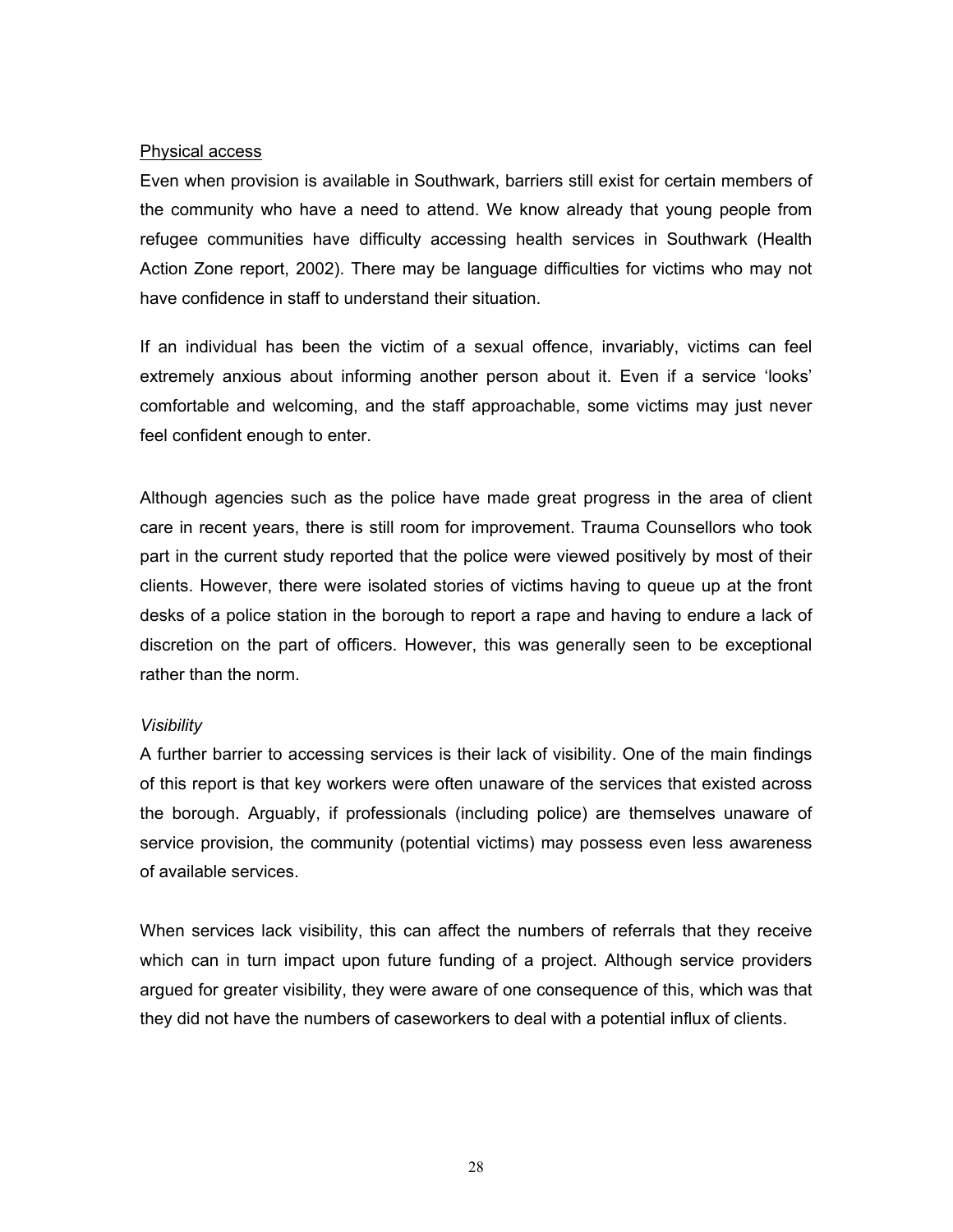## <span id="page-32-1"></span>*Partnership*

Most interviewees that took part in the current study were enthusiastic about learning about other service providers in Southwark and linking up them. They saw value in partnership as a means of strengthening existing resources and avoiding duplication.

It was generally felt that the police in Southwark played an important lead in partnership work across Southwark and might be encouraged to do so within the area of sexual offending as well. There was a general consensus among respondents that the police were making every effort to develop existing partnerships in the community.

In general it was felt by respondents that increased partnership activity across service providers and agencies involved with the victims of sexual offences, would make for a more coherent system across the borough.

## *Best Practice within services for victims*

- $\checkmark$  SkyVoc's strong linkages with other agencies such as ConneXions<sup>23</sup>, Fairbridge<sup>24</sup> and other counselling services for young people
- $\checkmark$  The lock-fitting service provided by Victim Support for victims of domestic violence who require immediate assistance.
- $\checkmark$  Use of third-party reporting for hate crime in Southwark
- $\checkmark$  The availability of a Victim Support 'calling card' for victims which details relevant contact details of key support agencies.
- $\checkmark$  The apparent highly positive relationship between police and other agencies
- $\checkmark$  Data collection by The Haven. Such data collection allows eventual analysis of victim

**Area Served:** Borough wide

<span id="page-32-0"></span> <sup>23</sup> **Connexions Service**: Project Aims: Youth support service to provide young people with appropriate advice, guidance and access to relevant training, further education and employment opportunities in order to maximise their potential.

**Services Provided**: Personal advisors working through schools and the youth offending team. **Area Served:** Borough wide

**Client Group:** 13 to 19 year olds

**Contact Details:** 15 Spa Road, Se16, 3QR. Telephone: 0207 525 1530.

 $24$  This is a voluntary sector project which works with young people (14-25 yr olds) who are outside education, training and employment, or have been identified as being at risk of dropping out. The project aims to: develop young people's personal and social skills such as interpersonal skills; and build up their life skills.

**Services Provided:** Cognitive behavioural interventions, employment and training, challenging outdoor activities.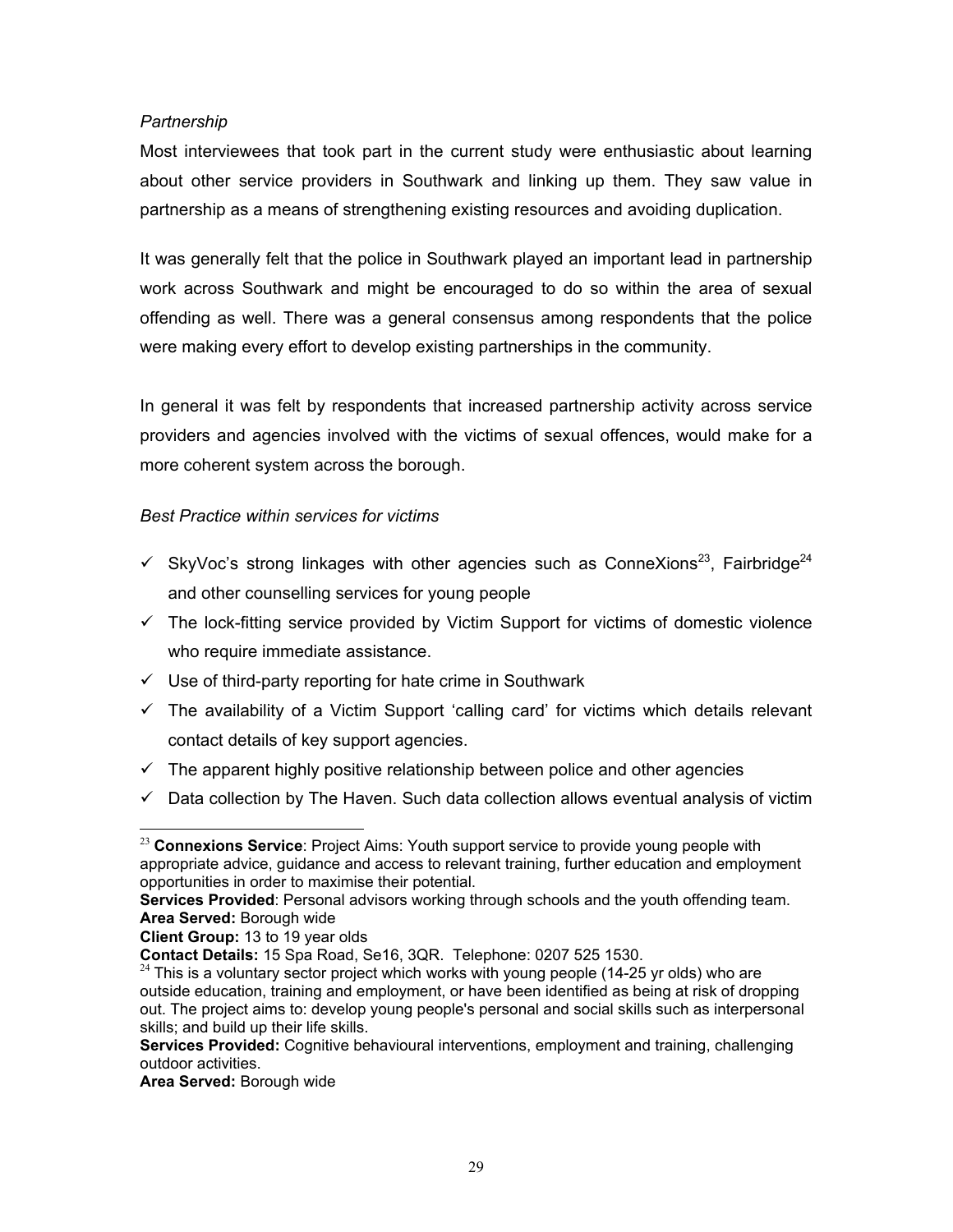characteristics and further intelligence on the nature and extent of sexual assault and rape in Southwark.

- $\checkmark$  The Sapphire team in Southwark's attempt to keep records on why victims withdraw from pursuing a rape or sexual assault allegation.
- $\checkmark$  Southwark probation has provision in the form of a support group for domestic violence victims, in addition to a programme for offenders. They also have a specialist victim unit that provides information about serious sexual or violent crimes to victims.

## *Gaps and problems in services*

- $\triangleright$  Availability of housing/refuge space for individuals fleeing for DV situations and caseworkers to support them.
- $\triangleright$  Lack of specialised trauma care for individuals with learning disabilities.
- $\triangleright$  There is a general over reliance on the voluntary sector agencies such as Victim Support.
- $\triangleright$  There is a need for a greater number of qualified counsellors to work with victims of sexual offences in Southwark across agencies.
- $\triangleright$  Many National and London voluntary agencies are under-resourced and therefore have limited help available to victims in the form of emergency help-lines.
- $\triangleright$  Many of the 'crisis' help-lines that exist for rape and sexual assault victims are answering machines and there are some numbers advertised on the internet for crisis services that simply don't work.
- $\triangleright$  Due to a heavy workload, staff in voluntary agencies do not necessarily have the time to collect data on clients, information which might potentially inform further research or aid the case for a continuation of project funding.

## *Recommendations for improvements to victim services*

 $\overline{a}$ 

- $\triangleright$  A range of services could share a 24 hour telephone information number for victims or offenders of sexual assaults and/or rapes in Southwark.
- $\triangleright$  Services require greater information on client need, one idea is to carry out a survey on victims needs in Southwark
- $\triangleright$  The borough needs a vulnerable victim's suite in the borough, located outside of the

**Contact details:** Unit 15, Canterbury Court, Kennington Park, SW9. Telephone number: 020 7582 9695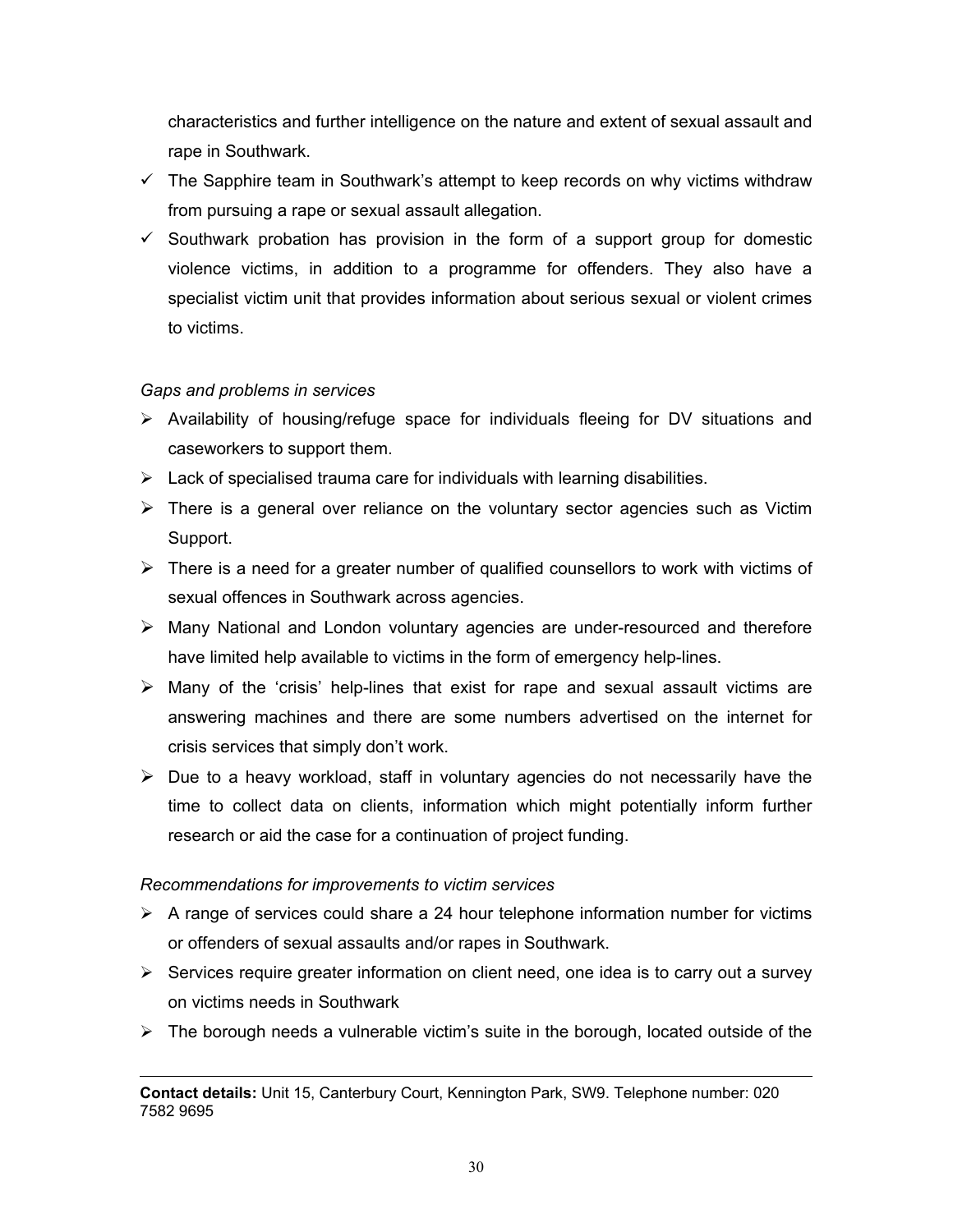police station, staffed by female police officers only.

- $\triangleright$  The borough needs more DV caseworkers that are accessible in all areas of the borough, especially specialised for the LGBT and ethnic communities, women with mental or physical disabilities and substance abuse issues.
- $\triangleright$  More emergency housing needs to be made available to victims fleeing DV and more trained housing officers in DV issues and how to 'deal' with victims.
- $\triangleright$  Ways of creating a more cohesive link between agencies need to be explored.<sup>[25](#page-34-0)</sup>
- $\triangleright$  Temporary childcare is in short supply in the borough, required when a victim is sorting out housing issues or attending courts. It seems that often a victim may have to rely on the family of the perpetrator, which can contribute to emotionally confusing and manipulative issues.
- $\triangleright$  The Haven needs a designated child friendly waiting room
- $\triangleright$  Many service providers felt that their services were being considerably under-used by young victims. Encouraging reporting among children young victims is key and consideration must be given to key messages that might be used to promote their confidence in disclosure.
- $\triangleright$  Make services more physically and psychologically accessible to people, improve the physical conditions of waiting rooms and ensure that staff understand the importance of being approachable to clients.

<span id="page-34-0"></span> $25$  Police want cohesive links with other agencies that bring victims right through the criminal justice process. Detective Sergeant Cathy Chenery of the Central Sapphire Team in the Metrpolitan Police has suggested that London adopts STAR referral centres, as currently operate in other parts of the country. The overall purpose of the STAR Project is to identify the needs of victims of rape and sexual assault and to co-ordinate the provision of specialist services to meet those needs. STAR provides a holistic approach to dealing with victims of sexual offences. It operates as an administration office for sexual offences. Staff would include case trackers and immediate support workers who would have direct access to support agencies underneath them. For more information on this project, see <http://www.starproject.co.uk/>

This potential service could act then as an administrative referral point for services that cater for the victims of sexual offences.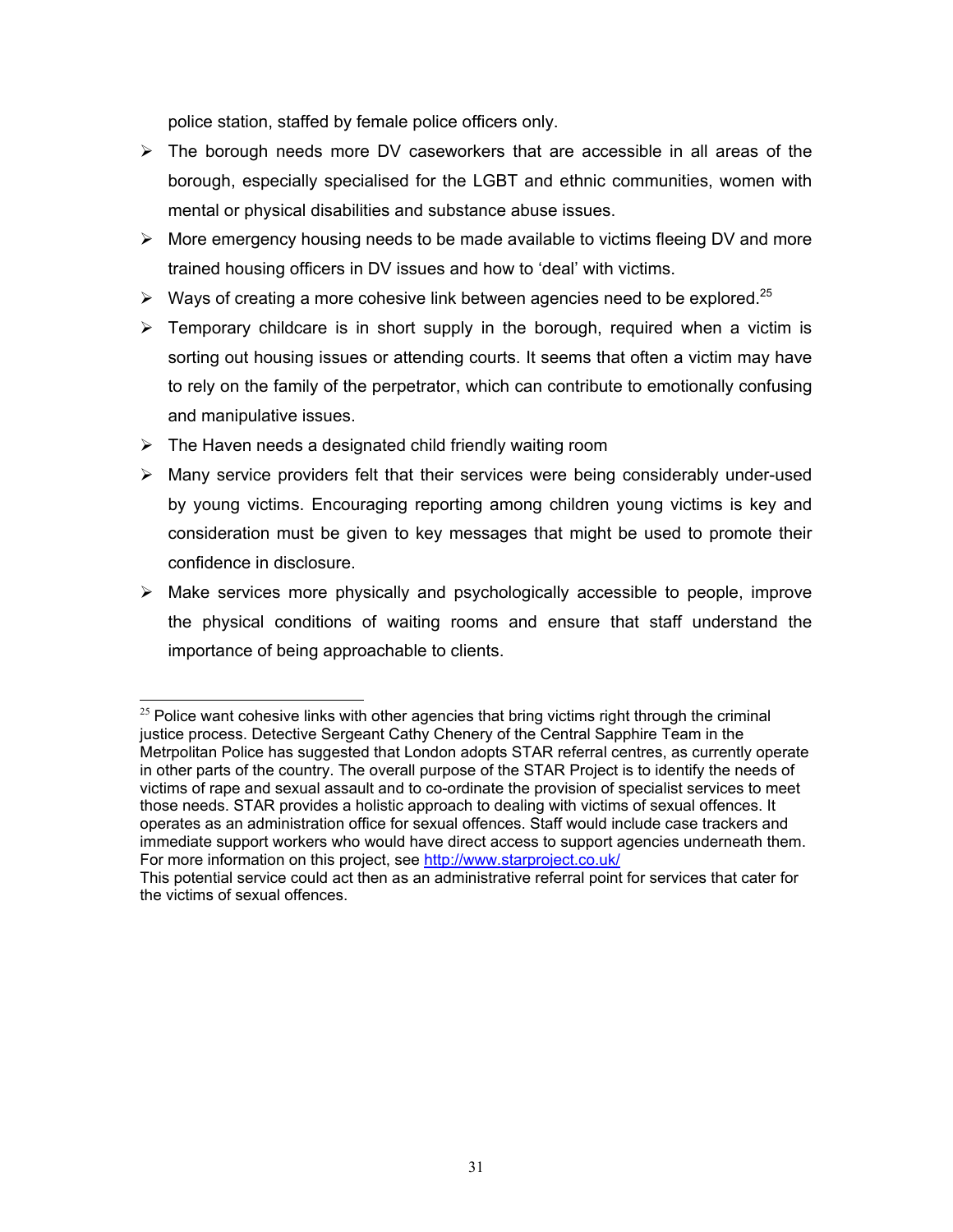# **4. Current service provision for perpetrators**

This chapter details the therapeutic and preventative programmes that are ongoing in the borough to deal with sexual offenders or young people who are at risk of offending in this area.

## **Youth provision**

## *The KeepSafe Project - Southwark CAMHS Young Sexual Abusers Project[26](#page-35-0)*

The KeepSafe project is funded by the Health Action Zone (HAZ) which aims to improve health and to work with services to help make them more responsive. $27$  The lead agency is South London and Maudsley NHS Trust. The project is part of a borough wide, multiagency service providing assessment and treatment for children and young people (0- 12yrs) who behave in sexually inappropriate or abusive ways to others. Other agencies involved in the project are: Area Child Protection Committee, Social Services, Education, Youth Offending Team, Probation, Child mental health. Unconvicted, younger children are dealt with in this service, which is very focused on prevention.

The service has had problems with resourcing and is based round a small team. According to staff, referrals have not been coming to the programme in the numbers expected (a) because problematic sexualised behaviour was not being properly identified in children by relevant practitioners and (b) because those who *were* identified were not being referred on.

## *The STOP Project (with Southwark YOT)[28](#page-35-2)*

This project started two and a half years ago and is funded by the Health Action Zone. In

<span id="page-35-0"></span><sup>26</sup> **KeepSafe** - Southwark Child and Family Service, Lister Primary Care Centre, 101 Peckham Road, London, SE15, 5LJ. Contact details: 0207 7701 7371/0207 771 3719 Lead person in agency: Dr. Tara Weeramanthri, Linda Ryan

<span id="page-35-2"></span><span id="page-35-1"></span> $27$  There are 26 health action zones across the country. HAZs organise local organisations to work together to find new ways of tackling health problems and improving local services. They are based in areas of poverty and poor health and play an important part in the government's strategy for improving health and increasing opportunities. Southwark became a HAZ in 1998. <sup>28</sup> **Location**: Child and Adolescent Services dept, Maudsley Hospital, Denmark Hill, SE5 8AZ. Lead contacts: Dr. Peter Mish, Barry O'Hagan. Contact details: 0207 919 2538 (ext: 2635)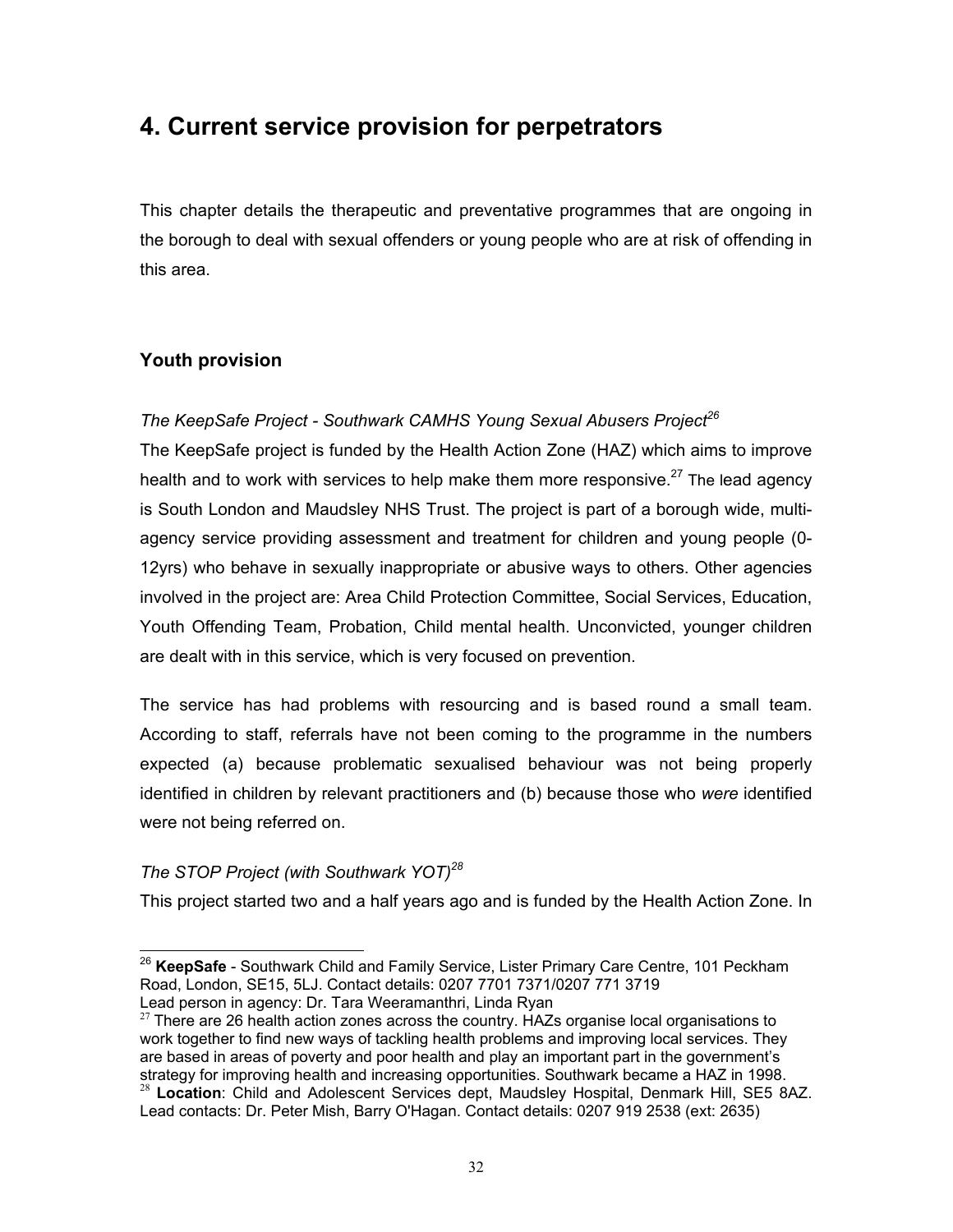association with the Southwark, Lambeth and Lewisham YOT teams and it provides a specialist consultation, assessment and treatment service for young sexual offenders. This is for people up to 18 years from the local area (although referrals from elsewhere are accepted). A fast track service is available for certain cases that warrant rapid response. The team is sensitive to the needs of young people from ethnic minorities, those who have mild learning difficulties and those who present "particularly high levels of vulnerability". The service also includes assessments for children in care placements. At the time of writing, this project had 49 young people that it was actively treating.<sup>[29](#page-36-0)</sup>

Referrals are accepted from mental health professionals, youth justice and social services, education, solicitors, the courts and general practitioners. Since this service is based in the Maudsley Hospital, staff have noted that it mostly attracts referrals from health professionals. The Maudsley covers North Southwark and Lewisham (for sex offenders) - so it is felt there is a gap in provision in South Southwark.

The project has a broad remit, works with inappropriate sexual behaviour generally as well as those that constitute criminal offences. They take a systemic approach, viewing inappropriate sexualised behaviours as inevitably linked with cultural, family, social issues and mental health.

It is a sister project of the KeepSafe project above which is also part of CAMHS services in Southwark. Differences between the projects are that the STOP project generally deals with the more serious teenage end of sexualised behaviour, with teenage clients often going through court system, whereas the KeepSafe project deals with young children. Both projects also have strong links with social services and Southwark Youth Offending Team.

## **Provision for adult perpetrators**

#### *York Clinic at Guy's Hospital[30](#page-36-1)*

<span id="page-36-2"></span>Lead contact: Forensic Psychologist, Jackie Craissati at the Bracton Clinic<sup>31</sup> (North Southwark), this project works out of the York Clinic. She heads a key forensic

<span id="page-36-0"></span> $29$  From Feb 2002 to 2003, this service received, assessed and treated 49 children (ranging from 10-18) and their families.

<span id="page-36-1"></span> $30$  Contact details 0207 955 5000 (Guy's Hospital)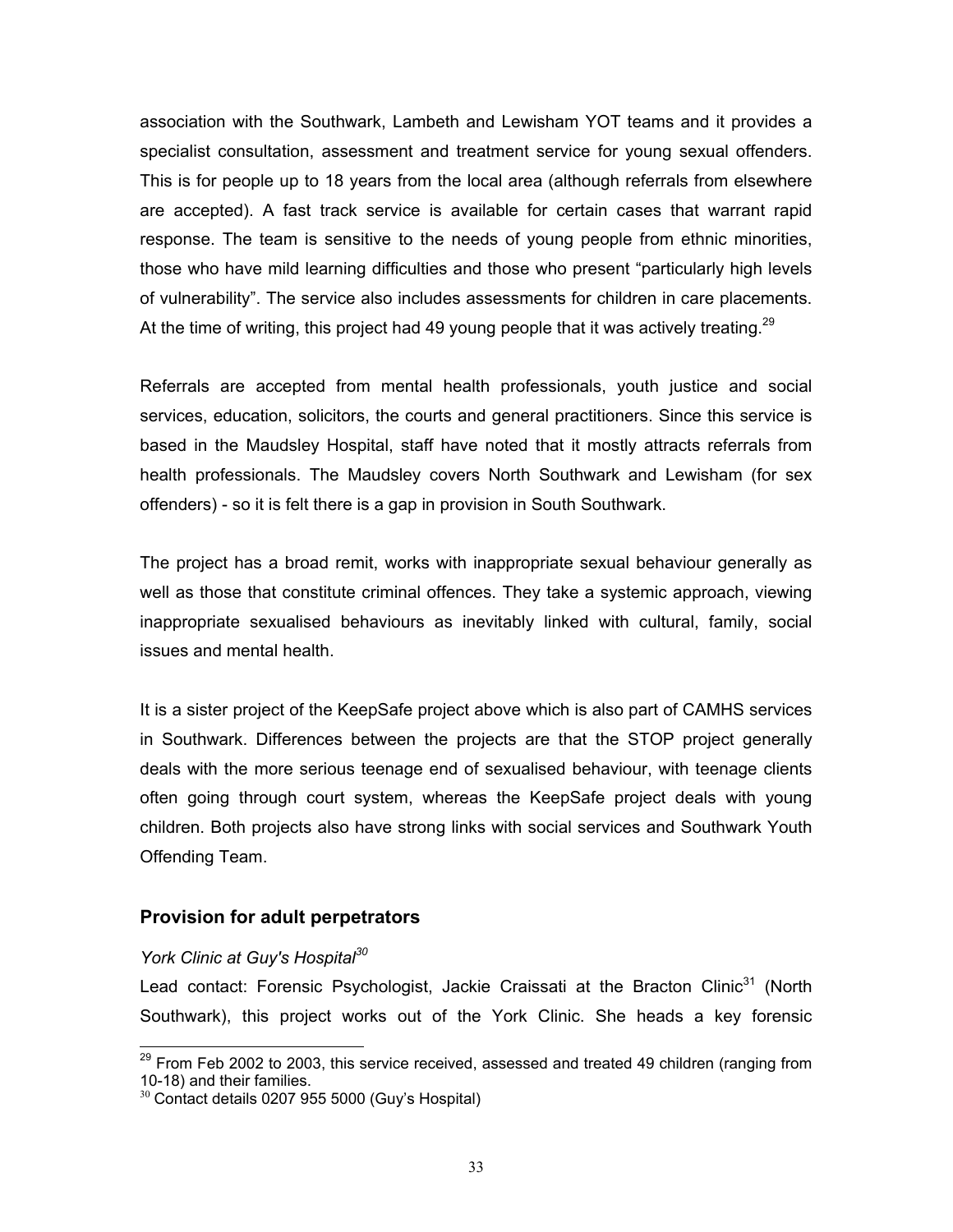psychology service for sex offenders called the 'Challenge Project'. The 'youth in need' Challenge programme duplicates the National Sex Offender Treatment Programme. It is exceptional because, unlike probation programmes in the borough, it is not limited to offenders' licence times. This service receives both voluntary and probation referrals.

## *Southwark Probation Duluth Programme*

This is a twenty-nine week referral programme dealing with offences around domestic violence and anger management. $32$  Probation also provides support services for partners.

## **Key findings on provision for perpetrators**

## *Funding*

Some key projects such as STOP project and the KeepSafe project for example, which look at the complete spectrum of problematic sexual behaviour in young people have only short term (1-2 year) funding available to them. These projects are also relatively young and therefore may not have received the referrals that they require to justify and attract further funding.

## *Priorities*

Overall the priority given to programmes that challenge sexual offending in Southwark is low. This would appear to be the case nationally as well. Practitioners working in this area attribute this to a reluctance by the medical profession to provide services for sex offenders.

Several respondents pointed out that there is no sex offender strategy paper for the borough of Southwark and underlined the fact that the strategic health authority ought to deliver it as a matter of urgency.

*Geographic disparities in treatment* 

<sup>&</sup>lt;sup>31</sup> Tel: 01322 294300

<span id="page-37-0"></span> $32$ The Duluth model (or the Domestic Abuse Intervention Project) was developed in Duluth, Minnesota and is based on a coordinated response by a number of agencies, including Probation and Police and requires co-operation between all the Criminal Justice agencies. Duluth assesses victim need and the risk of re-offending. It provides a group programme for convicted offenders, based on the concepts of misuse of power and control, for a period of 24 weeks. There is regular feedback from victims where there is still contact with the offender.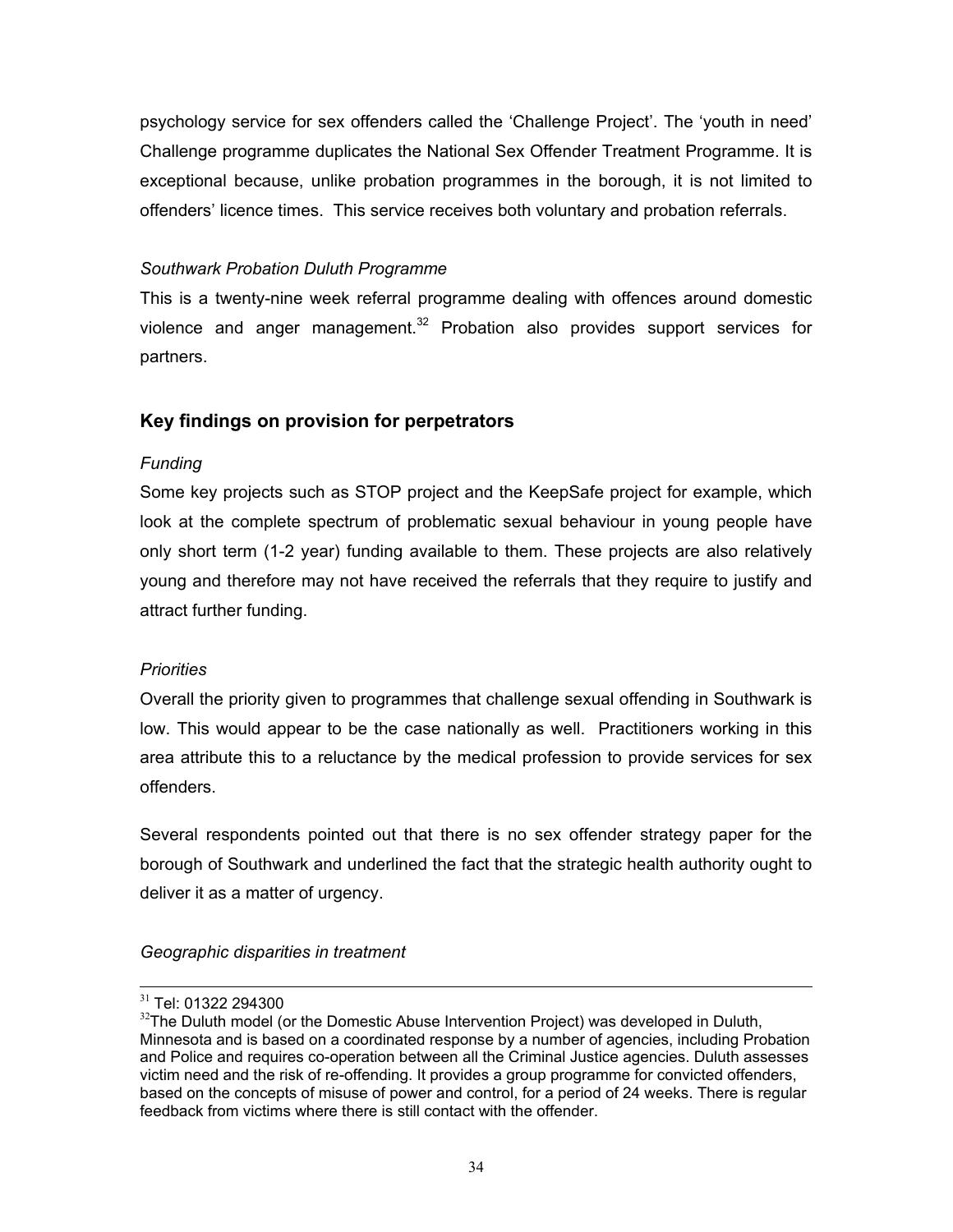As is the case for victims, provision for perpetrators is patchy and piecemeal. In general, North Southwark has better provision than South Southwark, with adult offenders generally receiving good actuarial assessment.

#### *Matching offenders with programmes*

Problems with existing services reflect concerns that have long been associated with therapeutic intervention for sex offenders. Some men are not suited for that sort of group therapy, and in order to improve the chances of an offender doing well on the programme, they need to be on a long licence. There appears to be nothing available for sex offenders who are on a short licence in Southwark.

Some clinicians that were interviewed mentioned a perceived rise in individuals who have learning disabilities and substance abuse disorders, who have begun to exhibit problematic sexualised behaviour. These individuals may be unresponsive to group programmes. People with personality disorders may also not be responsive in group settings.

As clinicians pointed out, currently in Southwark, "one size fits all" in terms of programme provision for sex offenders. There is an identifiable need for more tailored programmes to suit the particular characteristics of some offenders.

For those working in preventative programmes with young people who are exhibiting problematic sexualised behaviour, there was frustration at the lack of training within social services about sexual offending generally. Some respondents believed that such a lack of awareness and training contributed to (potentially treatable) problematic sexualised behaviour being "missed" in children at an early age. Respondents complained particularly that there was poor adherence to guidelines on the part of social services to protocols and procedures relating to risk identification.

#### *Prevention*

All respondents underlined the need for early intervention in the lives of young people in the form of psychosexual education. It was felt that experts such as forensic psychologists and psychiatrists, local police and social services ought to contribute to sex education programmes that form part of the school curriculum. Teacher awareness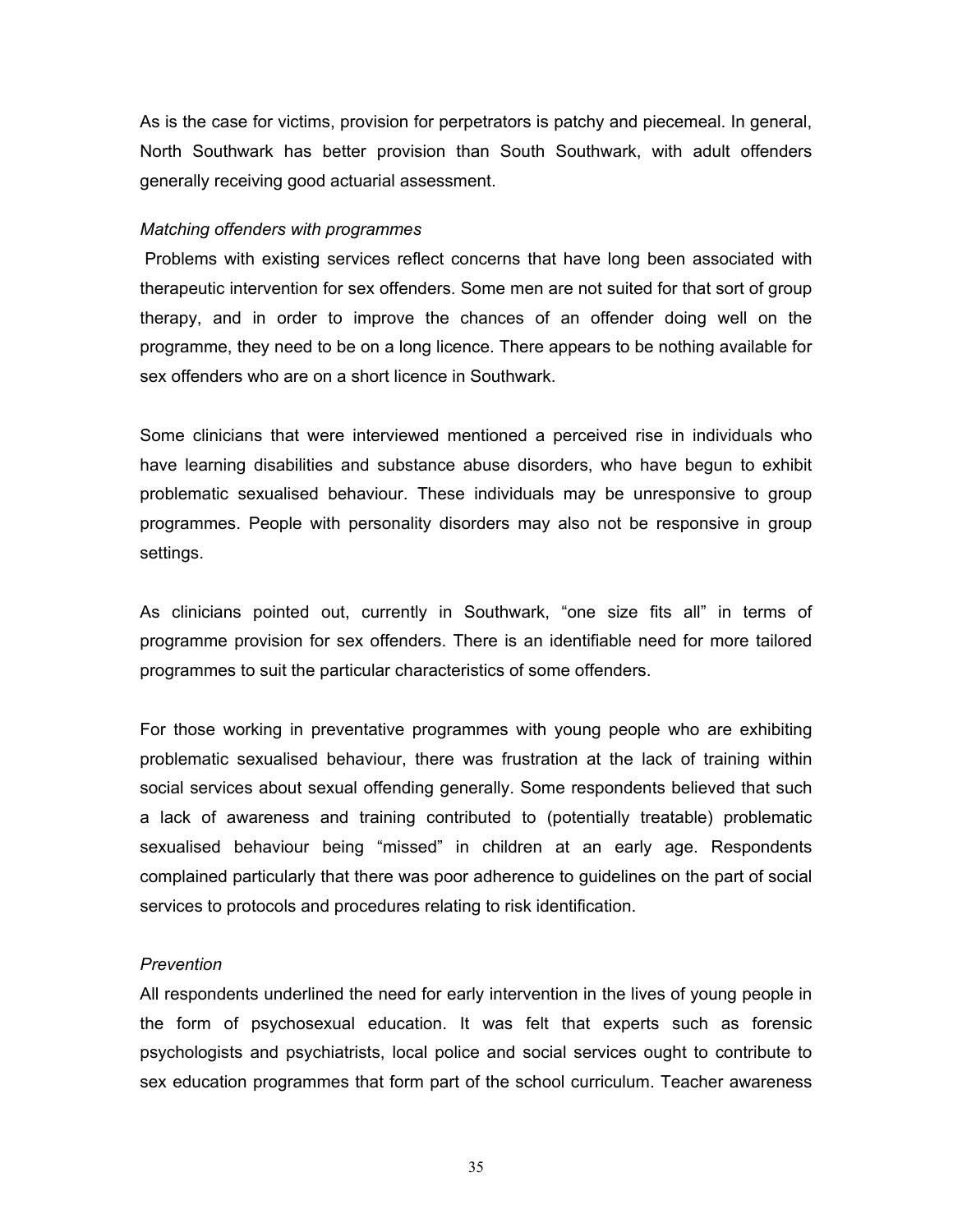of issues surrounding problematic sexualised behaviour and early identification is key to prevention and therefore schools should assess the quality and availability of training programmes for staff in this regard.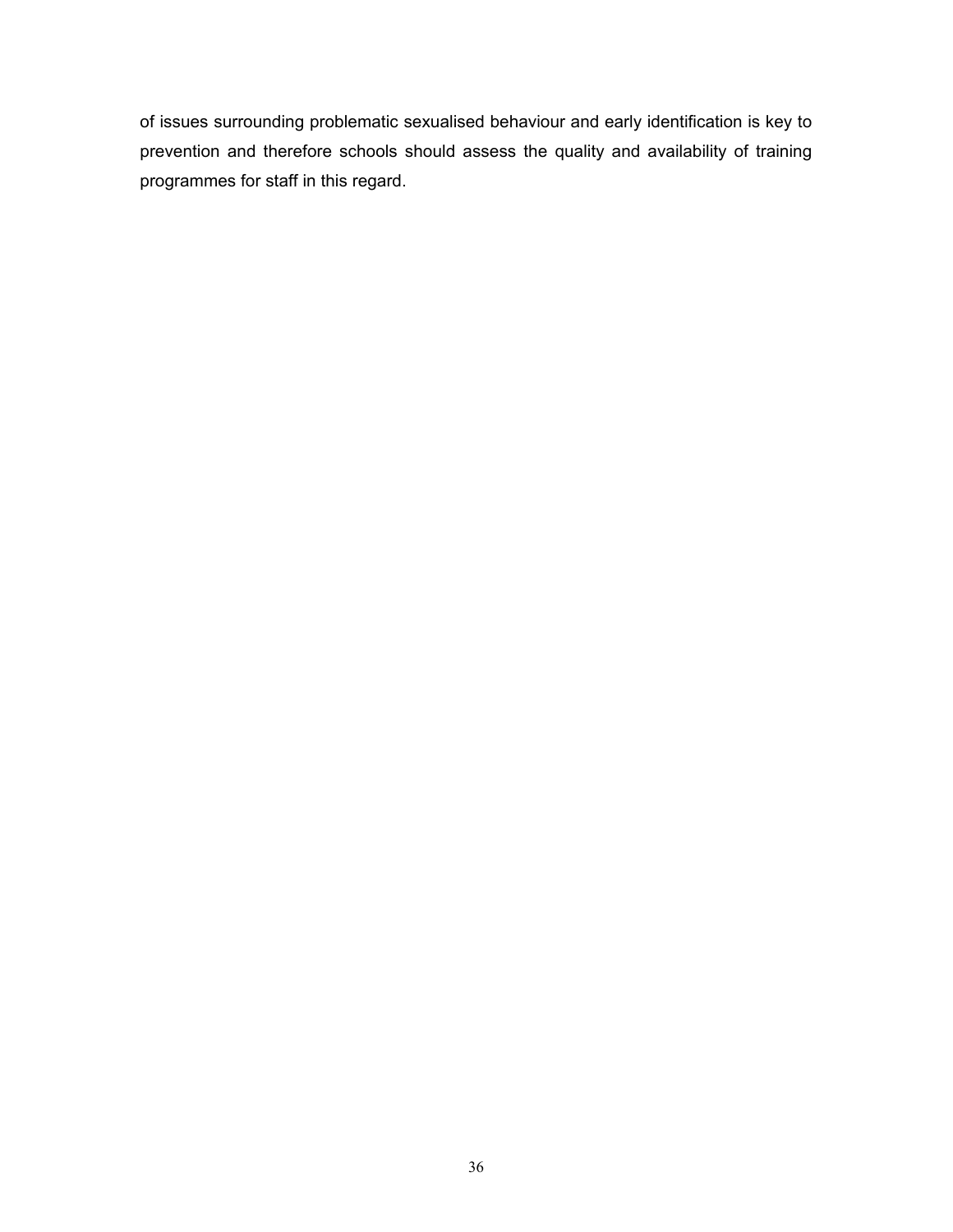## **5. Key issues and recommendations**

This research was commissioned to aid the development of a picture of what was going on in Southwark in relation to the offences of indecent assault and rape. This section describes the key issues that have emerged from the research.

The research was only able to draw a partial picture of the nature and extent of sexual offending in the borough. Although incidents of rape and sexual assault among youths are numerically small, existing recorded crime data and referral data from voluntary sector agencies tentatively indicate that peer sexual abuse among young people is a factor that requires some attention in Southwark. Although the rates of increase among sexual offences, is broadly in line with the national average, there are worrying aspects to the sexual offences that have been reported in Southwark.

**Gang rapes** in Southwark have become something of an urban myth. This report found that such rapes *do* occur in Southwark but without further in-depth research, we cannot fully understand the circumstances that surround these offences. Interviews with local practitioners who work with victims and offenders of sexual offences contributed to a sense that some youth are exhibiting alarming disregard for the opposite sex and growing up with little sense of appropriate moral values. They defined the problem as gangs of young males forcing young adolescent girls to conduct sexual acts on them so as to secure membership of youth gangs. These have become known as 'gang initiation rapes'. The police are aware that they occur but often encounter difficulty accessing young people who would be being victimised in this way. According to practitioners in the field, it is predominantly young school age females who are at risk of becoming victims of unwanted, coercive sex. Data from The Haven supports this.

There is some tentative evidence that **young black men** are predominantly involved in serious sexual assaults. Those who treat sex offenders in the borough, pointed to the fact that gang rape is almost certainly a function of group anti-social activity in the inner city, rather than sharing similar causal explanations with particular sexual offences such as paedophilia or stranger rape.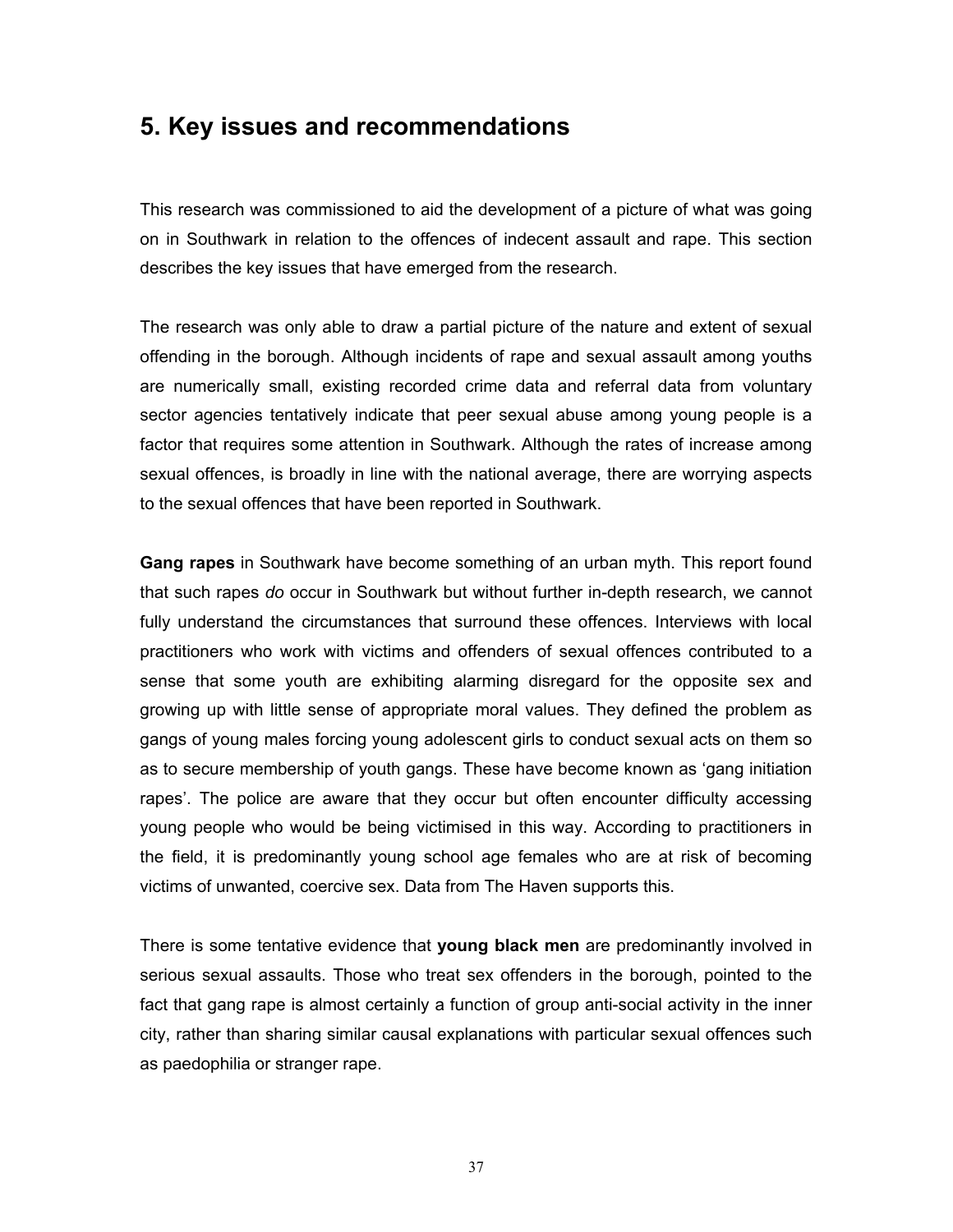The circumstances surrounding coercive sexual behaviour are complicated by issues linked to youth, vulnerability and compliance through confusion and/or fear. High levels of socio-economic deprivation in Southwark provide fertile ground for anti-social activities to take place and high numbers of single parent families increase the risk that young people receive poor parental supervision. This range of factors needs to be considered when thinking about peer youth sexual offending in Southwark. In examining the root causes of such behaviour, one can target resources more responsibly.

The most significant points to draw from the report are that **youth on youth offending** is a problem in Southwark. Preventative programmes of an innovative nature *do* exist in the borough to target current offenders and those who are at risk of offending. These resources need to be advertised, accessed and funded appropriately. These are essential services that offer the best means of tackling sexual offending from the earliest stage, as well as other types of offending.

There is a large amount of goodwill in Southwark, on the part of **practitioners**, to engage in partnership with other agencies and expand knowledge of sexual offending. However, many practitioners felt that they lacked a good knowledge of current service provision and/or fellow key workers. Clearly, one agency, such as the council, needs to take the lead in fostering communication between service providers.

Practitioners offered many **suggestions** as to how communication links in Southwark could be improved across the borough. One suggestion was that a conference be held in the borough that focused on 'adolescence' as its main theme. Representatives would be from a wide range of agencies that work closely with adolescents in different capacities (such as health, education, psychology, criminal justice etc). The emphasis would be on encouraging dialogue on the particular challenges of adolescence, promoting partnership between agencies who work with young people and disseminating up-todate training and educational material for attendees.

When asked about prevention, respondents principally focused on the area of **sex education**. A majority of interviewees felt that it was either non-existent or inappropriate in Southwark schools. In reality, work is being done in the borough to improve the quality of sex education available locally. Sergeant Mary Wale from Southwark's Sapphire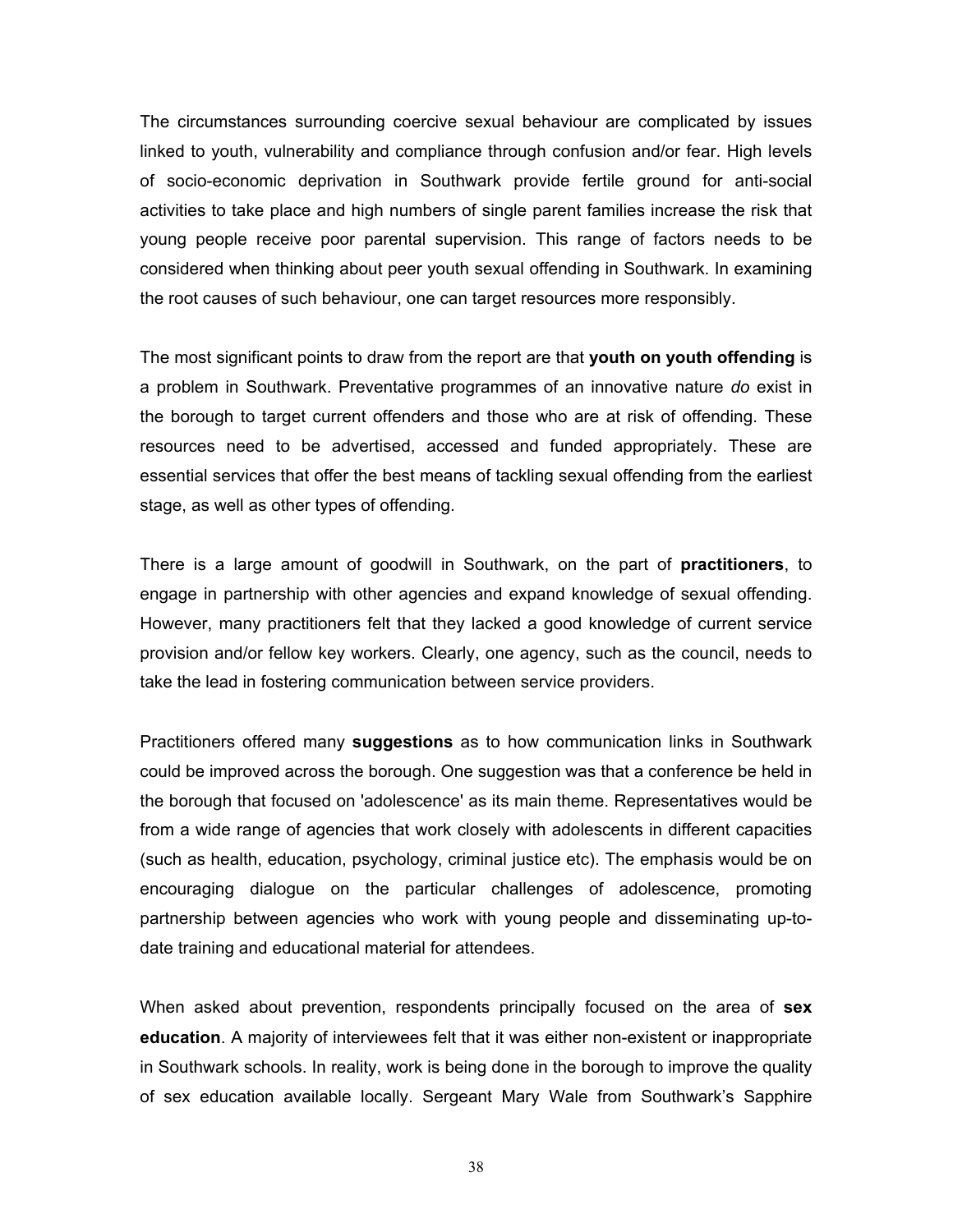Team has compiled an excellent prevention programme for school age children in the borough (for further information *see* appendix).

A common problem reported was that the young people who needed to hear the message the most, were those who played truant. Moreover, concerns were raised by some police the choice of individual or individuals who deliver the message to schoolchildren. Practitioners emphasised that the message need to be caged in a language that youth can identify with, and crucially, needed to be conveyed by individuals other than "white middle aged police officers" who may, on the face of it, share little common ground with inner city, school-age children.

Moreover, message given to young people requires careful consideration. The police, youth and social services for example, can all play a role in developing sexual education programmes in Southwark schools but it is essential that there is input into such programmes by local child psychiatrists and psychologists. Individuals in different agencies have developed educational material for school age children in Southwark but now the borough needs a combined approach. Without partnership in the area of education, too much emphasis will be placed on one aspect.

In Southwark, there is a tendency for current sex education to focus on sexual health, without the additional focus on relationships, relatedness and acceptable parameters of behaviour within individuals in a sexual relationship.

Some of the most vulnerable young people in the borough are **children in care**. They are at risk of being targeted and sexually exploited by other young people and older adults. This situation is not helped by the fact that care homes are not single gendered and are located in deprived areas of the borough.

Although strategy meetings have taken place between social services and the police on this issue, some care home staff were not aware of the outcome of these meetings. Those who we spoke to felt demoralised by their inability to prevent exploitation. Other staff were simply ill-trained to identify problematic behaviour in young people or those at risk from them.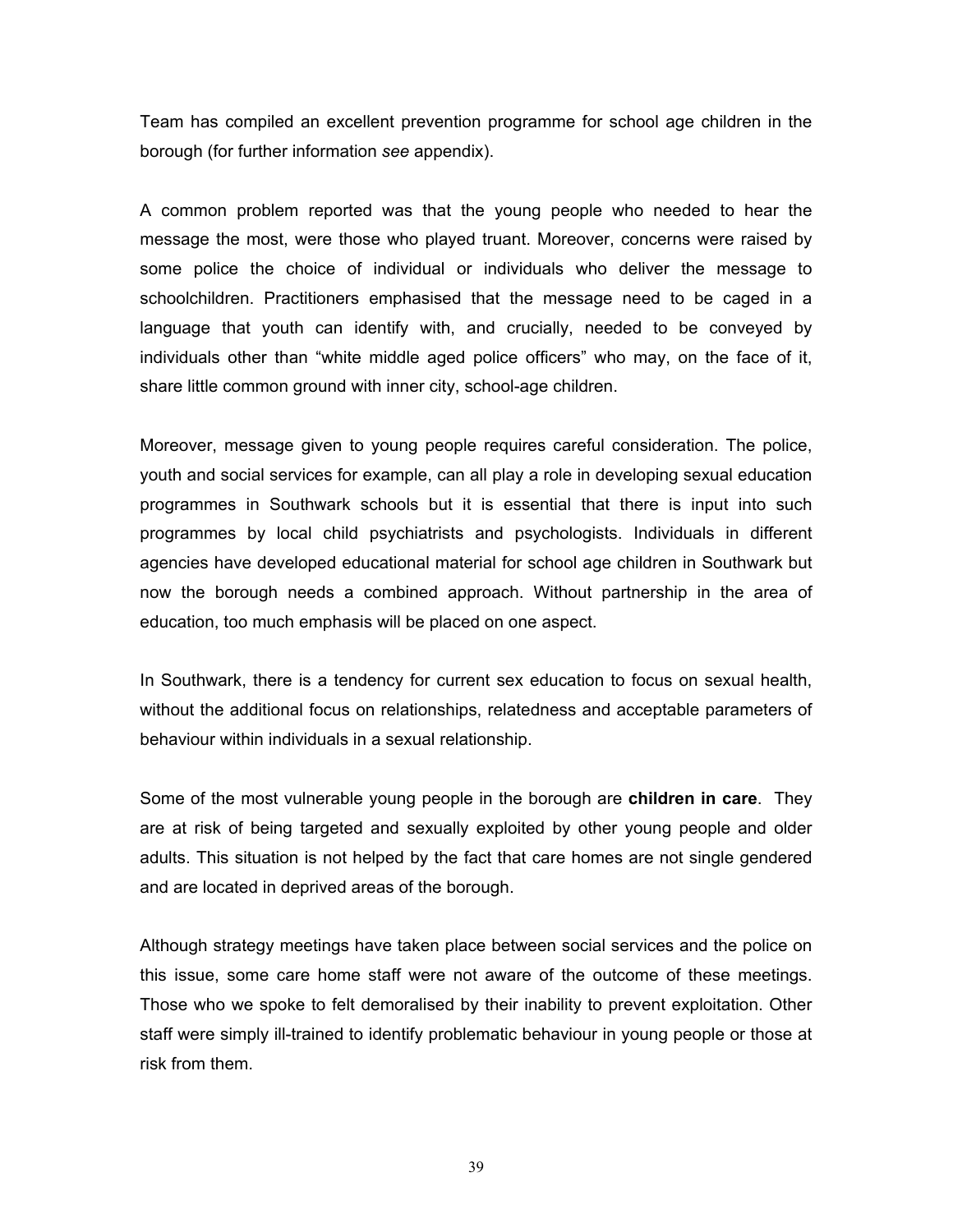The situation for children in care homes may be improved through care home staff engaging to a greater degree with specialist risk identification services in Southwark, who are willing and able to assist. On a practical level, staff in care homes need to ensure that they monitor the coming and goings of visitors to the homes. Some staff have suggested that the installation of a panic button to the police and a CCTV camera might improve the situation. However Southwark police has considered the cost of installing these devices and appear to have resisted doing so.

Many of these findings have focused on *youth* crime and prevention. Other areas of concern that emerged from interviews with practitioners were the high rates of domestic violence in Southwark (5000 cases of DV were reported in Southwark in 2002). Domestic violence falls into the remit of the current study because of the sexual violence that it often encompasses.

Practitioners argued that there is a lack of any coherent strategy for domestic violence across Southwark and some requested provision for a domestic violence co-ordinator post. Provision for victims of domestic violence is generally considered poor, with practitioners highlighting problems with refuge space and a lack of caseworkers to deal with a high volume of referrals.

Providing any sort of service to victims of domestic violence can be complicated because of the sensitive nature of the offences. Service providers spoke of having difficulty contacting clients in their homes and encountering ambivalence on the part of clients to follow through with allegations of violence to the police. The situation is often exacerbated for victims who are in arranged marriages or who are living illegally in the borough. For these women, the risks of disclosure often outweigh the need to seek help.

Similar to youth crime, we need to focus on provision and prevention for domestic violence. Again, education was highlighted as crucial to tackling the root causes of domestic violence. There was consensus among respondents that more effort was required to convince local women that sexual victimisation is 'criminal and unacceptable in any setting' (Myhill, 2002:62). Key messages such as '*everyone has the right to say no'* need to be disseminated through leaflets and poster campaigns to women who reside in the areas of the borough with high rates of DV.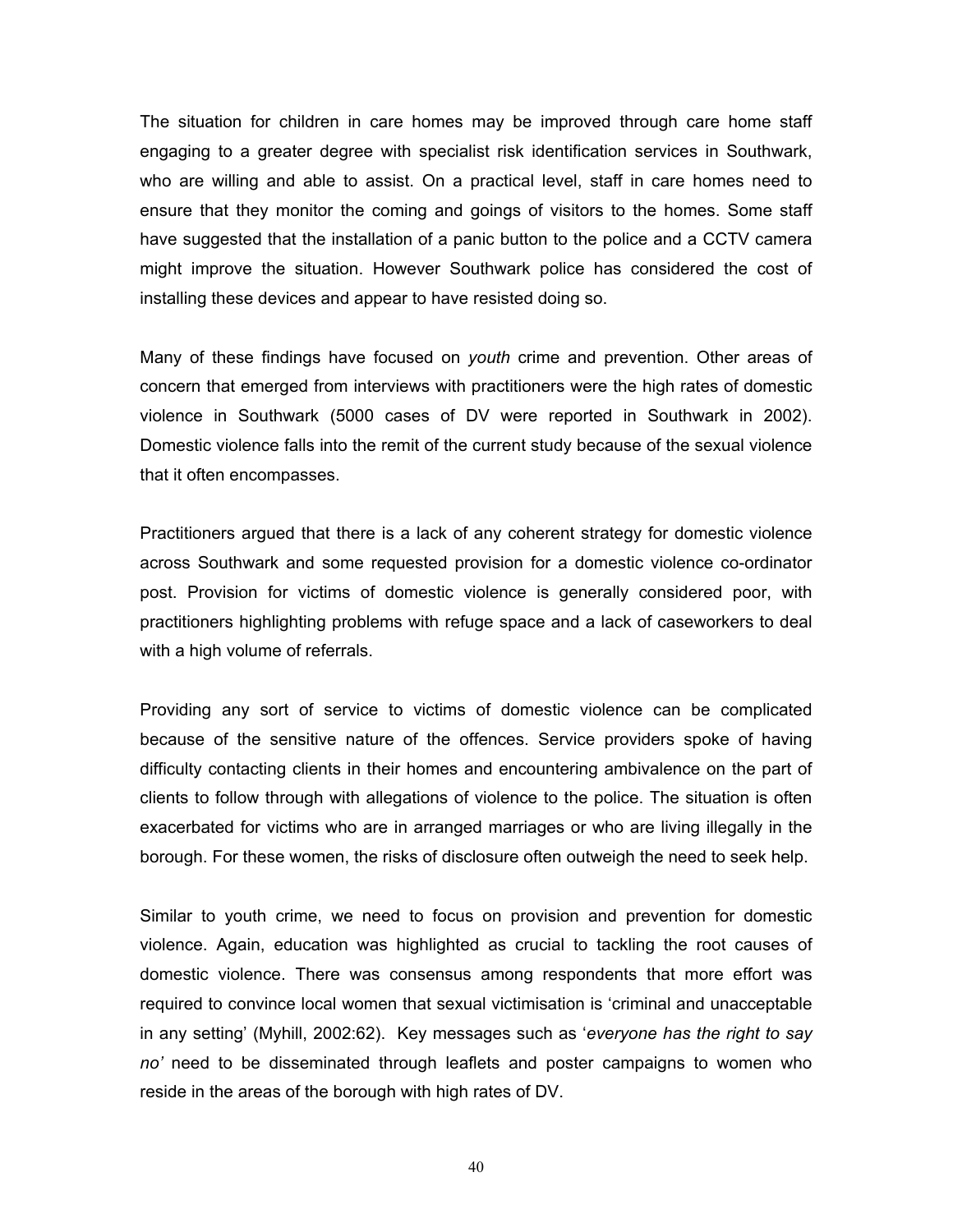According to DV workers in Southwark, a key message to get across covers a number of forms of abuses i.e. physical, emotional, sexual and financial. Alongside that, there must be messages of the support that is available to DV victims and clear contact details for those services provided. It must be made clear in any publicity campaign that DV will not be tolerated and that it is always unacceptable. The impact on children should also be emphasised especially how it affects them from an early age. The role the police play is also key, for victims to know that their claims will be taken seriously and that they will be dealt with sensitively and efficiently. Victims should be as empowered as possible by any professional that they come across.

Practitioners argued that preventative work must begin in schools, with creative programmes that deliver messages about what is acceptable behaviour in relationships with the opposite sex. There is also scope for teaching young people how to recognise abusive or controlling behaviour at early stages in relationships.

**Partnership** is clearly crucial to strengthening resources that can tackle crimes such as domestic violence, sexual violence or anti-social activity generally. In Southwark, this partnership is patchy, some voluntary and statutory agencies have strong links with each other, whilst others are not aware of each other at all. Facilitating inter-agency cooperation is an important step towards improving the standards of care in existing services.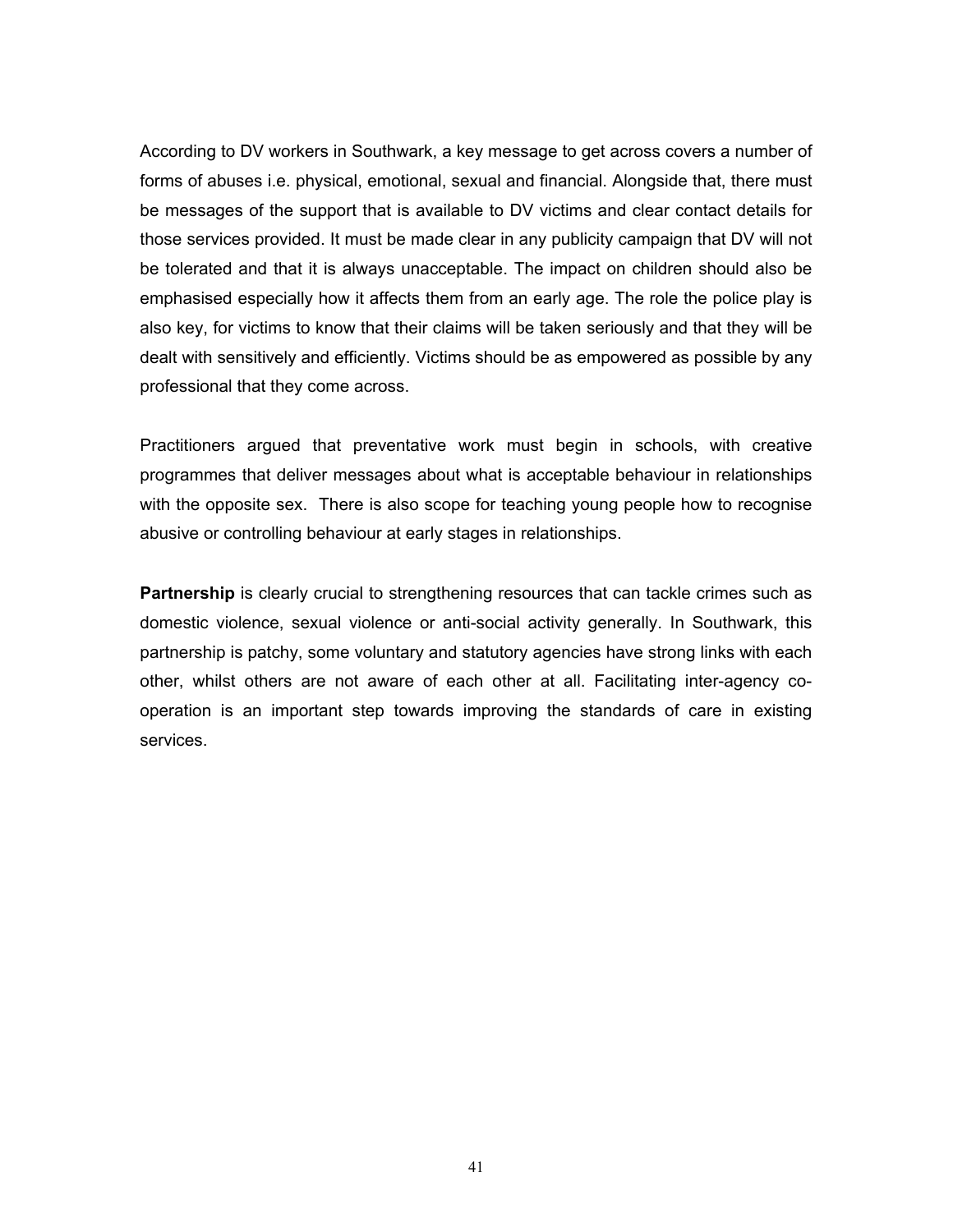## **References**

BBC News Online (2000) *'Teenage Pregnancies highest in poor areas',* BBC News, Dec, 2000.

Broken Windows (2002) *Broken Window, Conference Report,* Broken Rainbow Conference,  $12<sup>th</sup>$  May 2002.

Craissati, J. and Mc Clurg, G. (1996) *The Challenge Project: perpetrators of child sexual abuse in South East London.* Child Abuse Neglect, 1996;20:1067-1077.

Hough, M. (1995) *Anxiety about crime: findings from the 1994 British Crime Survey.* Home Office Research Study 147. London: HMSO.

Kelly, L. (2002) *A Research Review on the reporting and investigation of prosecution of rape cases.* Commissioned by HMPCSI to inform their thematic review into the investigation and prosecution of cases involving allegations of rape.

Kerr, E., Cottee, C., Chowhury, R., Jawad, R. and Welch, J. (2003) *The Haven: a pilot referrals centre in London for cases of serious sexual assault.* BJOG: an international Journal of Obstetrics and Gynaecology, Vol. 110, pages 267-71.

Lees, S. (2002) *Carnal Knowledge: rape on trial.* Routledge.

London Borough of Southwark (2001) *Southwark Crime and Disorder Audit, 2001*. Safer Southwark Partnership, Southwark Council.

Lovell, E. (2002) *Children and Young People who display sexually harmful behaviour.* NSPCC Public Policy Group, NSPCC Information Briefings.

Metropolitan Police – Southwark Police Hate Crime Unit. *Understanding and Responding to Hate Crime*. Factsheet for Domestic Violence.

Myhill, A. (2002) *Rape and Sexual Assault of Women: The extent and nature of the*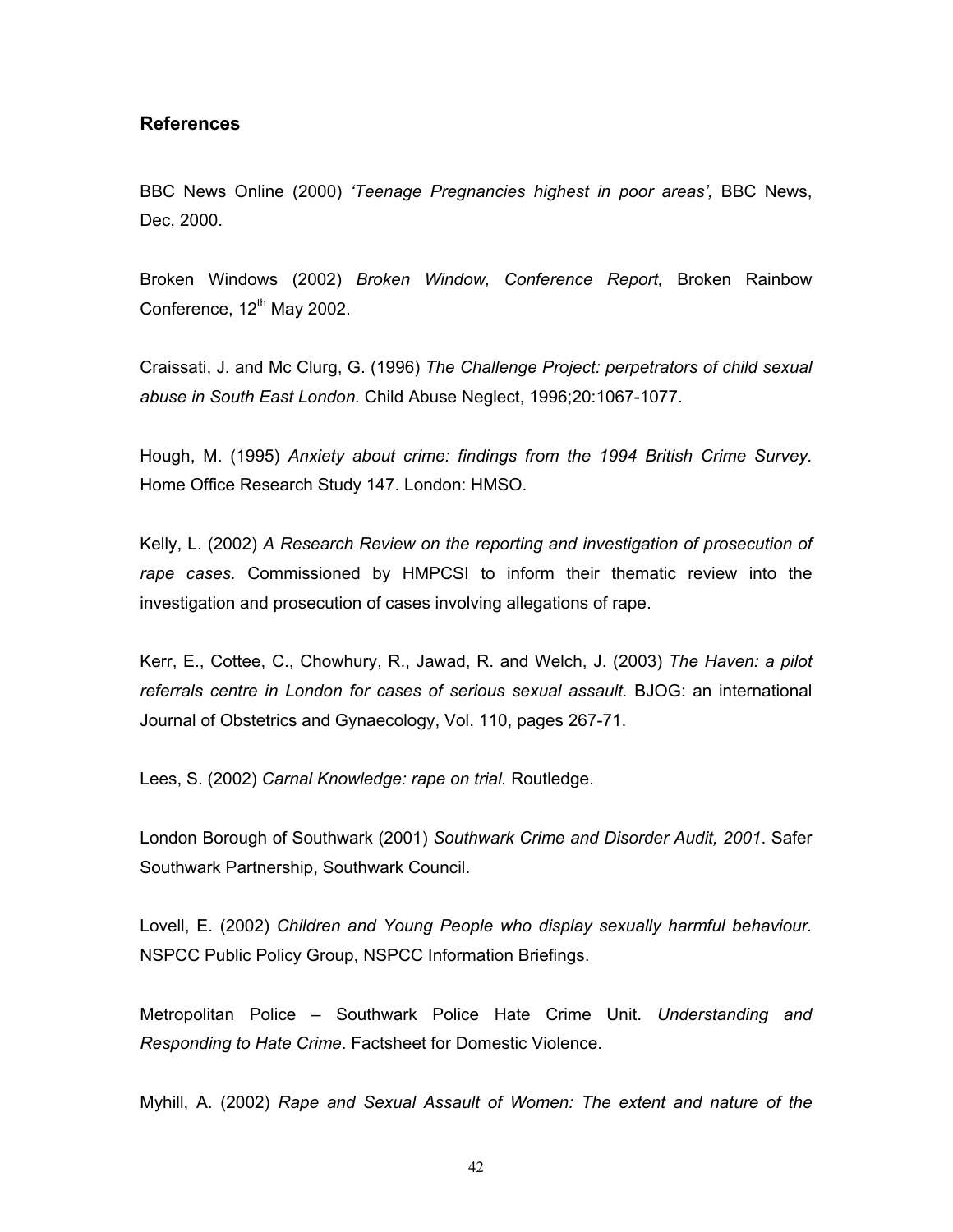*problem. Findings from the British Crime Survey,* 2002. Home Office Research, Development and Statistics Directorate. London, Home Office.

Pediatrics (2001) *Care of the Adolescent Sexual Assault Victim,* American Academy of Pediatrics, committee on adolescence. Pediatrics, vol. 107 No. 6 June 2001.

Prasad, R. '*Safe Haven'*, The Guardian,.Wednesday 9<sup>th</sup> October, 2002.

Soothill, K., Francis, B., Sanderson, B. and Ackerley, E. (2000) *Sex Offenders: specialists, generalists - or both? A 32 year Criminological Study.* British Journal of Criminology, 40, 56-57.

The Guardian (2003) *'Revolt Against the Rapists',* The Guardian Weekend, April 5, 2003.

The Haven (2003) *Report with monthly figures and charts May 2000 - June 2003*. The Haven, Camberwell,

Wilkes, J. and Welch, J. (2003) *Management of people who have been raped: needs special expertise and more of it.* British Medical Journal, 1 March 2003. Pages 458-9.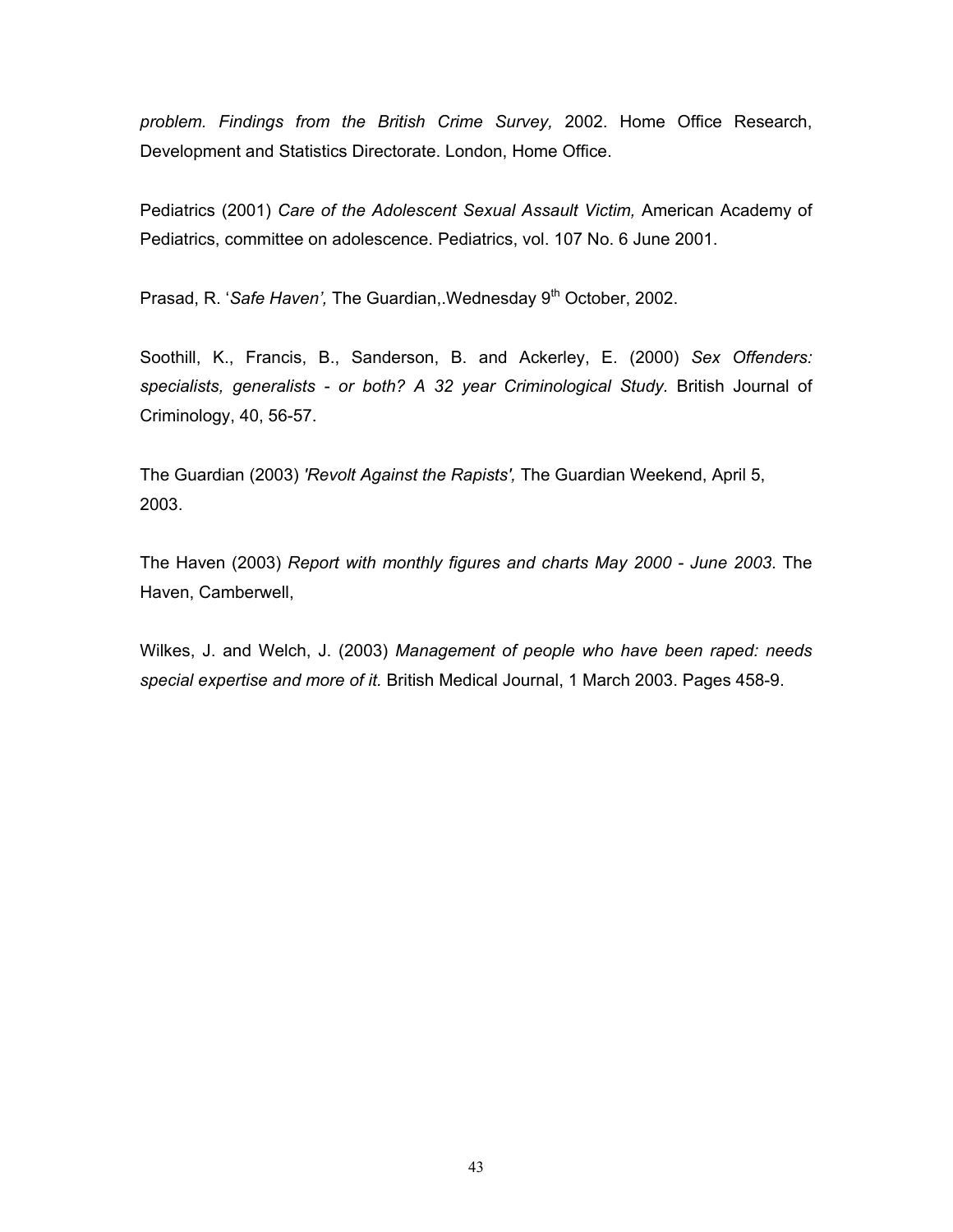# **Appendices**

## **Appendix A: Tables**

## **Table b.1. Southwark suspect sample (n=41):**

#### **Previous convictions– rape and indecent assault Apr02-Mar03 (Number of mentions)**

|                         |                                      | Indecent       | Indecent              | Rape           | Total          |
|-------------------------|--------------------------------------|----------------|-----------------------|----------------|----------------|
|                         |                                      |                | assault on assault on |                |                |
| No previous convictions |                                      | female<br>3    | male<br>1             | $\overline{7}$ | 11             |
|                         |                                      |                |                       |                |                |
| Sexual<br>offences      | Gross Indecency with<br>Children     |                |                       | 1              | $\mathbf{1}$   |
|                         | Indecent assault                     |                |                       | 8              | 8              |
|                         | Rape                                 | 1              |                       |                | 1              |
| Violence                | Common assault                       |                |                       | 7              | 8              |
|                         | Threatening behaviour                | 1              |                       | 1              | $\overline{2}$ |
|                         | Actual bodily harm                   | 4              |                       | 2              | 6              |
|                         | Assault on police                    |                |                       | 1              | 1              |
|                         | False imprisonment                   | 1              |                       |                | $\overline{2}$ |
|                         | Kidnapping                           |                |                       |                | 1              |
|                         | Possession of offensive<br>weapon    | 3              |                       | 4              | 7              |
|                         | Possession of firearm                | 1              |                       |                | 1              |
| Robbery                 | Robbery                              | 1              |                       | 7              | 8              |
| Burglary/theft          | <b>Burglary</b>                      | 1              |                       | 6              | $\overline{7}$ |
|                         | Deception                            |                |                       | 1              | 1              |
|                         | Going equipped                       |                |                       | 2              | 2              |
|                         | Handling stolen goods                |                |                       | $\overline{2}$ | 3              |
|                         | <b>Theft</b>                         | 4              |                       | 6              | 10             |
|                         | Theft by employee                    |                |                       | 1              | 1              |
|                         | Drugs offences Possession of Class A | 1              |                       |                | 1              |
|                         | Possession of Class B                | $\overline{2}$ |                       | 7              | 9              |
| Other                   | Criminal damage                      | 1              |                       | 3              | $\overline{4}$ |
|                         | Motor vehicle offence                | $\overline{2}$ |                       | 7              | 9              |
| Total                   |                                      | 28             | 1                     | 75             | 104            |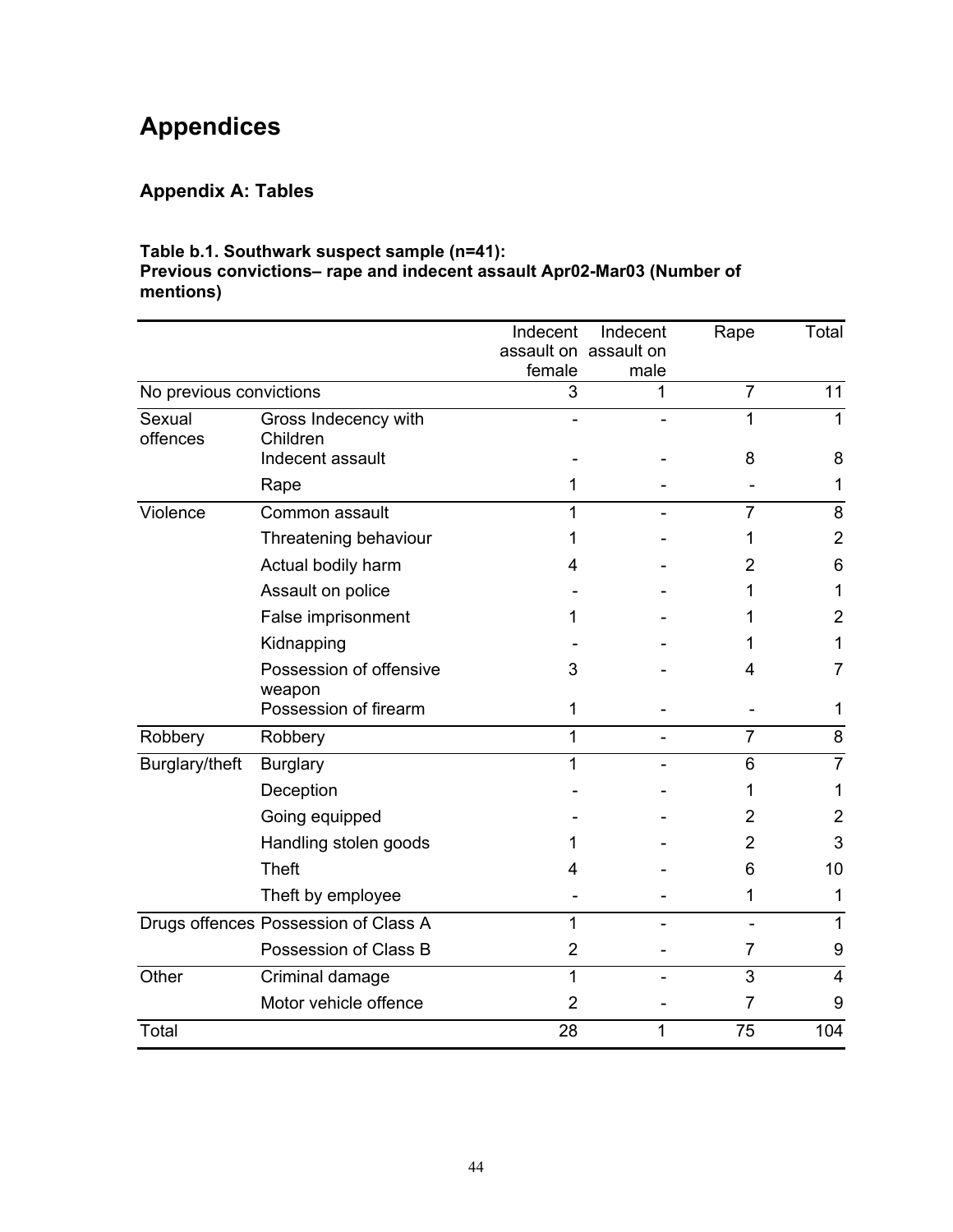|        |              | Age |                |     |                 |                |                   |    |                |
|--------|--------------|-----|----------------|-----|-----------------|----------------|-------------------|----|----------------|
|        | Ethnicity    | <17 | $17-19$        | 20s | 30 <sub>s</sub> | 40s            | 50+ missing Total |    |                |
| Female | White        | 20  | 16             | 76  | 38              | 22             | 5                 | 16 | 193            |
|        | <b>Black</b> | 33  | 17             | 41  | 16              | $\overline{2}$ | 1                 | 11 | 121            |
|        | Asian        |     |                | 5   | $\overline{2}$  |                |                   |    | 7              |
|        | Other        | 4   | 3              | 8   | 3               | 1              | -                 | 2  | 21             |
|        | Not known    | 1   |                | 1   | $\overline{2}$  |                |                   |    | 4              |
|        | Total        | 58  | 36             | 131 | 61              | 25             | 6                 | 29 | 346            |
| Male   | White        | 3   | $\overline{2}$ | 9   | 1               | $\overline{2}$ | $\overline{2}$    | 3  | 22             |
|        | <b>Black</b> | 1   |                |     | 1               | 1              | 1                 |    | 4              |
|        | Asian        |     |                |     |                 |                |                   |    |                |
|        | Other        |     |                |     | 1               |                |                   | 1  | $\overline{c}$ |
|        | Not known    |     |                |     |                 |                |                   |    |                |
|        | Total        | 4   | $\overline{2}$ | 9   | 3               | 3              | 3                 | 4  | 28             |
|        |              | 62  | 38             | 140 | 64              | 28             | 9                 | 33 | 374            |

**Table b.2. Referrals to The Haven May00 to Dec02**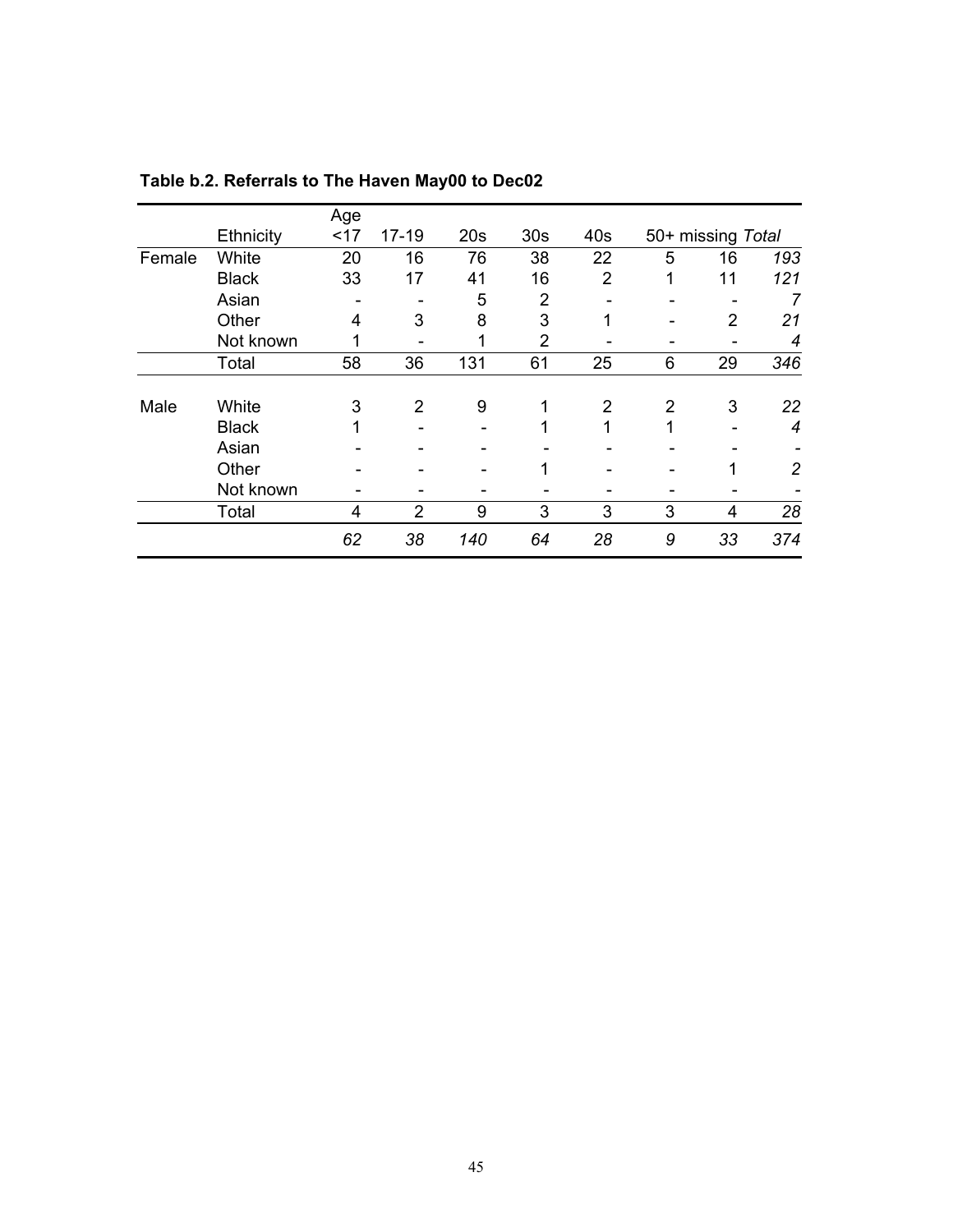## **Appendix B: Further Reading**

#### *Safeguarding young people*

Palmer, T. *No Son of Mine! Children abused through prostitution.* Barnardos. *Safeguarding Children involved in Prostitution,* Department of Health, Home Office. Utting, G. W (1997) *People like us: the review of the safeguards for children living away from home.* London: Department of Health.

*Sex Offenders*

Aljazireh, L. (1993) *Historical, Environmental, and Behavioural Correlates of Sexual Offending by Male Adolescents: A Critical Review.* Behavioural Sciences and the Law, 11: 423-40.

Fehrenbach, P.A., Smith, W., Montastersky, C and Deisher, R.W. (1986) *Adolescent Sexual Offenders: offender and offense characteristics.* American Journal of Orthopsychiatry, 56: 225-33.

Grubin, D. (1998) *Sex Offending Against Children: understanding the risk*. Home Office, Policing and Reducing Crime Unit, Research, Development and Statistics Directorate.

Grubin, D. (2001) *Sex Offender Research: Expert paper*. Liverpool, National R & D Programme on Forensic Mental Health.

Grubin, D, Kelly, P. and Aysis, S. (1997) *Linking Serious Sexual Assaults.* Home Office, Police Department. Police Research Group.

Simon, L.M.J. (1997) *Do Criminal Offenders Specialise in Crime Types?* Applied and Preventive Psychology, 6: 35-53.

Kemshall, H. (2001) *Risk Assessment and Management of Known Sexual and Violent Offenders: a review of the current issues*. Police Research Series, Paper 140, Home Office.

Knock, K. (2002) *The Police Perspective on Sex Offender Orders: A Preliminary review of policy and practice.* Police Research Series, Paper 155. Home Office.

Marshall, W.L. Laws, D.R. & Barbatree, H.E. (Eds) (1990) *Handbook of Sexual Assault*. London: Plenum Press.

Plotnikoff, J. and Woolfson, R. (2000) *Where are they now? An evaluation of sex*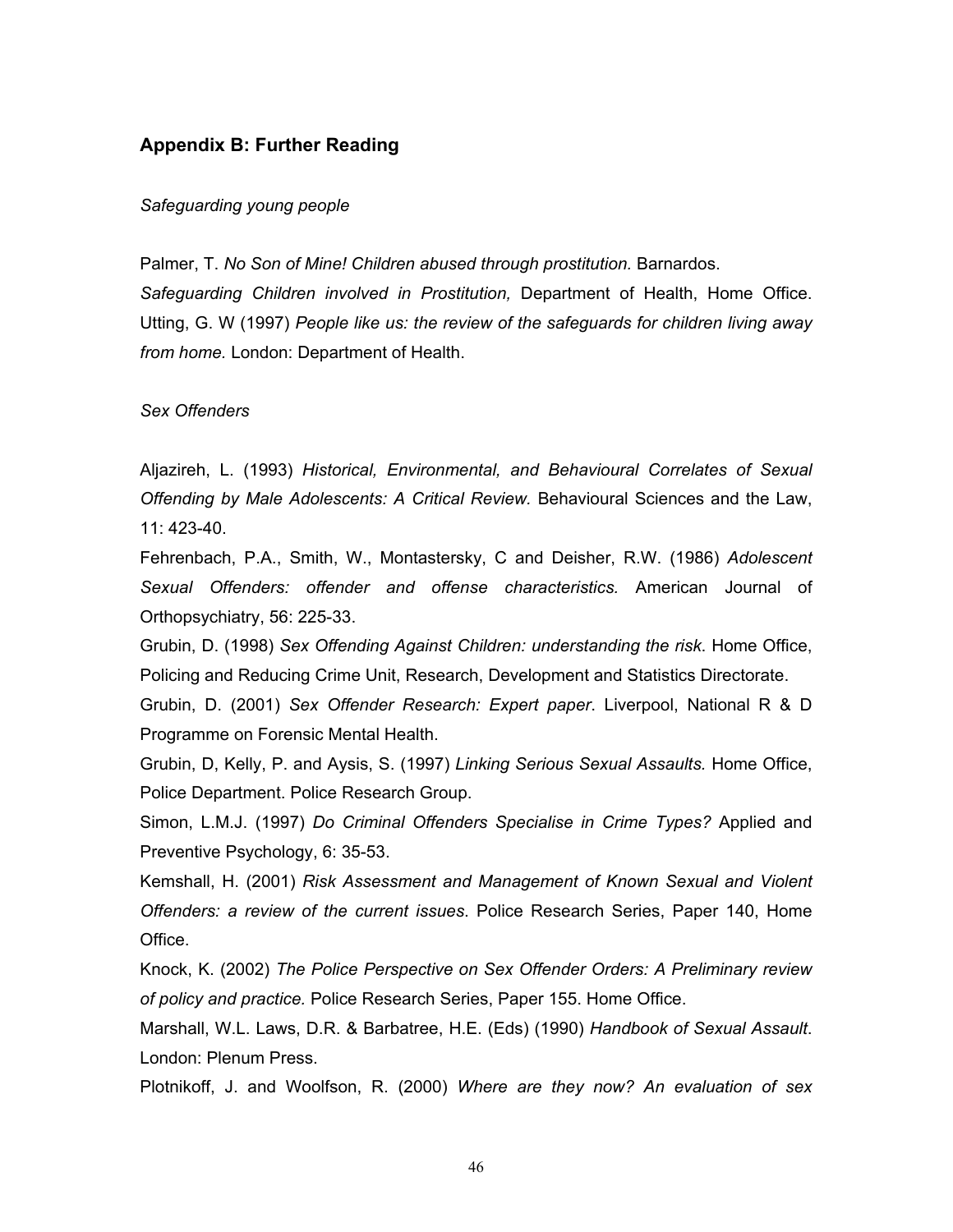*offender registration in England and Wales*. Police Research Series, Paper 126. Home Office.

Salter, A.C. (1988) *Treating child sexual offenders and victims. A Practical Guide*. Beverley Hills, CA:Sage.

## *Rape and Sexual Assault*

Burgess, A.W. (1985) *Rape and Sexual Assault: a research handbook.* New York. George, R. (2003) *Revolt Against the Rapists.* The Guardian Weekend, April 5th. Lund, S. (2003) *The Great Taboo* (male rape) Police Review, 4th July. Pages 26-7. Odem, M.E. and Clay-Warner, J. (1998) *Confronting Rape and Sexual Assault*. Wilmington, Del.:Scholarly Resources.

Scarce, M. (1997) *Male on male rape: the hidden toll of stigma and shame.* New York; London: Insight.

Searles, P and Berger, R. (1995) *Rape and Society: readings on the problem of sexual assault*. Boulder, Colo.:Westview Press.

## *Legal Issues*

Prison Service Journal (2003)*The Sexual Offences Bill: a summary.* Prison Service Journal. Issue 147.

Temkin, J. (2002) *Rape and the Legal Process.* Oxford, Clarendon. Oxford Monographs on Criminal Law and Justice.

Winick, BJ and Le Fond, JQ. (2003) *Protecting Society from sexually dangerous offenders: law, justice and therapy.* Washington, DC: American Psychological Association.

#### *Victims*

Koss, M. (1991) *The Rape Victim: clinical and community interventions.* Newbury Park, California; London, Sage.

Mezey, G. and King, M. (2000) *Male Victims of Sexual Assault.* Oxford, Oxford University Press.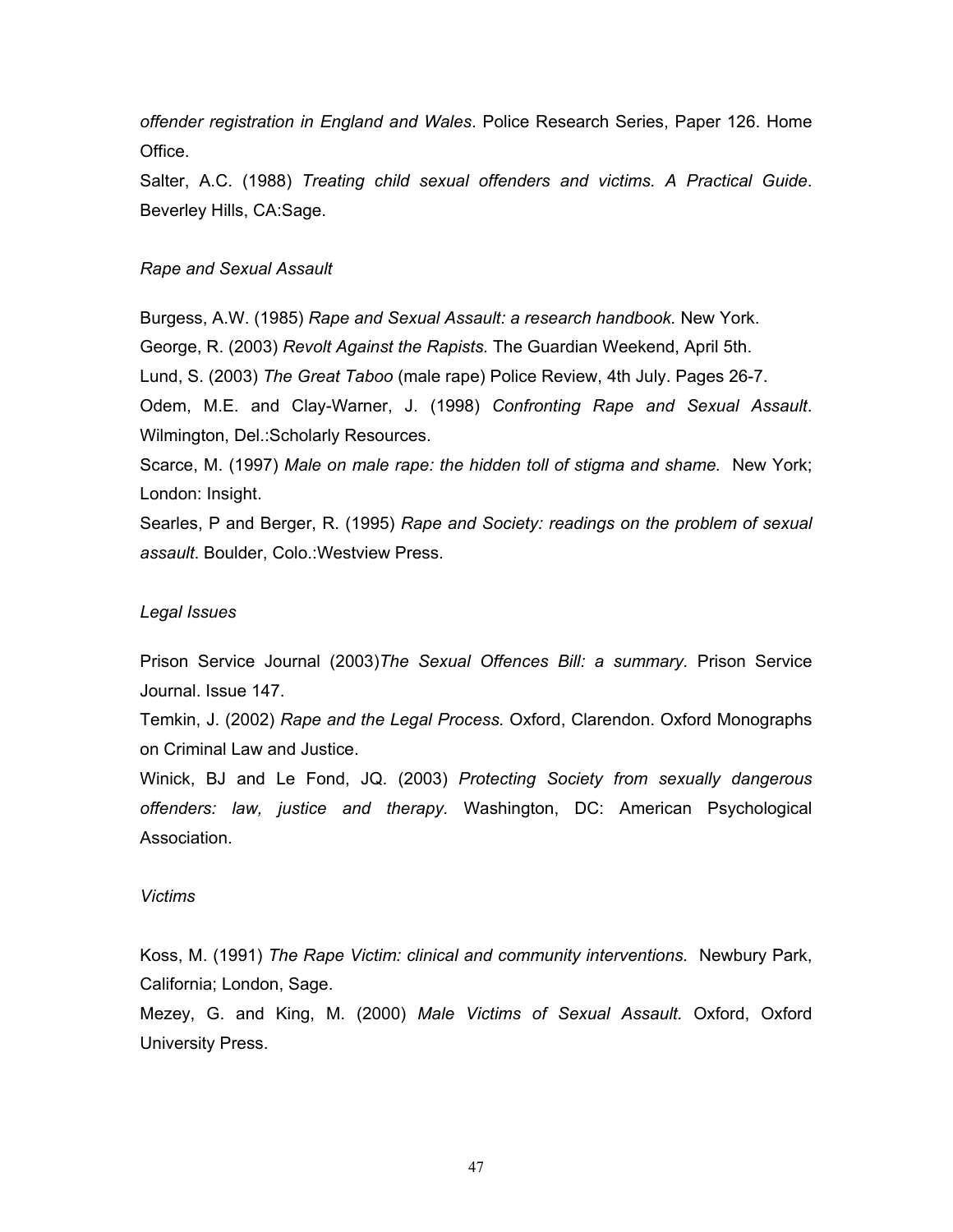## *Domestic Violence*

Crisp, D. and Stanko, E. *Domestic Violence and Social Housing*, London Borough of Southwark.

VRPs report (violent research programme) *'Taking Stock, what do we know about interpersonal violence?'* 

## *Education*

Ageton, S. (1985) *A Research Report for Adults who work with teenagers: facts about sexual assault.* Rockville, Maryland: United States Department of Health and Human Services.

MacIntyre, D. and Carr, A. (2000) *Prevention of Child Sexual Abuse in Ireland and the*  development of the Stay Safe programme. Lampeter, Wales: Edwin Mellen Press.<sup>33</sup>

<span id="page-51-0"></span> $33$  This book came recommended from an interviewee who works for Southwark Child and Family Services. It details information about a preventative programme undertaken in Ireland entitled 'Stay Safe'. By learning from previous preventative programmes (of which all were from the USA and none from the UK or Europe), a package of training materials has been developed that is broad, taught by trained instructors and uses a variety of techniques such as group training, active behavioural skills training and video. This package is conducted in primary schools incorporating child, teacher and parent training sessions. Although targeted at sexual abuse, it also deals with issues about bullying. The evaluative study took place in Dublin schools with nearly 800 children, half that number of parents and 28 teachers. A remarkable 99% of parents consented to their children being involved in the study. Outcome measures included childrens' safety knowledge and skills, programme evaluation and child's self esteem. There was significant improvement in various outcomes post-intervention as well as at 3 months later. An additional archival study of disclosure in abused children who had previously undergone the Stay Safe programme and showed essentially positive with few negative implications.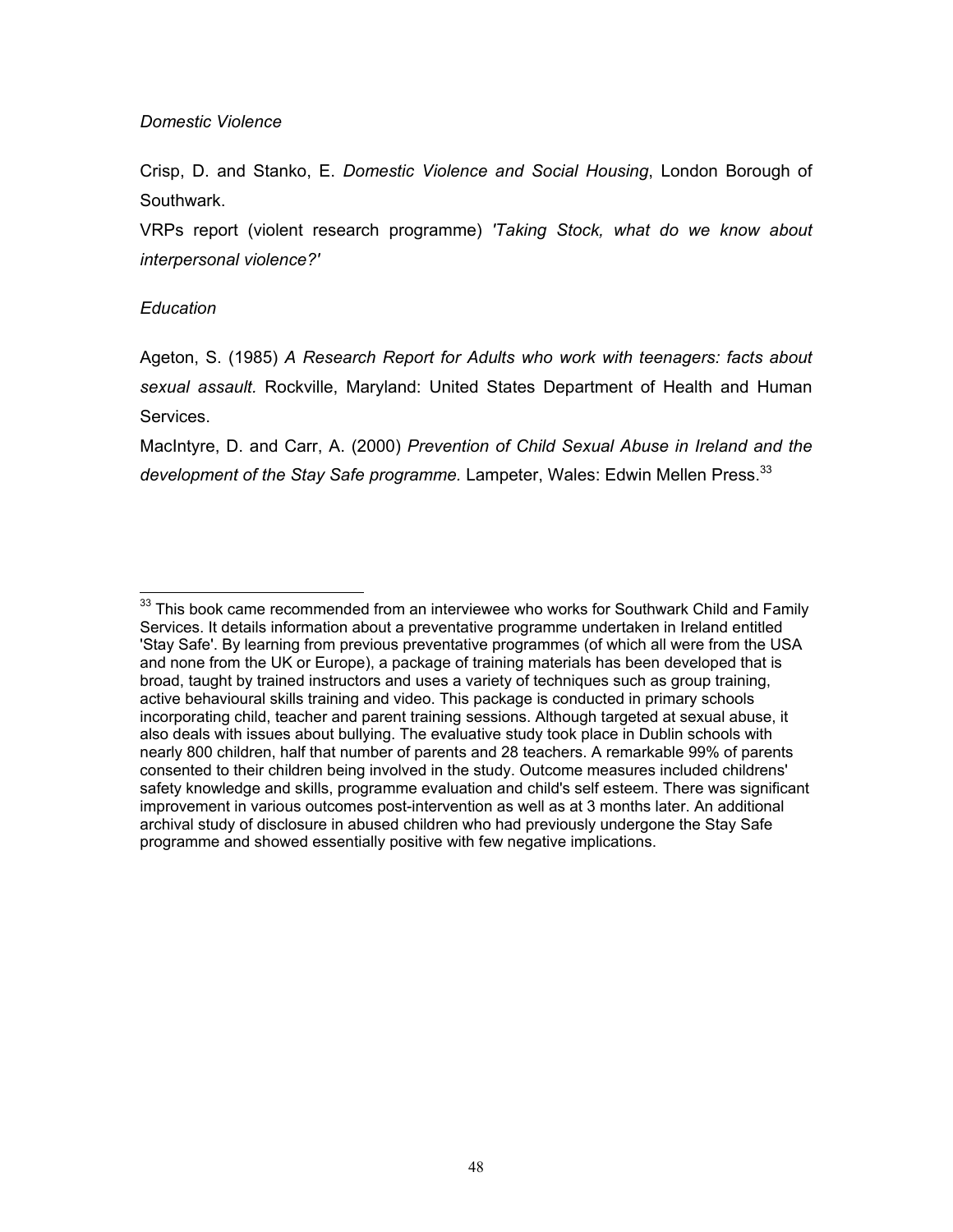## **Useful Websites**

**www.fpa.org** (Putting Sexual Health on the Agenda) Sex education website.Advice for parents and carers of young children.

**www.southwarkmind.org.uk** (They have produced a useful handbook detailing services relating to mental health in and around Southwark).

**www.ocosa.org** (American website run by the Ohio coalition on sexual assault, contains excellent bibliography on literature pertaining to rape and sexual assault).

## **www.met.police.uk/sapphire/sapphire\_sexual assault.htm**

## **www.southwarkchc.org.uk**

This website describes the work of the community health council in Southwark which represents the interests of local people in the community to the NHS. Community health councils are independent statutory bodies. They sit as speaking observers on Trurst, Health Authority and the Primary Care Group boards. The CHC offers information, support, help and advice on every aspect of the health service. This includes GPs, Dentists, Pharmacists, local hospitals and community health services. Their service includes the monitoring of local services, the investigation of complaints and the provision of professional support in negotiations with doctors and health service administrators when problems are found with NHS services. The CHC knows a greal deal about local health services, how they are provided and are organised. They comment on the range and quality of the services provided from the community's point of view.

**www.lgbt-dv.org** (for the conference report by Broken Windows).